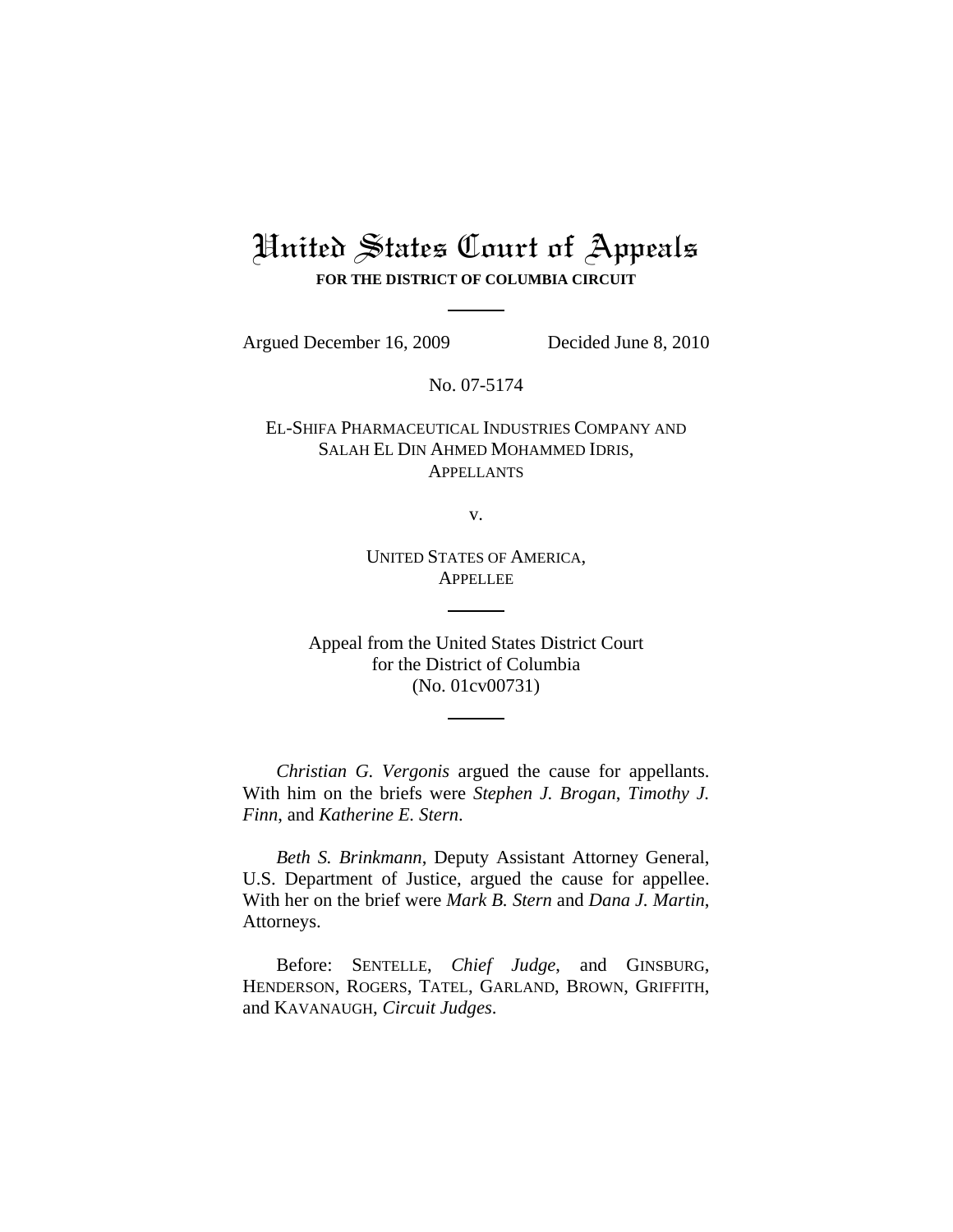# Opinion for the Court filed by *Circuit Judge* GRIFFITH.

Opinion concurring in the judgment filed by *Circuit Judge* GINSBURG, with whom *Circuit Judge* ROGERS joins.

Opinion concurring in the judgment filed by *Circuit Judge* KAVANAUGH, with whom *Chief Judge* SENTELLE joins, and with whom *Circuit Judges* GINSBURG and ROGERS join as to Part I.

GRIFFITH, *Circuit Judge*: The owners of a Sudanese pharmaceutical plant sued the United States for unjustifiably destroying the plant, failing to compensate them for its destruction, and defaming them by asserting they had ties to Osama bin Laden. The district court dismissed their complaint. A panel of this court affirmed, holding that the political question doctrine barred the plaintiffs' claims. After granting rehearing *en banc*, we now affirm the district court on the same ground.

# **I.**

On August 7, 1998, the terrorist network headed by Osama bin Laden bombed United States embassies in Kenya and Tanzania. Hundreds were killed and thousands injured. On August 20, the United States responded by launching nearly simultaneous missile strikes against two targets: a terrorist training camp in Afghanistan and a factory in Sudan believed to be "associated with the bin Ladin network" and "involved in the production of materials for chemical weapons." President William J. Clinton, Address to the Nation on Military Action Against Terrorist Sites in Afghanistan and Sudan, 2 PUB. PAPERS 1460, 1461 (Aug. 20, 1998) [hereinafter Address to the Nation].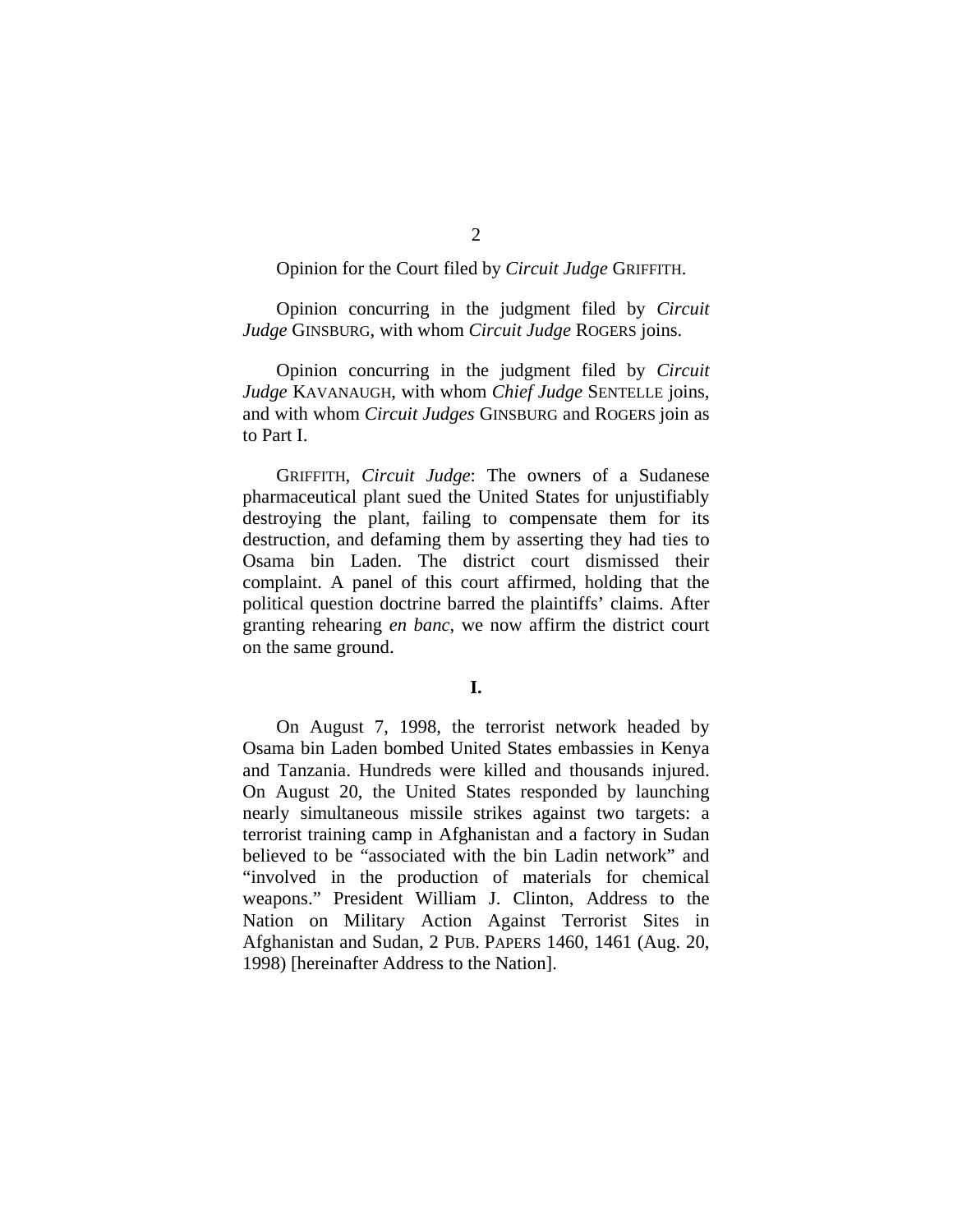President Clinton addressed the American people, explaining "the objective of this action and why it was necessary." *Id.* at 1460. "Our target was terror; our mission was clear: to strike at the network of radical groups affiliated with and funded by Usama bin Ladin, perhaps the preeminent organizer and financier of international terrorism in the world today." *Id.* "The risks from inaction, to America and the

world, would be far greater than action," the President proclaimed, "for that would embolden our enemies, leaving their ability and their willingness to strike us intact." *Id.* at 1461.

In a letter to the Congress "consistent with the War Powers Resolution," the President reported that the strikes "were a necessary and proportionate response to the imminent threat of further terrorist attacks against U.S. personnel and facilities" and "were intended to prevent and deter additional attacks by a clearly identified terrorist threat." President William J. Clinton, Letter to Congressional Leaders Reporting on Military Action Against Terrorist Sites in Afghanistan and Sudan, 2 PUB. PAPERS 1464, 1464 (Aug. 21, 1998). The following day, in a radio address to the nation, President Clinton explained his decision to take military action, stating, "Our goals were to disrupt bin Ladin's terrorist network and destroy elements of its infrastructure in Afghanistan and Sudan. And our goal was to destroy, in Sudan, the factory with which bin Ladin's network is associated, which was producing an ingredient essential for nerve gas." President William J. Clinton, The President's Radio Address, 2 PUB. PAPERS 1464, 1465 (Aug. 22, 1998). Citing "compelling evidence that the bin Ladin network was poised to strike at us again" and was seeking to acquire chemical weapons, the President declared that "we simply could not stand idly by." *Id.*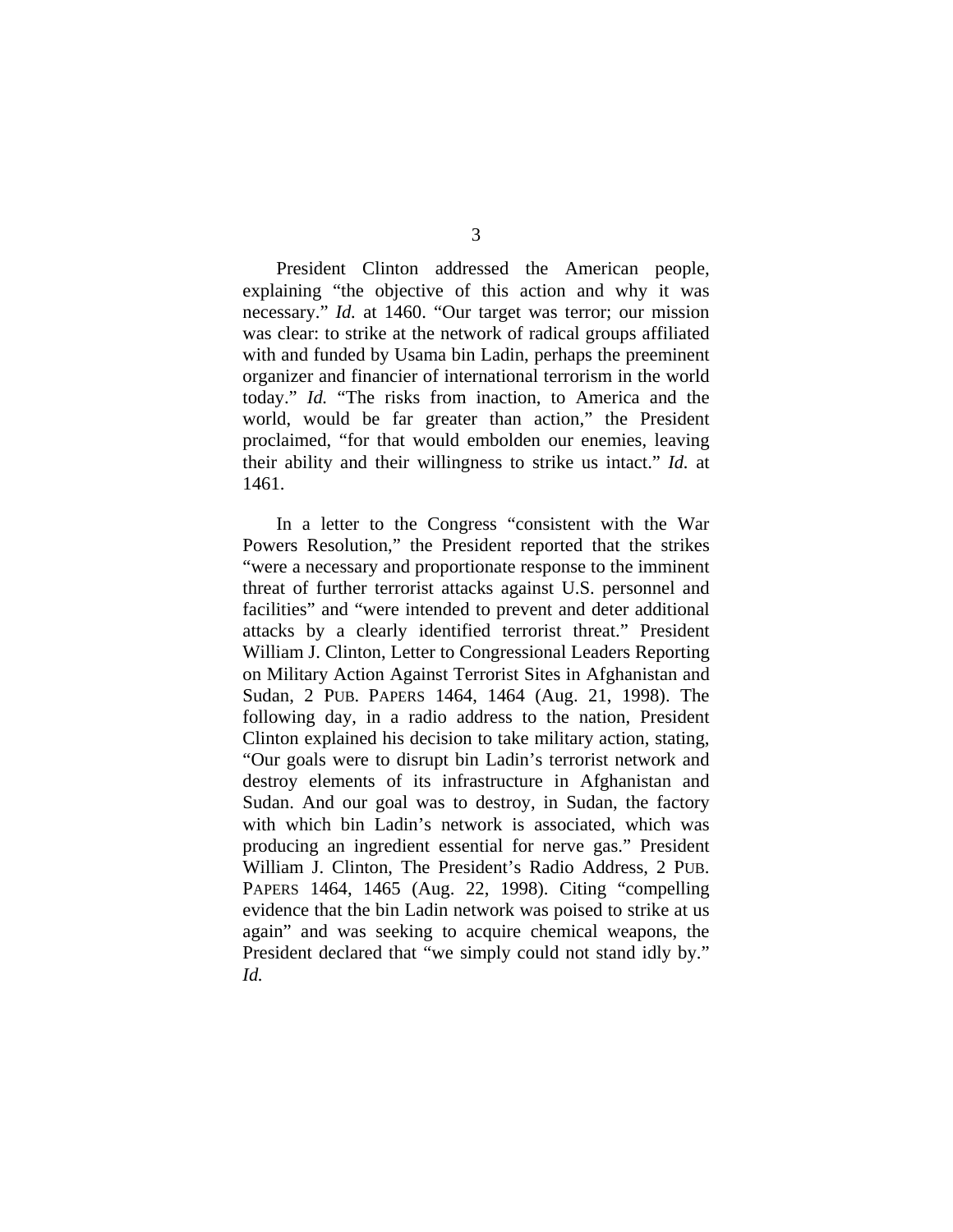Other government officials elaborated upon the President's justifications for the attack on the plant. On the day of the strike, the Secretary of Defense stated that bin Laden "had some financial interest in contributing to this particular facility." Compl. at 13, *El-Shifa Pharm. Indus. Co. v. United States*, 402 F. Supp. 2d 267 (D.D.C. 2005) (Civ. No. 01-731). An unnamed "senior intelligence official" asserted at a press briefing, "[W]e know that bin Laden has made financial contributions to the Sudanese Military Industrial Complex[,] of which, we believe, the Shifa pharmaceutical plant is part." *Id.* And on August 23, the National Security Advisor maintained that "Osama bin Laden was providing key financial help for the plant." *Id.*

The plaintiffs in this case are the El-Shifa Pharmaceutical Industries Company (El-Shifa), the owner of the plant, and Salah El Din Ahmed Mohammed Idris (Idris), the principal owner of El-Shifa. They allege that striking the plant was a mistake, that it "was not a chemical weapons facility, was not connected to bin Laden or to terrorism, and was not otherwise a danger to public health and safety." *Id.* at 6. Instead, the plaintiffs contend, the plant was Sudan's largest manufacturer of medicinal products, responsible for producing over half the pharmaceuticals used in Sudan. Because the case comes to us on appeal from a dismissal for lack of subject-matter jurisdiction, we take the plaintiffs' allegations as true. *See Tri-State Hosp. Supply Corp. v. United States*, 341 F.3d 571, 572 n.1 (D.C. Cir. 2003).

According to the plaintiffs, within days of the attack, the press debunked the President's assertions that the plant was involved with chemical weapons and associated with bin Laden. Confronted with their error, senior administration and intelligence officials backpedaled, issuing what the plaintiffs characterize as "revised" or "new justifications" for the strike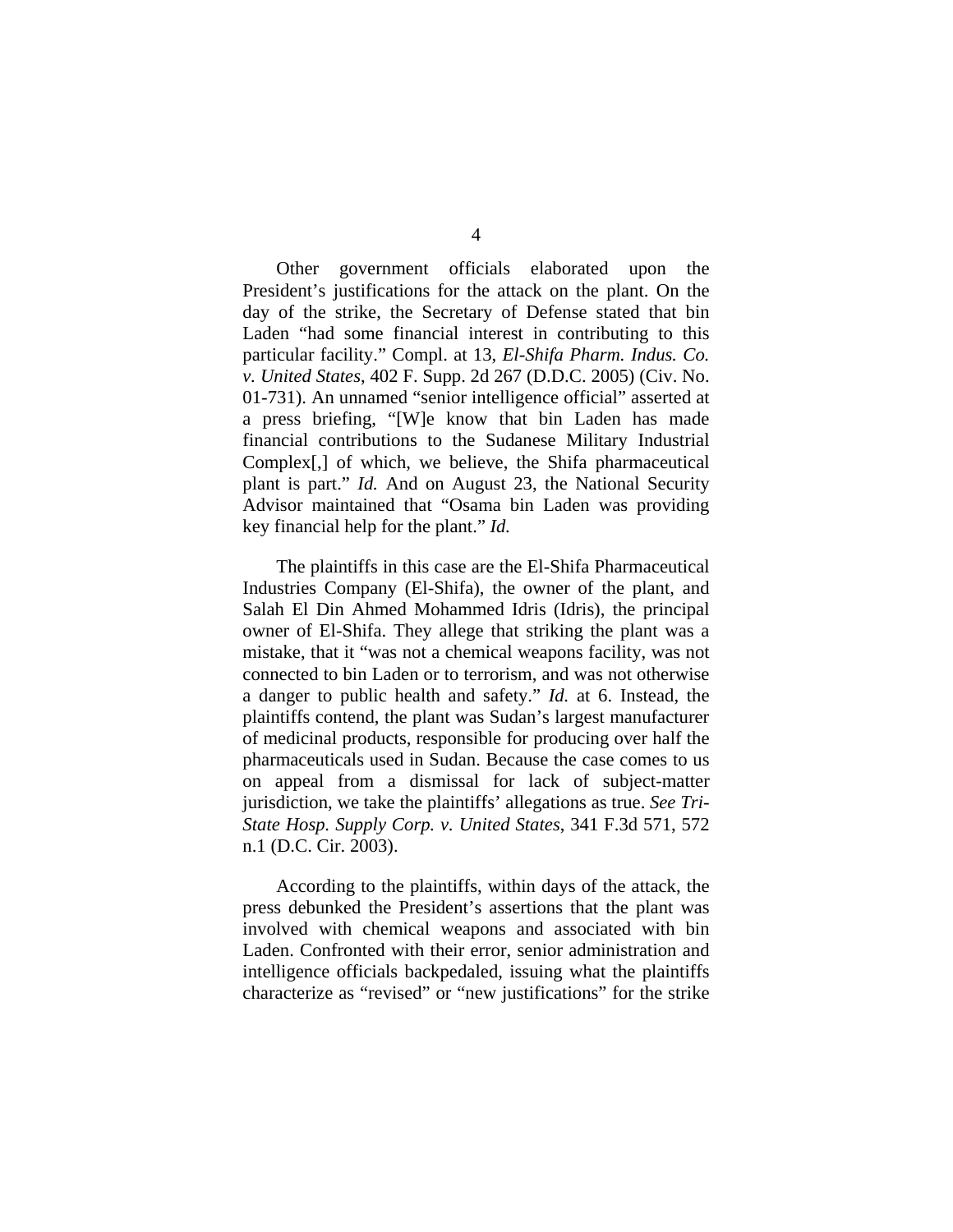and conceding that any relationship between bin Laden and the plant was "indirect." Compl. at 17–19. Although the United States attacked the plant without knowing who owned it, officials learned within three days of the strike that Idris was the owner. After that point, "unidentified U.S. government officials" began telling reporters that Idris maintained direct or indirect financial relations with bin Laden, purchased the plant on bin Laden's behalf, acted as a front man or agent for bin Laden in Sudan, and had "ties" to bin Laden. *Id.* at 19–20. The plaintiffs contend that neither the contemporaneous nor post-hoc justifications for the attack were true: "All of the justifications for the attack advanced by the United States were based on false factual premises and were offered with reckless disregard of the truth based upon grossly incomplete research and unreasonable analysis of inconclusive intelligence." *Id.* at 7.

This lawsuit is only one of several actions the plaintiffs pursued to recoup their losses. They also sued the United States in the Court of Federal Claims, seeking \$50 million as just compensation under the Takings Clause of the Constitution. The court dismissed the suit on the ground that "the enemy target of military force" has no right to compensation for "the destruction of property designated by the President as enemy war-making property." *El-Shifa Pharm. Indus. Co. v. United States*, 55 Fed. Cl. 751, 774 (2003). The United States Court of Appeals for the Federal Circuit affirmed, holding that the plaintiffs' takings claim raised a nonjusticiable political question. *See El-Shifa Pharm. Indus. Co. v. United States*, 378 F.3d 1346, 1361–70 (Fed. Cir. 2004), *cert. denied*, 545 U.S. 1139 (2005). On the legislative front, one member of the House of Representatives introduced a bill to compensate those who suffered injuries or property damage in the missile strike, *see* H.R. 894, 107th Cong. (2001), and a resolution directing the claims court to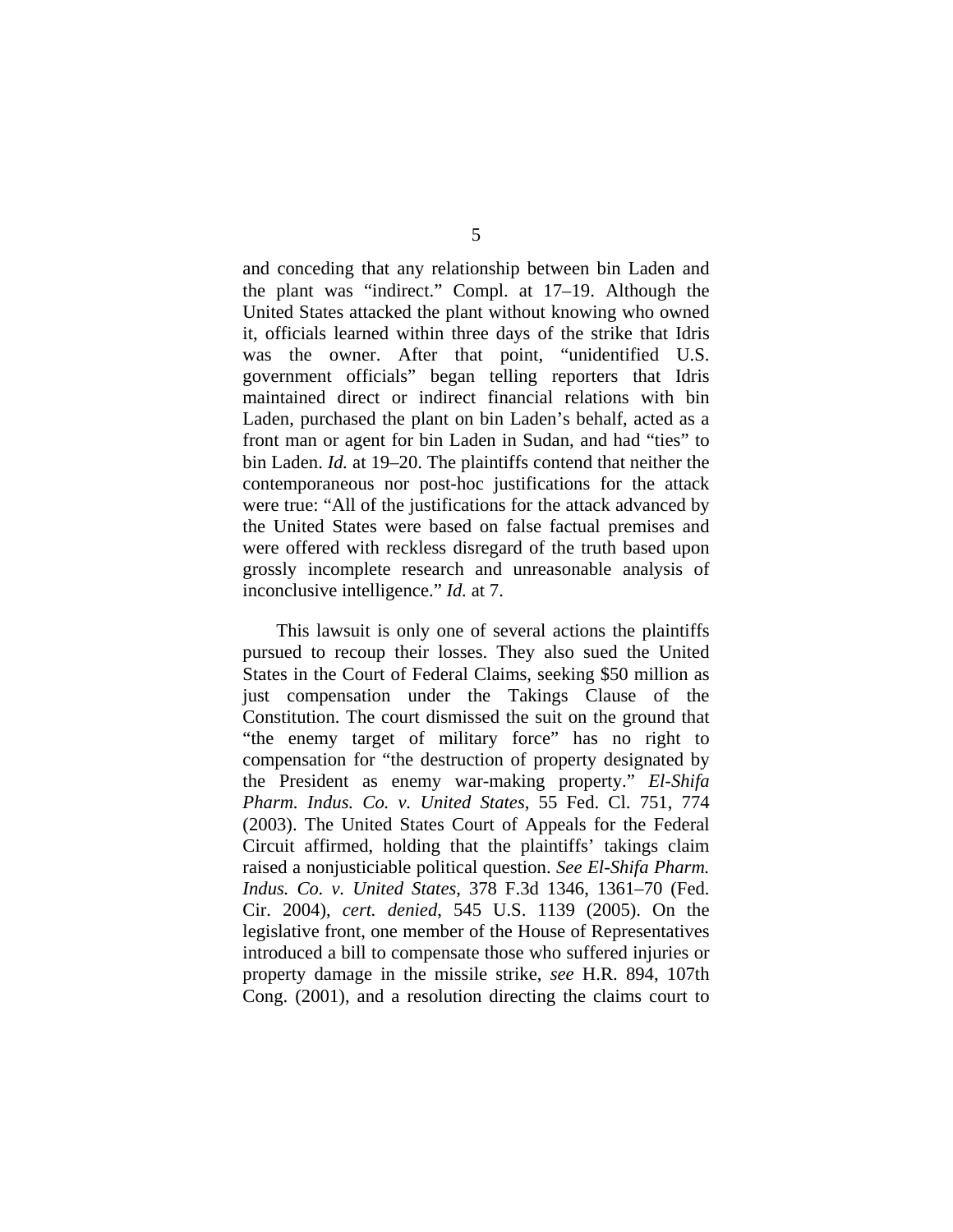investigate the matter and issue a report to the House, *see* H.R. Res. 81, 107th Cong. (2001) (citing 28 U.S.C. §§ 1492, 2509). Both the bill and the resolution died in committee.

The plaintiffs brought this action in the United States District Court for the District of Columbia after the CIA denied their requests for compensation for the plant's destruction and for a retraction of the allegations that the plaintiffs were involved with terrorism. The plaintiffs sought at least \$50 million in damages under the Federal Tort Claims Act, claiming negligence in the government's investigation of the plant's ties to chemical weapons and Osama bin Laden and trespass in its destruction of the plant "without consent or justification." Compl. at 27. Their complaint also included a claim under the law of nations seeking a judicial declaration that the United States violated international law by failing to compensate them for the unjustified destruction of their property. Finally, the plaintiffs claimed that the President and other senior officials defamed them by publishing false statements linking Idris and the plant to bin Laden, international terrorism, or chemical weapons, knowing those statements were false or making them with reckless disregard for their veracity. The plaintiffs sought extraordinary relief: "[a] declaration that claims made by agents of the United States that Mr. Idris or El-Shifa are connected to Osama bin Laden, terrorist groups or the production of chemical weapons are false and defamatory" and "[a]n order requiring the United States to issue a retraction [of those claims] in the form of a press release." *Id.* at 31.

The district court granted the government's motion to dismiss the complaint for lack of subject-matter jurisdiction, *see* FED. R. CIV. P. 12(b)(1), concluding that sovereign immunity barred all of the plaintiffs' claims. *See El-Shifa*, 402 F. Supp. 2d at 270–73. The court also noted that the complaint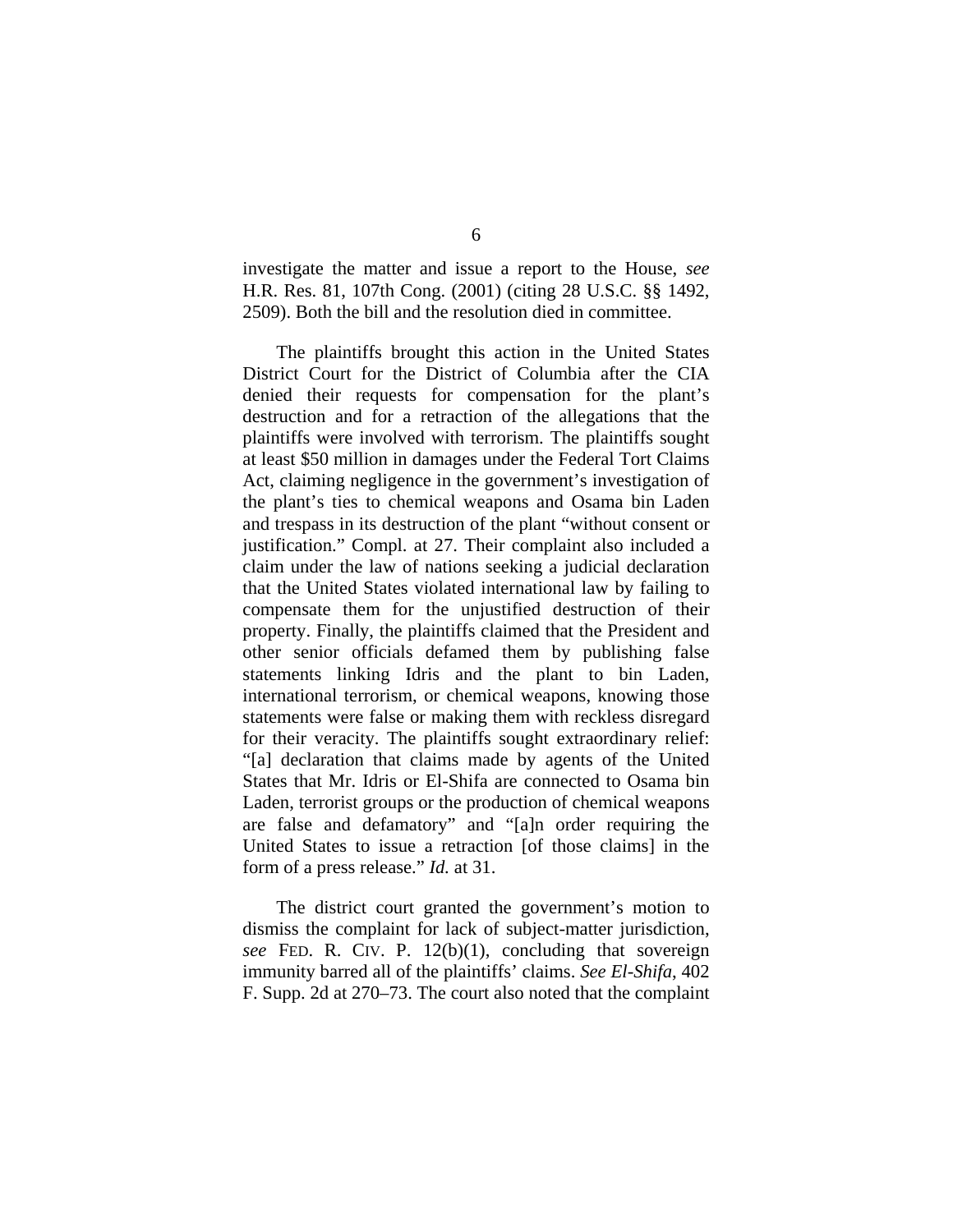"likely present[ed] a nonjusticiable political question." *Id.* at 276. The plaintiffs filed a motion to alter the judgment with respect to their claims for equitable relief, which the district court denied. *See El-Shifa Pharm. Indus. Co. v. United States*, No. 01-731, 2007 WL 950082 (D.D.C. Mar. 28, 2007).

The plaintiffs appealed, challenging only the dismissal of their claims alleging a violation of the law of nations and defamation. The plaintiffs have abandoned any request for monetary relief, but still seek a declaration that the government's failure to compensate them for the destruction of the plant violated customary international law, a declaration that statements government officials made about them were defamatory, and an injunction requiring the government to retract those statements. A divided panel of this court affirmed the district court, holding that these claims are barred by the political question doctrine. *See El-Shifa Pharm. Indus. Co. v. United States*, 559 F.3d 578 (D.C. Cir. 2009). We vacated the panel's judgment and ordered rehearing *en banc*. *See El-Shifa Pharm. Indus. Co. v. United States*, 330 F. App'x 200 (D.C. Cir. 2009).

### **II.**

"It is emphatically the province and duty of the judicial department to say what the law is," *Marbury v. Madison*, 5 U.S. (1 Cranch) 137, 177 (1803), but some "[q]uestions, in their nature political," are beyond the power of the courts to resolve, *id.* at 170. The political question doctrine is "essentially a function of the separation of powers," *Baker v. Carr*, 369 U.S. 186, 217 (1962), and "excludes from judicial review those controversies which revolve around policy choices and value determinations constitutionally committed for resolution to the halls of Congress or the confines of the Executive Branch," *Japan Whaling Ass'n v. Am. Cetacean*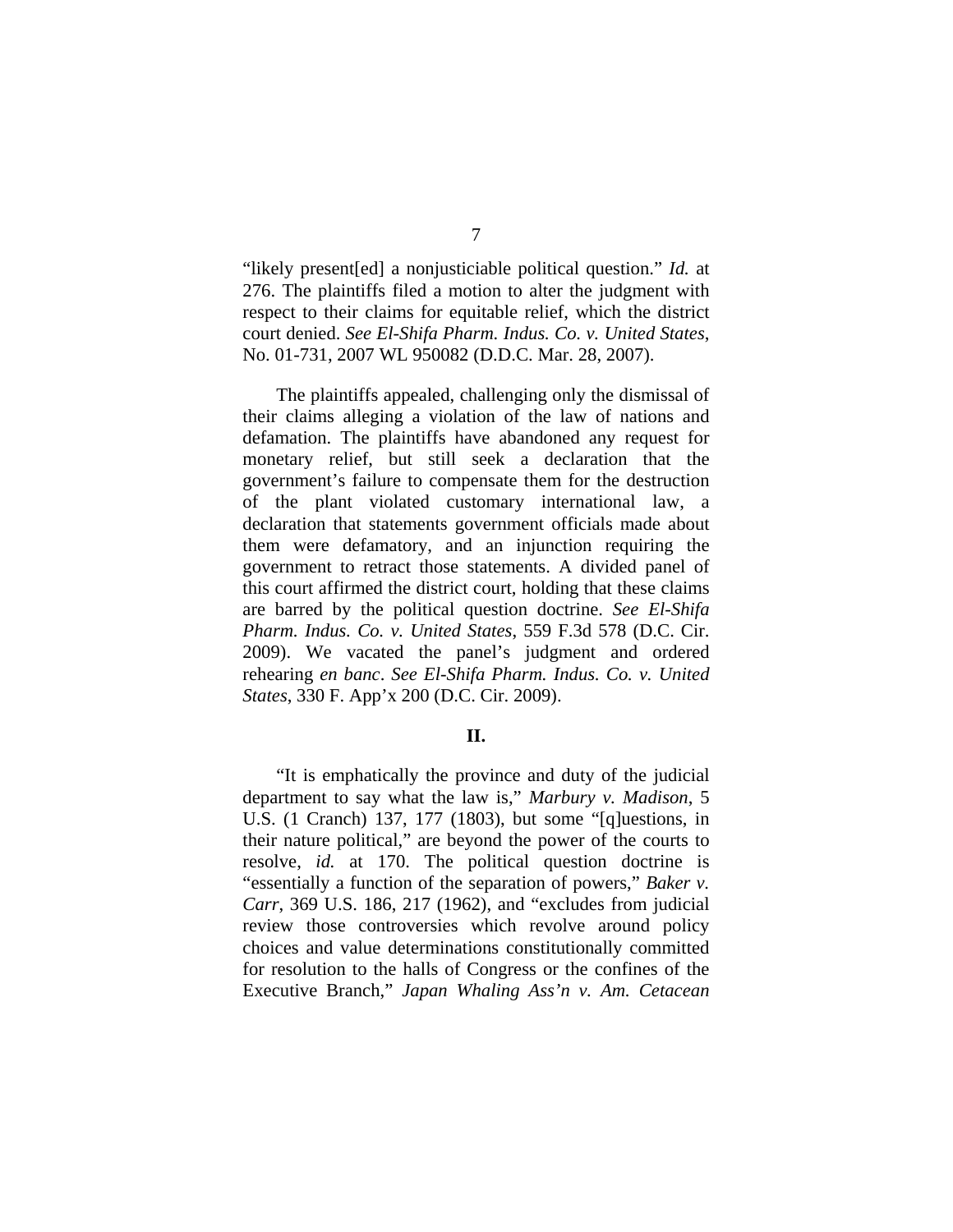*Soc'y*, 478 U.S. 221, 230 (1986). *See also United States v. Munoz-Flores*, 495 U.S. 385, 394 (1990) (explaining that the "doctrine is designed to restrain the Judiciary from inappropriate interference in the business of the other branches of Government").

That some governmental actions are beyond the reach of the courts reflects the Constitution's limitation of the "judicial power of the United States" to "cases" or "controversies." U.S. CONST. art. III; *see DaimlerChrysler Corp. v. Cuno*, 547 U.S. 332, 352 (2006) ("The doctrines of mootness, ripeness, and political question all originate in Article III's 'case' or 'controversy' language, no less than standing does."); *Schlesinger v. Reservists Comm. To Stop the War*, 418 U.S. 208, 215 (1974) ("[T]he concept of justiciability, which expresses the jurisdictional limitations imposed upon federal courts by the 'case or controversy' requirement of Art. III, embodies both the standing and political question doctrines . . . ."). "It is therefore familiar learning that no justiciable 'controversy' exists when parties seek adjudication of a political question." *Massachusetts v. EPA*, 549 U.S. 497, 516 (2007).

In the seminal case of *Baker v. Carr*, the Supreme Court explained that a claim presents a political question if it involves:

> [1] a textually demonstrable constitutional commitment of the issue to a coordinate political department; or [2] a lack of judicially discoverable and manageable standards for resolving it; or [3] the impossibility of deciding without an initial policy determination of a kind clearly for nonjudicial discretion; or [4] the impossibility of a court's undertaking independent resolution without expressing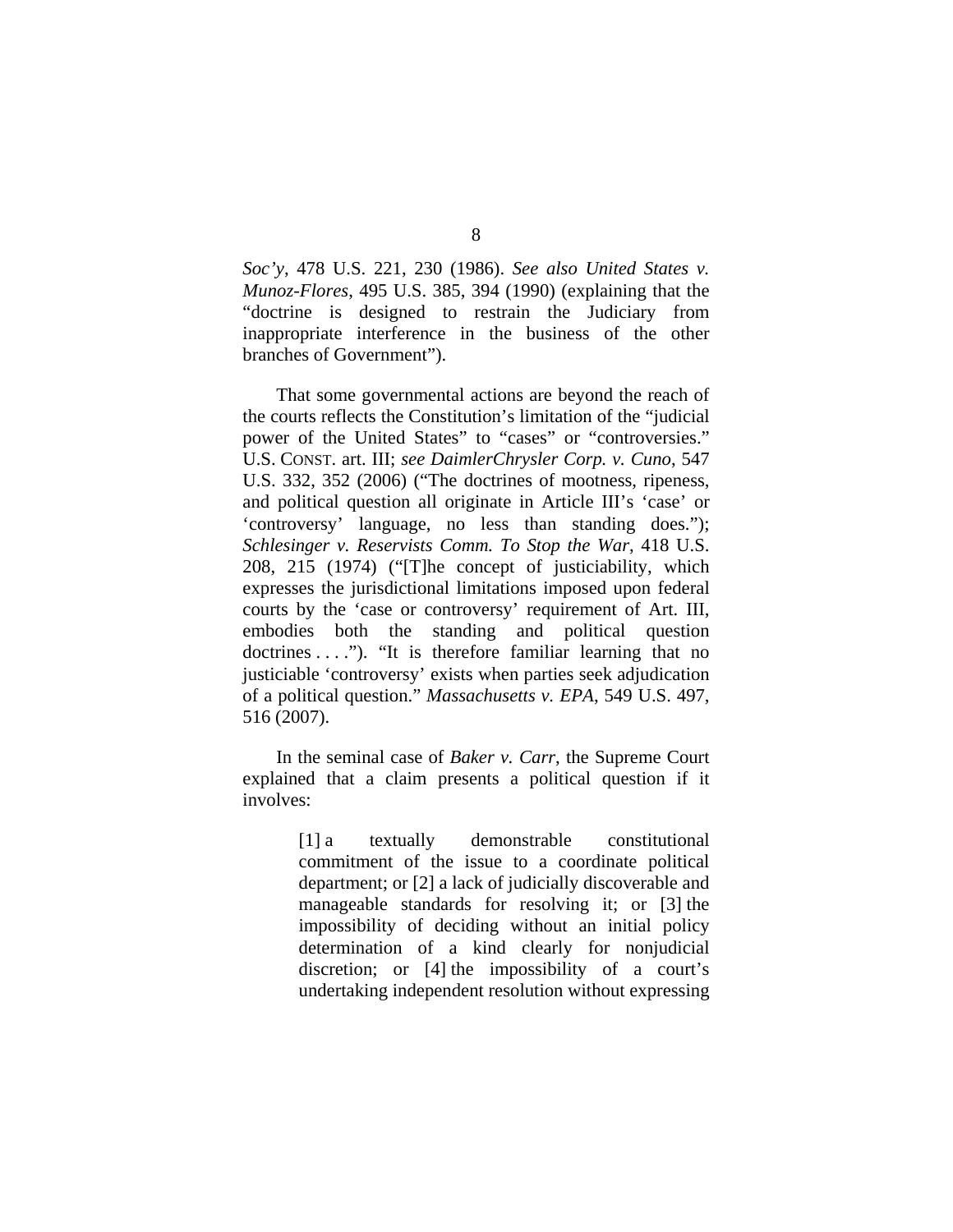lack of the respect due coordinate branches of government; or [5] an unusual need for unquestioning adherence to a political decision already made; or [6] the potentiality of embarrassment from multifarious pronouncements by various departments on one question.

369 U.S. at 217. "To find a political question, we need only conclude that one [of these] factor[s] is present, not all." *Schneider v. Kissinger*, 412 F.3d 190, 194 (D.C. Cir. 2005).

Disputes involving foreign relations, such as the one before us, are "quintessential sources of political questions." *Bancoult v. McNamara*, 445 F.3d 427, 433 (D.C. Cir. 2006). Because these cases raise issues that "frequently turn on standards that defy judicial application" or "involve the exercise of a discretion demonstrably committed to the executive or legislature," *Baker*, 369 U.S. at 211, "[m]atters intimately related to foreign policy and national security are rarely proper subjects for judicial intervention," *Haig v. Agee*, 453 U.S. 280, 292 (1981). "Yet it is error to suppose that every case or controversy which touches foreign relations lies beyond judicial cognizance." *Baker*, 369 U.S. at 211. Even in the context of military action, the courts may sometimes have a role. *See Gilligan v. Morgan*, 413 U.S. 1, 11–12 (1973). Therefore, we must conduct "a discriminating analysis of the particular question posed" in the "specific case" before the court to determine whether the political question doctrine prevents a claim from going forward. *Baker*, 369 U.S*.* at 211; *see, e.g.*, *Wilson v. Libby*, 535 F.3d 697, 703–04 (D.C. Cir. 2008) (holding the political question doctrine did not bar a challenge to disclosures "identifying a previously covert agent" and therefore "implicat[ing] national security" because the plaintiffs' claims did "not challenge[] any foreign policy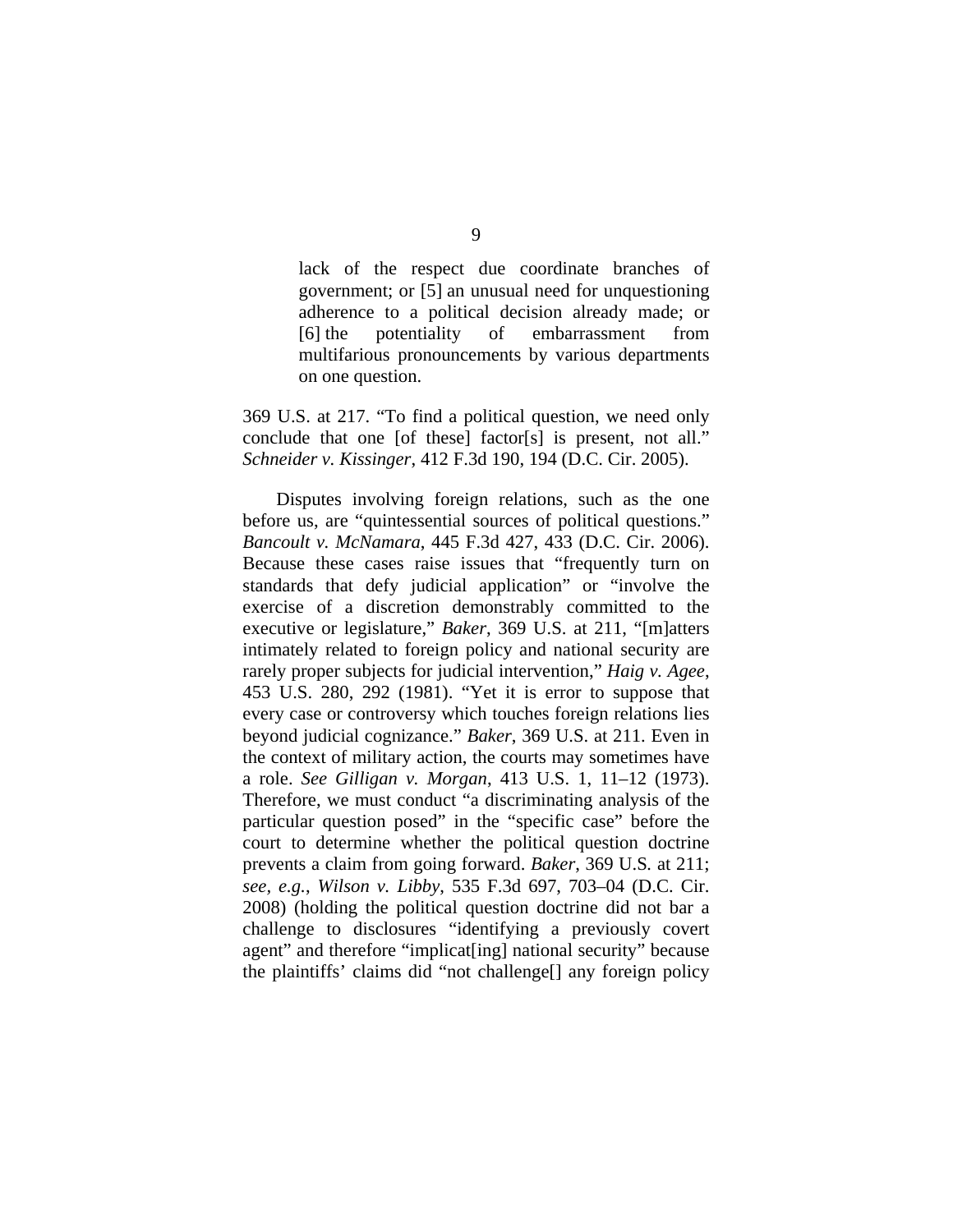or national security decisions entrusted to the Executive Branch").

In undertaking this discriminating analysis, we note, for example, that the political question doctrine does not bar a claim that the government has violated the Constitution simply because the claim implicates foreign relations. *See I.N.S. v. Chadha*, 462 U.S. 919 (1983) (holding the one-House legislative veto unconstitutional despite its use in matters of foreign affairs and the war powers). Because the judiciary is the "ultimate interpreter of the Constitution," *Baker*, 369 U.S. at 211, in most instances claims alleging its violation will rightly be heard by the courts. *See, e.g.*, *Chadha*, 462 U.S. at 941–42 ("No policy underlying the political question doctrine suggests that Congress or the Executive, or both acting in concert and in compliance with Art. I, can decide the constitutionality of a statute; that is a decision for the courts."). *But see, e.g.*, *Nixon v. United States*, 506 U.S. 224 (1993) (whether Senate has violated its duty to "try" impeachments presents a political question); *Luther v. Borden*, 48 U.S. (7 How.) 1 (1849) (Guarantee Clause is enforceable only by Congress). Similarly, that a case may involve the conduct of the nation's foreign affairs does not necessarily prevent a court from determining whether the Executive has exceeded the scope of prescribed statutory authority or failed to obey the prohibition of a statute or treaty. *See Japan Whaling*, 478 U.S. at 230 ("[O]ne of the Judiciary's characteristic roles is to interpret statutes, and we cannot shirk this responsibility merely because" of the "interplay" between the statute and "the conduct of this Nation's foreign relations."); *see, e.g.*, *Trans World Airlines, Inc. v. Franklin Mint Corp.*, 466 U.S. 243, 254 n.25 (1984) (holding the political question doctrine does not bar consideration of whether a Civil Aeronautics Board order is inconsistent with the Warsaw Convention); *see also* David J.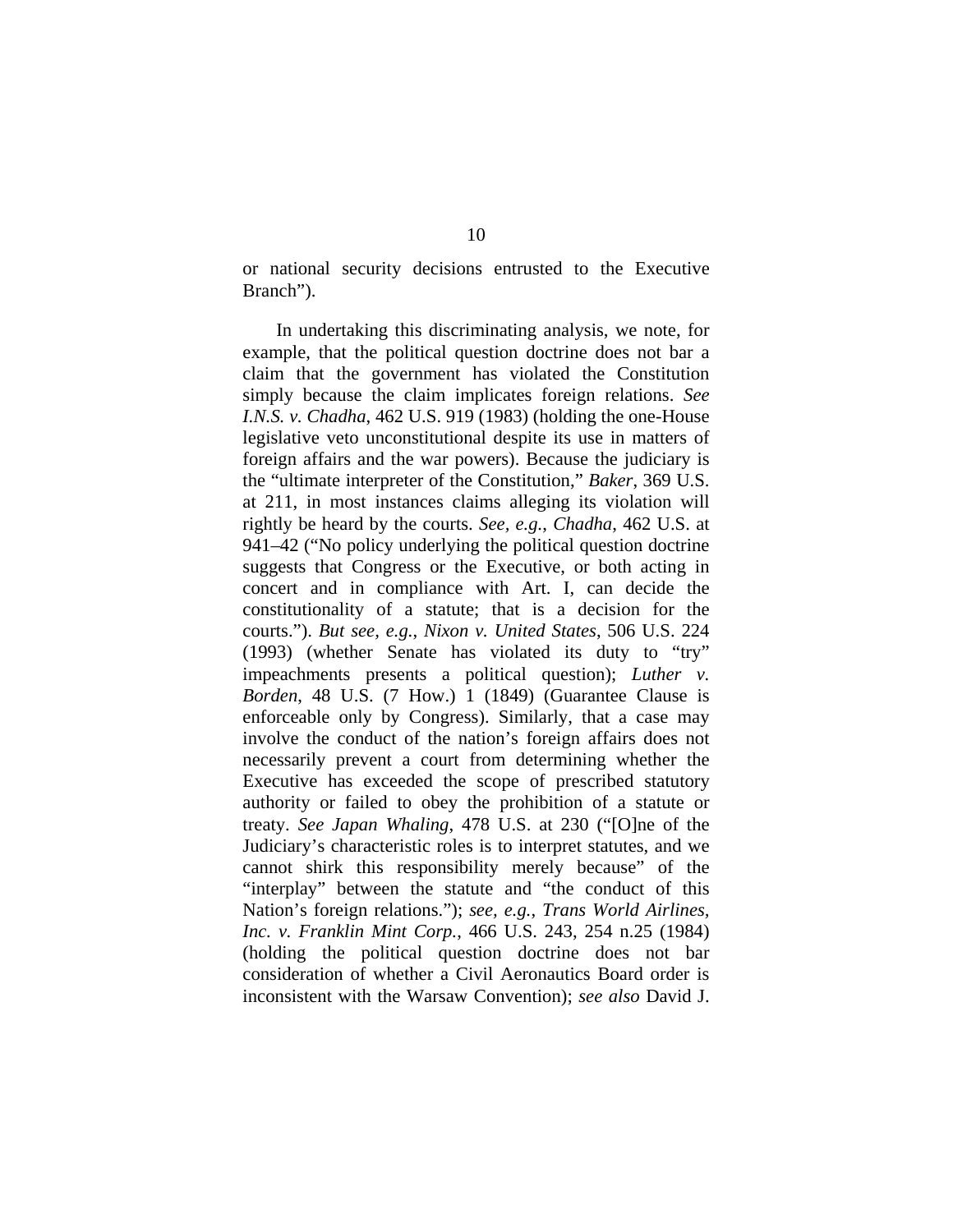Barron & Martin S. Lederman, *The Commander in Chief at the Lowest Ebb—Framing the Problem, Doctrine, and Original Understanding*, 121 HARV. L. REV. 689, 723 (2008) ("If there is a party with constitutionally sufficient standing to demand judicial protection from a presidential refusal to obey a statute during war, it is not clear why there should be a general rule that courts must leave the question to the political branches.").

We have consistently held, however, that courts are not a forum for reconsidering the wisdom of discretionary decisions made by the political branches in the realm of foreign policy or national security. In this vein, we have distinguished between claims requiring us to decide whether taking military action was "wise"—"a 'policy choice[] and value determination[] constitutionally committed for resolution to the halls of Congress or the confines of the Executive Branch'"—and claims "[p]resenting purely legal issues" such as whether the government had legal authority to act. *Campbell v. Clinton*, 203 F.3d 19, 40 (D.C. Cir. 2000) (Tatel, J., concurring) (quoting *Japan Whaling*, 478 U.S. at 230). Accordingly, we have declined to adjudicate claims seeking only a "determination[] whether the alleged conduct *should* have occurred." *Harbury v. Hayden*, 522 F.3d 413, 420 (D.C. Cir. 2008). Despite some sweeping assertions to the contrary, *see, e.g.*, *Gonzalez-Vera v. Kissinger*, 449 F.3d 1260, 1264 (D.C. Cir. 2006) ("Whatever Kissinger did as National Security Advisor or Secretary of State can hardly be called anything other than foreign policy [unreviewable under the political question doctrine]." (internal quotation marks omitted)), the presence of a political question in these cases turns not on the nature of the government conduct under review but more precisely on the question the plaintiff raises about the challenged action. *See Campbell*, 203 F.3d at 40 (Tatel, J., concurring).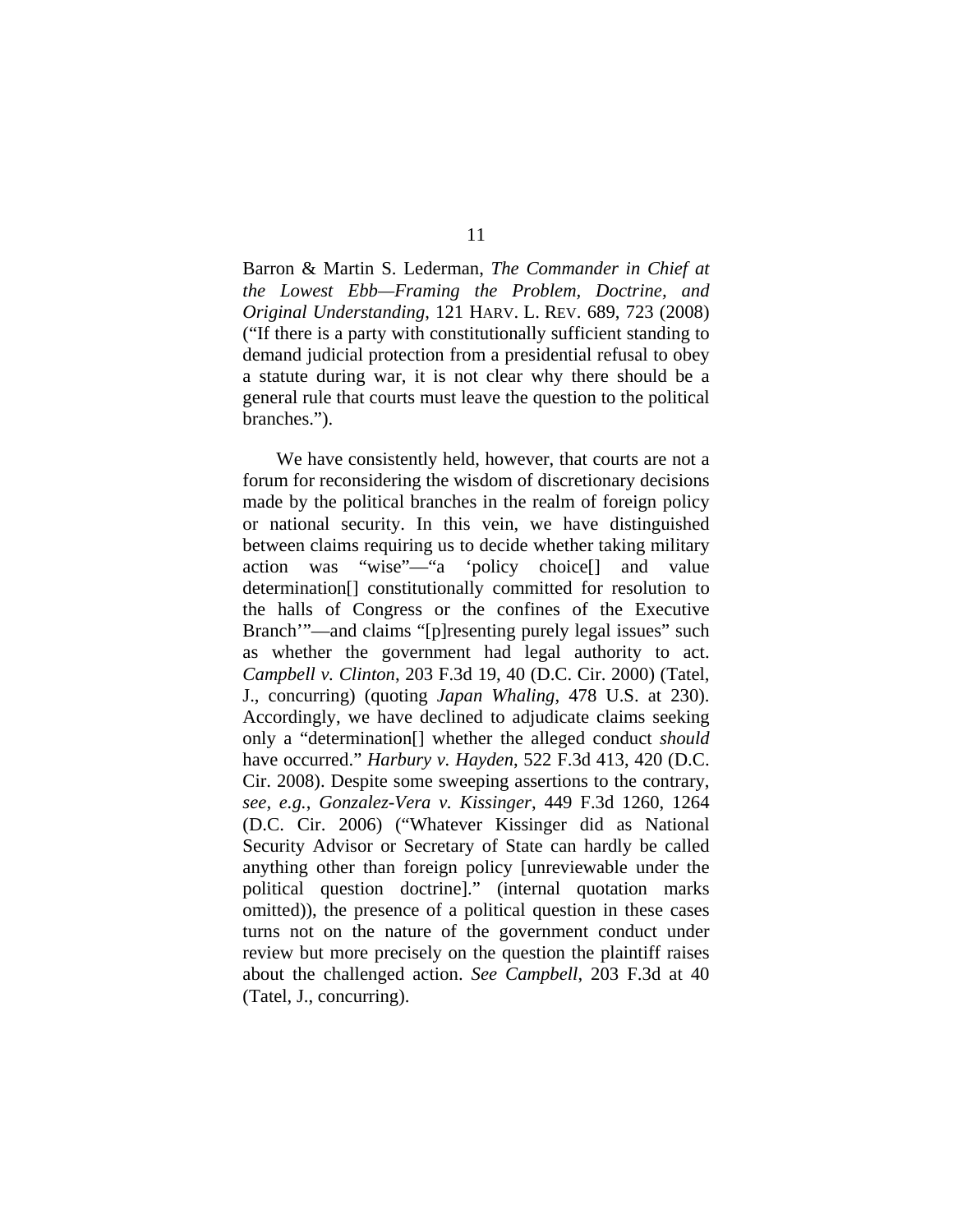The political question doctrine bars our review of claims that, regardless of how they are styled, call into question the prudence of the political branches in matters of foreign policy or national security constitutionally committed to their discretion. A plaintiff may not, for instance, clear the political question bar simply by "recasting [such] foreign policy and national security questions in tort terms." *Schneider*, 412 F.3d at 197 (explaining the courts could not determine whether taking military action was "wrongful" as an element of a wrongful death claim). Likewise—and contrary to the position adopted by Judge Kavanaugh—a statute providing for judicial review does not override Article III's requirement that federal courts refrain from deciding political questions. *See Sierra Club v. Morton*, 405 U.S. 727, 732 n.3 (1972) ("Congress may not confer jurisdiction on Art. III federal courts . . . to resolve 'political questions,' because suits of this character are inconsistent with the judicial function under Art. III." (internal citation omitted)); *cf. Gilligan*, 413 U.S. at 8–9 (stating a circuit judge "correctly read *Baker v. Carr*" when he wrote that "simply order[ing] compliance with the standards set by Congress" could "draw the courts into a nonjusticiable political question, over which we have no jurisdiction" (quoting *Morgan v. Rhodes*, 456 F.2d 608, 619 (6th Cir. 1972) (Celebrezze, J., concurring in part and dissenting in part))); *Chi. & S. Air Lines, Inc. v. Waterman S.S. Corp.*, 333 U.S. 103, 111 (1948) (declining to construe a statute to require judicial review of foreign policy decisions "wholly confided by our Constitution to the political departments of the government, Executive and Legislative"); *Vieth v. Jubelirer*, 541 U.S. 267, 278 (2004) (plurality opinion) (citing *Waterman* for the proposition that "'[t]he judicial Power' created by Article III, § 1, of the Constitution is not *whatever* judges choose to do or even *whatever* Congress chooses to assign them" (citations omitted)). For example, in reviewing the Secretary of State's designation of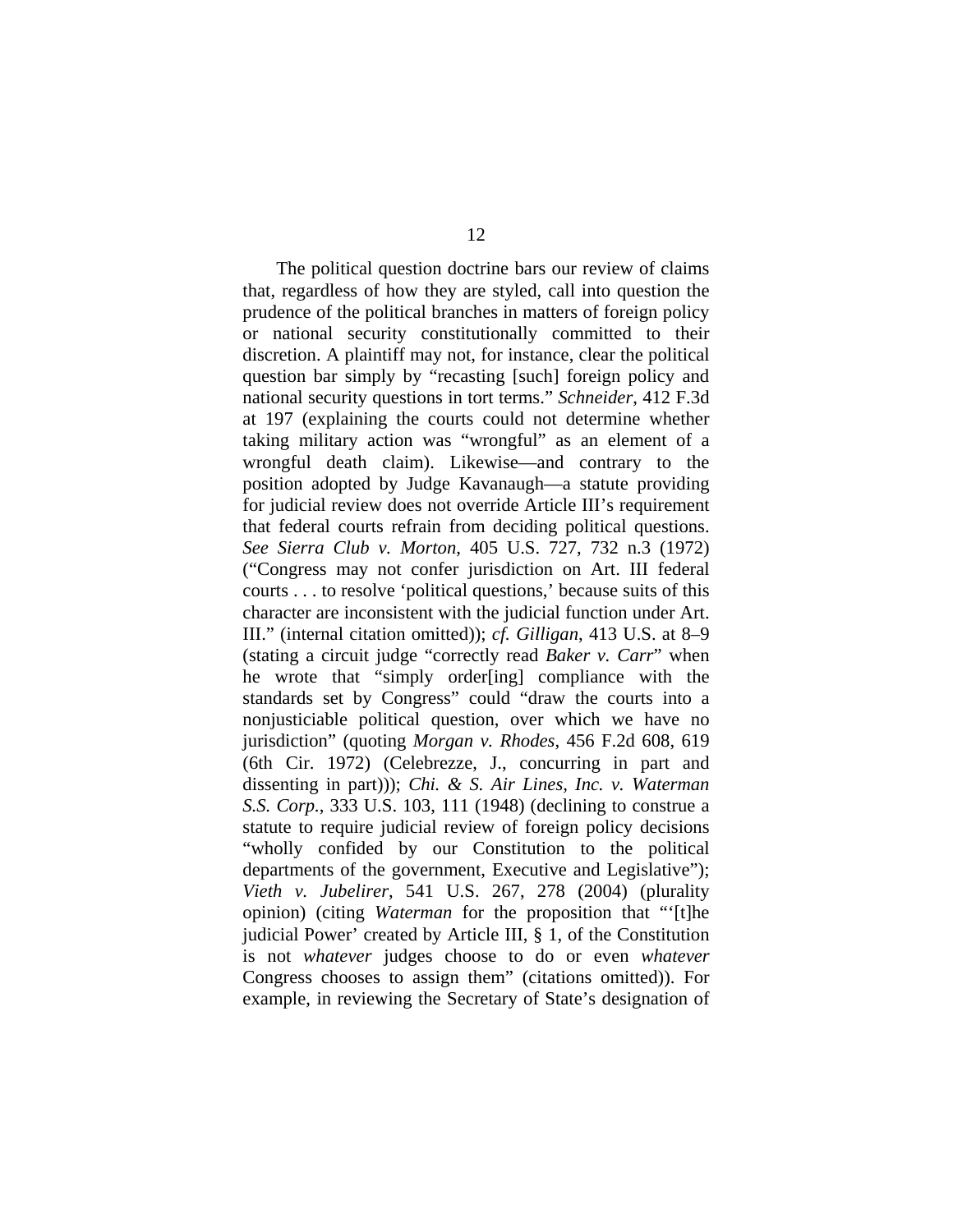a group as a "foreign terrorist organization" under the Antiterrorism and Effective Death Penalty Act, 8 U.S.C. § 1189 (2006), we may decide whether the government has followed the proper procedures, whether the organization is foreign, and whether it has engaged in terrorist activity, but we may not determine whether "the terrorist activity of the organization threatens the security of United States nationals or the national security of the United States," *id.* § 1189(a)(1)(C). *See People's Mojahedin Org. of Iran v. U.S. Dep't of State (PMOI)*, 182 F.3d 17, 22–24 (D.C. Cir. 1999). Whether this last criterion has been met presents a nonjusticiable political question because the Secretary's assessments of whether the terrorist activities of foreign organizations constitute threats to the United States "are political judgments, 'decisions of a kind for which the Judiciary has neither aptitude, facilities nor responsibility and have long been held to belong in the domain of political power not subject to judicial intrusion or inquiry.'" *PMOI*, 182 F.3d at 23 (quoting *Waterman*, 333 U.S. at 111). Neither a common law nor statutory claim may require the court to reassess "policy choices and value determinations" the Constitution entrusts to the political branches alone. *Japan Whaling*, 478 U.S. at 230.

The conclusion that the strategic choices directing the nation's foreign affairs are constitutionally committed to the political branches reflects the institutional limitations of the judiciary and the lack of manageable standards to channel any judicial inquiry into these matters. *See generally Nixon*, 506 U.S. at 228–29 ("[T]he concept of a textual commitment to a coordinate political department is not completely separate from the concept of a lack of judicially discoverable and manageable standards for resolving it; the lack of judicially manageable standards may strengthen the conclusion that there is a textually demonstrable commitment to a coordinate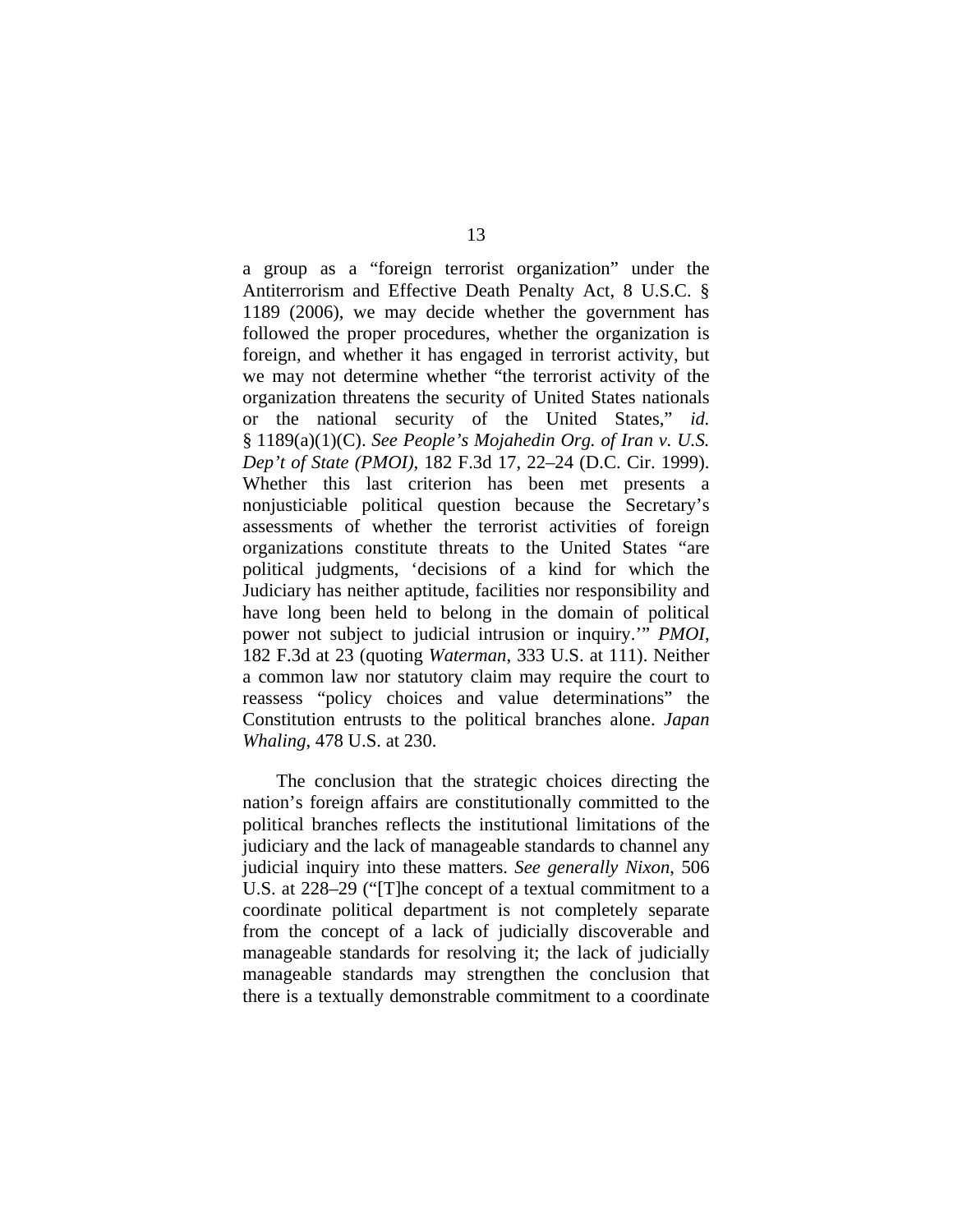branch."). We must decline to reconsider what are essentially policy choices because "[t]he Judiciary is particularly ill suited to make such decisions, as 'courts are fundamentally underequipped to formulate national policies or develop standards for matters not legal in nature.'" *Japan Whaling*, 478 U.S. at 230 (quoting *United States ex rel. Joseph v. Cannon*, 642 F.2d 1373, 1379 (D.C. Cir. 1981)). In military matters in particular, the courts lack the competence to assess the strategic decision to deploy force or to create standards to determine whether the use of force was justified or wellfounded.

The complex, subtle, and professional decisions as to the . . . control of a military force are essentially professional military judgments, subject *always* to civilian control of the Legislative and Executive Branches. The ultimate responsibility for these decisions is appropriately vested in branches of the government which are periodically subject to electoral accountability.

*Gilligan*, 413 U.S. at 10. It is not the role of judges to secondguess, with the benefit of hindsight, another branch's determination that the interests of the United States call for military action.

The case at hand involves the decision to launch a military strike abroad. Conducting the "discriminating analysis of the particular question posed" by the claims the plaintiffs press on appeal, *Baker*, 369 U.S*.* at 211, we conclude that both raise nonjusticiable political questions. The law-of-nations claim asks the court to decide whether the United States' attack on the plant was "mistaken and not justified." Compl. at 30. The defamation claim similarly requires us to determine the factual validity of the government's stated reasons for the strike. If the political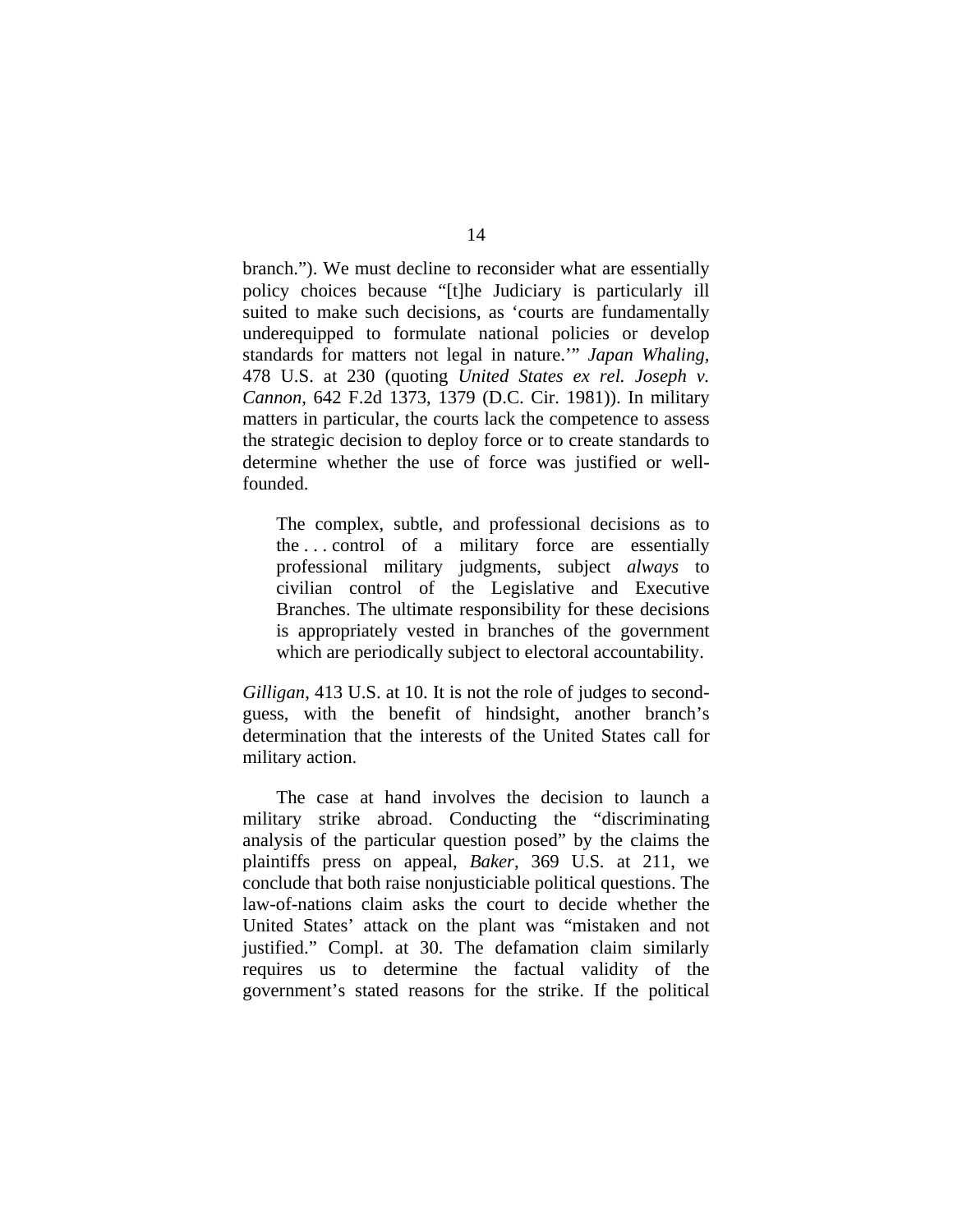question doctrine means anything in the arena of national security and foreign relations, it means the courts cannot assess the merits of the President's decision to launch an attack on a foreign target, and the plaintiffs ask us to do just that. Therefore, we affirm the district court's dismissal of the plaintiffs' law-of-nations and defamation claims.

### **A.**

The plaintiffs' complaint asserts that customary international law requires states to compensate foreign nationals for property destruction that is "mistaken and not justified." The United States purportedly violated this norm when the CIA denied the plaintiffs' request for compensation for the destruction of the plant. *See id.* at 29–30. Because we hold this claim barred by the political question doctrine, we need not decide whether customary international law requires compensation in these circumstances, or, if so, whether the plaintiffs have adequately stated a federal cause of action. *See generally Sosa v. Alvarez-Machain*, 542 U.S. 692, 725 (2004).

We begin our analysis with the rule we have already identified and upon which both parties agree: courts cannot reconsider the wisdom of discretionary foreign policy decisions. *See* Appellants' *En Banc* Br. at 22. The plaintiffs' law-of-nations claim falls squarely within this prohibition because it would require us to declare that the bombing of the El-Shifa plant was "mistaken and not justified." Whether an attack on a foreign target is justified—that is whether it is warranted or well-grounded—is a quintessential "policy choice[] and value determination[] constitutionally committed for resolution to the halls of Congress or the confines of the Executive Branch." *Japan Whaling*, 478 U.S. at 230. The plaintiffs appear to recognize this. On appeal they imply that they need only prove the United States failed to compensate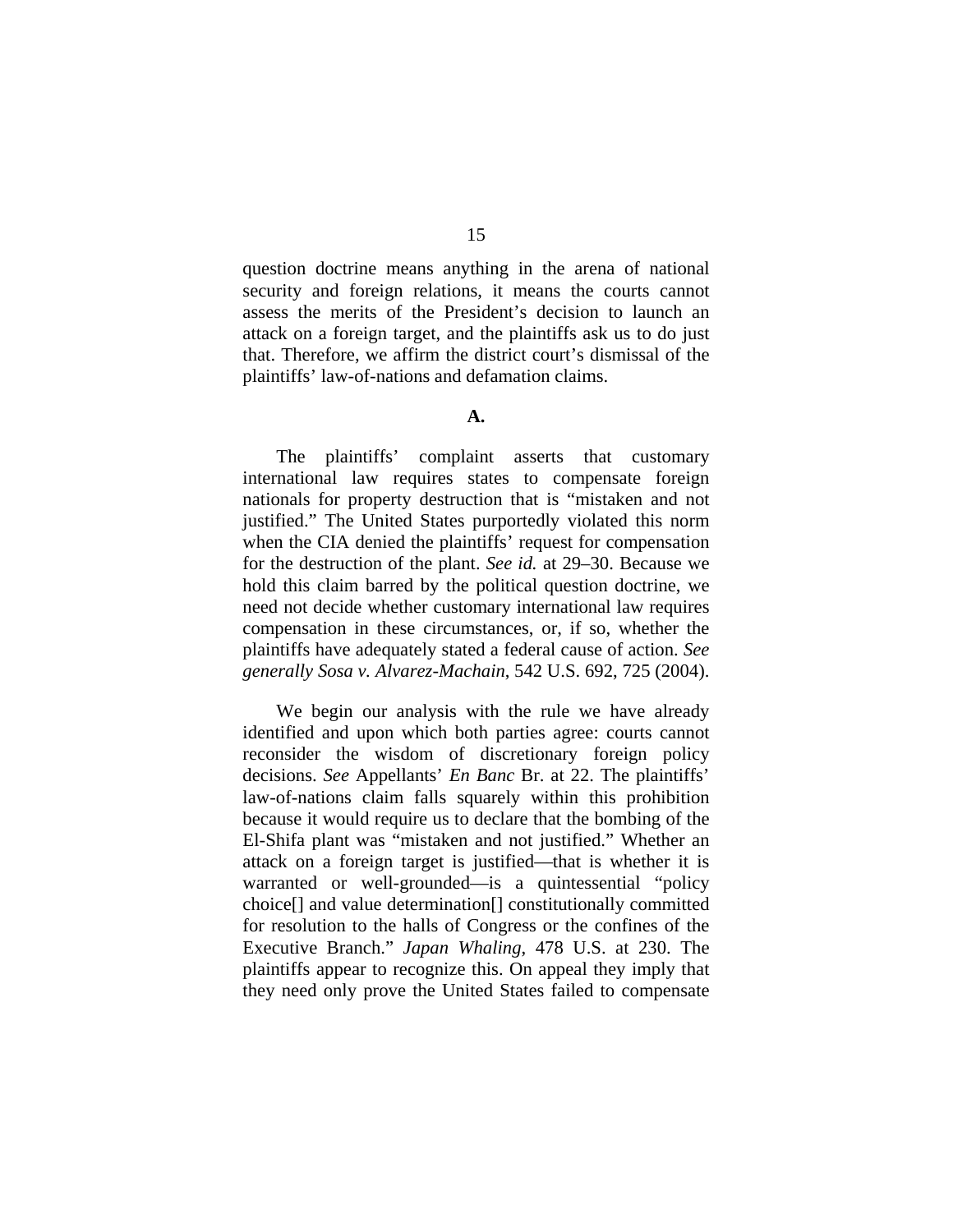them for an attack that was "mistaken." *See* Appellants' *En Banc* Br. at 49–54 & n.6; *see also id.* at 53 (conceding that "whether the attack was reasonable and justified when it occurred" presents a "nonjusticiable question"). By asserting the El-Shifa bombing was "mistaken," the plaintiffs apparently mean that the United States would not have launched the strike if the relevant decisionmakers knew at the time what they allegedly know now—that the plant was neither involved in producing chemical weapons nor associated with bin Laden. *See id.* at 9 (describing the plant as "targeted in error"); *id.* at 14 (arguing the bombing was mistaken because "evidence [has] emerged that the plant was in fact innocent property"). But the political question doctrine does not permit us to mimic the constitutional role of the political branches by guessing how they would have conducted the nation's foreign policy had they been better informed. Whether the circumstances warrant a military attack on a foreign target is a "substantive political judgment[] entrusted expressly to the coordinate branches of government," *Gilligan*, 413 U.S. at 11, and using a judicial forum to reconsider its wisdom would be anathema to the separation of powers. Undertaking a counterfactual inquiry into how the political branches would have exercised their discretion had they known the facts alleged in the plaintiffs' complaint would be to make a political judgment, not a legal one.

Moreover, *Baker*'s prudential considerations counsel judicial restraint as well. First, the court lacks judicially manageable standards to adjudicate whether the attack on the El-Shifa plant was "mistaken and not justified." *See Baker*, 369 U.S. at 217; *cf*. *Reno v. Am.-Arab Anti-Discrimination Comm.*, 525 U.S. 471, 490–91 (1999) (explaining the courts are "ill equipped to determine the[] authenticity and utterly unable to assess the[] adequacy" of the government's "reasons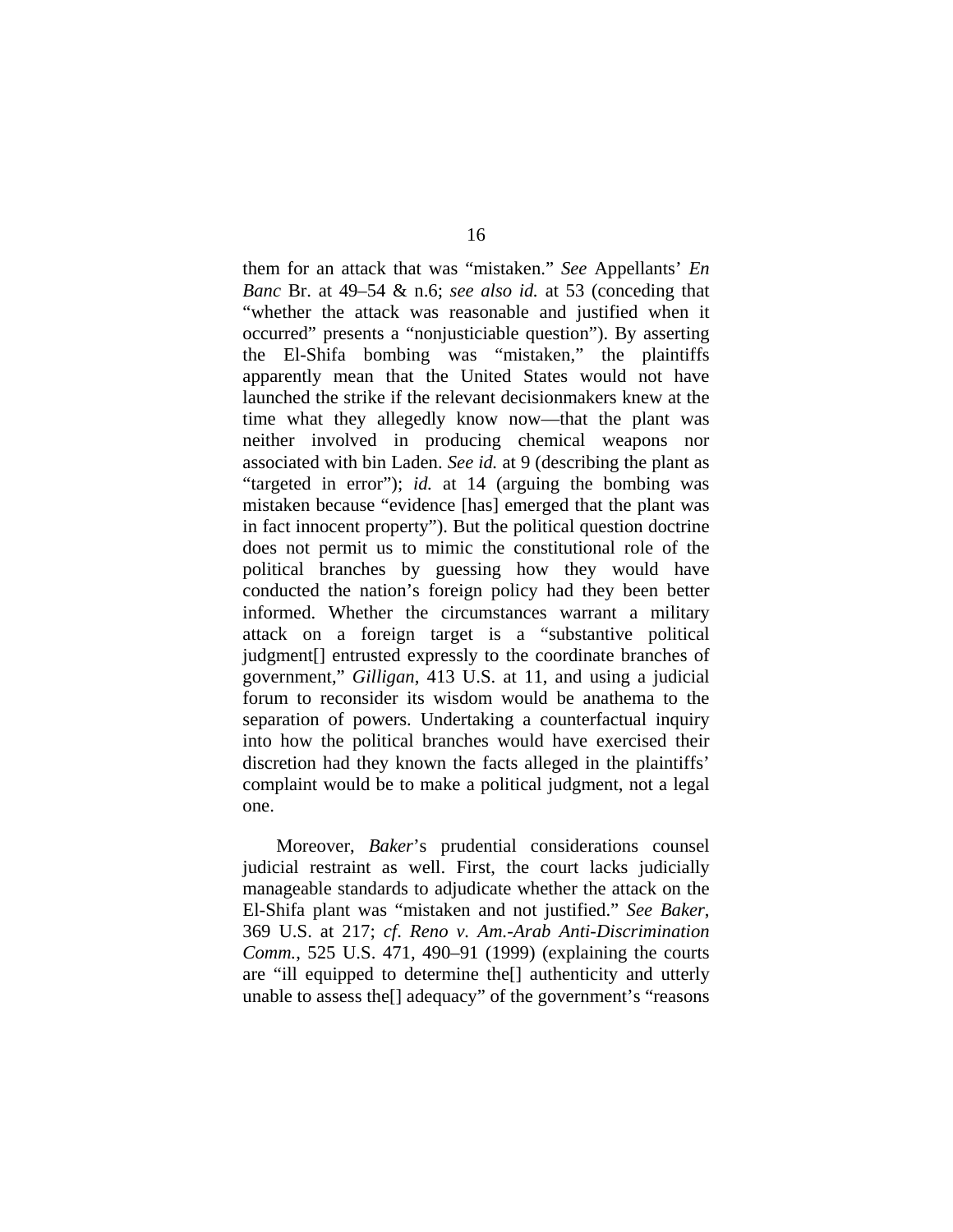for deeming nationals of a particular country a special threat"). We could not decide this question without first fashioning out of whole cloth some standard for when military action is justified. The judiciary lacks the capacity for such a task. As we once said of a claim that certain covert operations were "wrongful," "There are no [judicially] discoverable and manageable standards for the resolution of such a claim." *Schneider*, 412 F.3d at 197; *see also id.* ("To determine whether drastic measures should be taken in matters of foreign policy and national security is not the stuff of adjudication, but of policymaking."). Second, the decision to take military action is a "policy determination of a kind clearly for nonjudicial discretion." *Baker*, 369 U.S. at 217. Such foreign policy decisions are "delicate, complex, and involve large elements of prophecy. . . . They are decisions of a kind for which the Judiciary has neither aptitude, facilities nor responsibility . . . ." *Waterman*, 333 U.S. at 111. In short, the decision to launch the military attack on the El-Shifa plant was constitutionally committed to the political branches, *see, e.g.*, U.S. CONST. art. I, § 8, cl. 11; *id.* art. II, § 2, cl. 1; *see also Schneider*, 412 F.3d at 194–95, and this court is neither an effective nor appropriate forum for reweighing its merits. *See Harbury*, 522 F.3d at 420. Because the plaintiffs' law-ofnations claim requires the court to second-guess that decision, we conclude that it presents a nonjusticiable political question.

Indeed, the law-of-nations claim suffers from flaws similar to those the Federal Circuit identified in the plaintiffs' previous claim that the bombing was a taking because it was mistaken. As the Federal Circuit explained, "In essence . . . the [plaintiffs] are contending that the President failed to assure himself with a sufficient degree of certainty" of the factual basis for his decision to strike the plant. *El-Shifa*, 378 F.3d at 1365. The plaintiffs would have the federal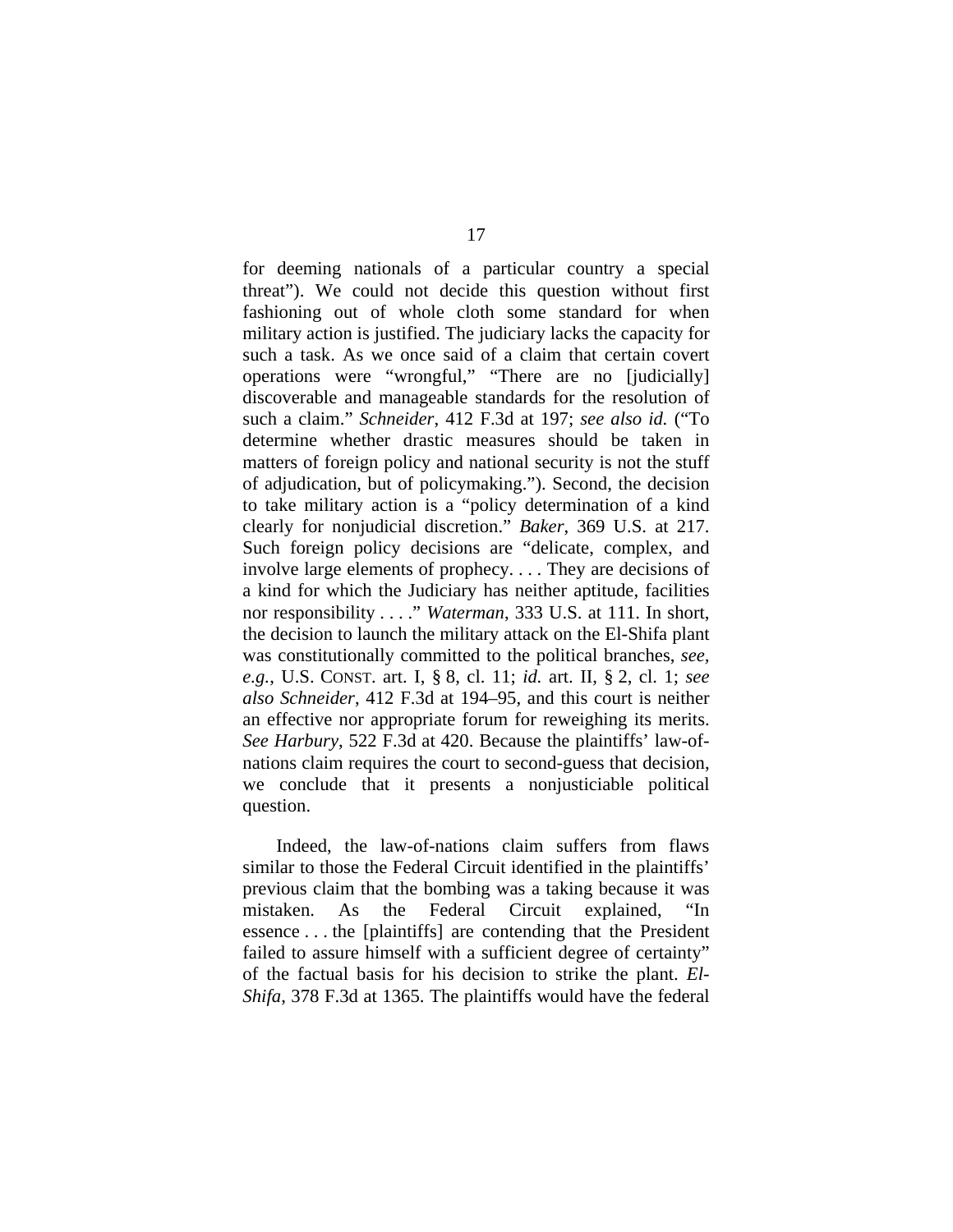courts "provide them with an opportunity to test that contention, and in the process, require this court to elucidate the . . . standards that are to guide a President when he evaluates the veracity of military intelligence." *Id.* This we cannot do.

In refusing to declare the El-Shifa attack "mistaken and not justified," we do not mean to imply that the contrary is true. We simply decline to answer a question outside the scope of our authority. By requiring that we reserve judgment, the political question doctrine protects the Congress and the Executive from judicial "invasion of their sphere," *Antolok v. United States*, 873 F.2d 369, 383 (D.C. Cir. 1989) (opinion of Sentelle, J.), and guards against "the reputation of the Judicial Branch [being] 'borrowed by the political Branches to cloak their work in the neutral colors of judicial action,'" *PMOI*, 182 F.3d at 25 (quoting *Mistretta v. United States*, 488 U.S. 361, 407 (1989)).

#### **B.**

The plaintiffs also claim that anonymous government officials defamed them by making statements linking them to bin Laden and international terrorism. This claim fares no better than their law-of-nations claim. It too would require the court to reconsider the merits of the decision to strike the El-Shifa plant by determining whether the government's justifications for the attack were false. *See* RESTATEMENT (SECOND) OF TORTS § 558(a) (1977).

We begin by noting that the court cannot judge the veracity of the President's initial public explanations for the attack for the same reasons we cannot examine whether the attack was "mistaken and not justified." The President's statements justifying the attack are "inextricably intertwined" with a foreign policy decision constitutionally committed to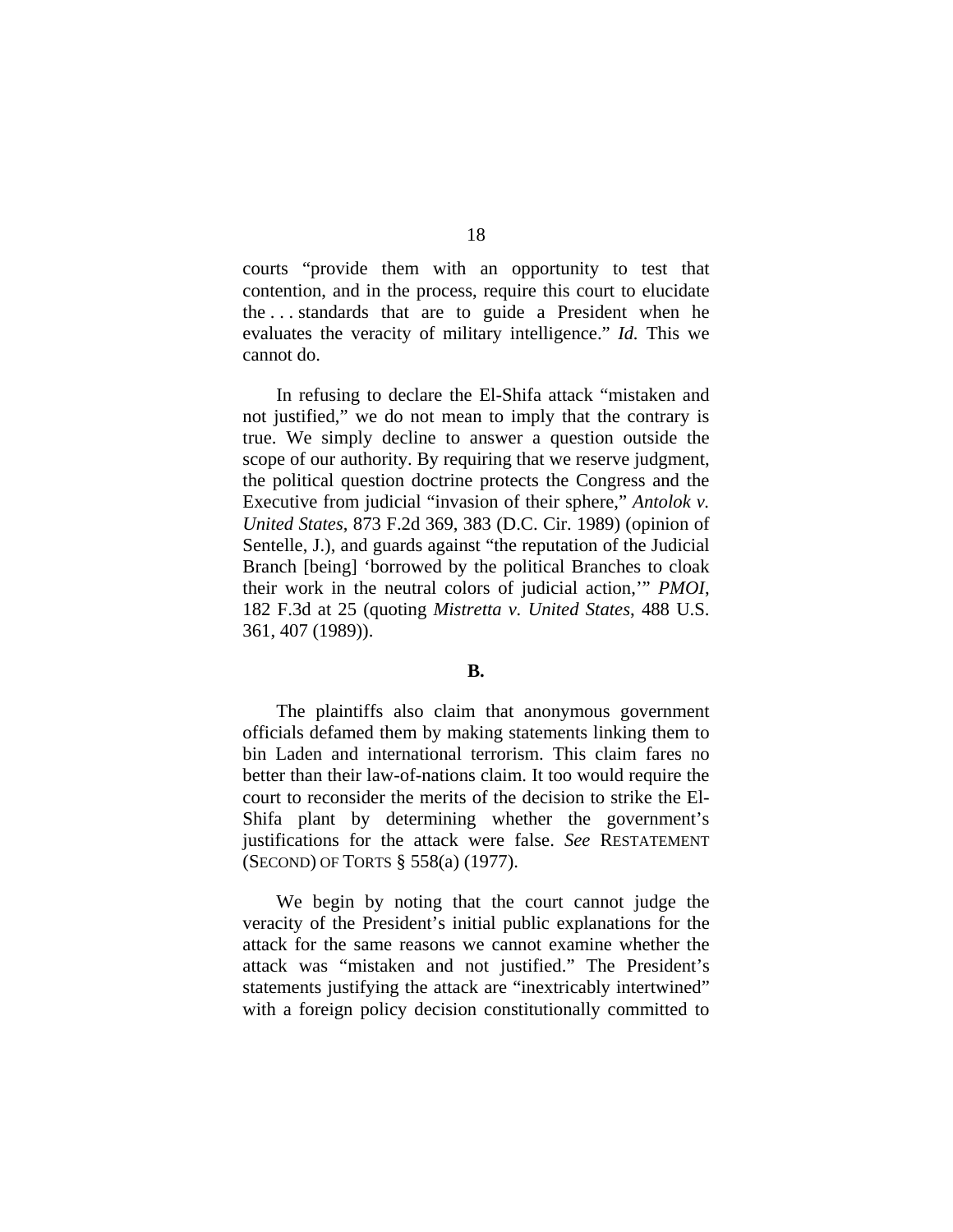the political branches, *Bancoult*, 445 F.3d at 436, because determining whether the President's statements were true would require a determination "whether the alleged conduct *should* have occurred," *Harbury*, 522 F.3d at 420. A decision in favor of the plaintiffs would unavoidably involve a rejection of the Clinton Administration's stated justifications for launching the missile strike. A decision against the plaintiffs would affirm the wisdom of the Administration's decision to attack.

The plaintiffs maintain, however, that even if the political question doctrine bars review of the President's initial justifications for the attack, the court may nevertheless judge the veracity of the subsequent justifications, which, they allege, offer different explanations for the strike. These allegedly defamatory statements are reviewable, the plaintiffs contend, because they do not state "the *actual* justification for the decision to attack the plant." Appellants' *En Banc* Reply Br. at 3. Rather, the plaintiffs allege that these statements are "*post hoc* pretext"—defamatory efforts at political damage control. *Id.*; *see also* Compl. at 1 (stating the action arises out of "false and defamatory statements made by United States government officials seeking to justify" the destruction of the plant); Compl. at 21–22 (alleging "government officials continued to justify their actions with statements intended to suggest that Mr. Idris was, in fact, associated with terrorism."). According to the plaintiffs, we can review these later justifications for the attack because they bear no relation to the President's initial justifications—that the plant was associated with bin Laden and involved in producing chemical weapons.

We disagree. The allegedly defamatory statements cannot be severed from the initial justifications for the attack. The court cannot adjudicate the truth of the government's later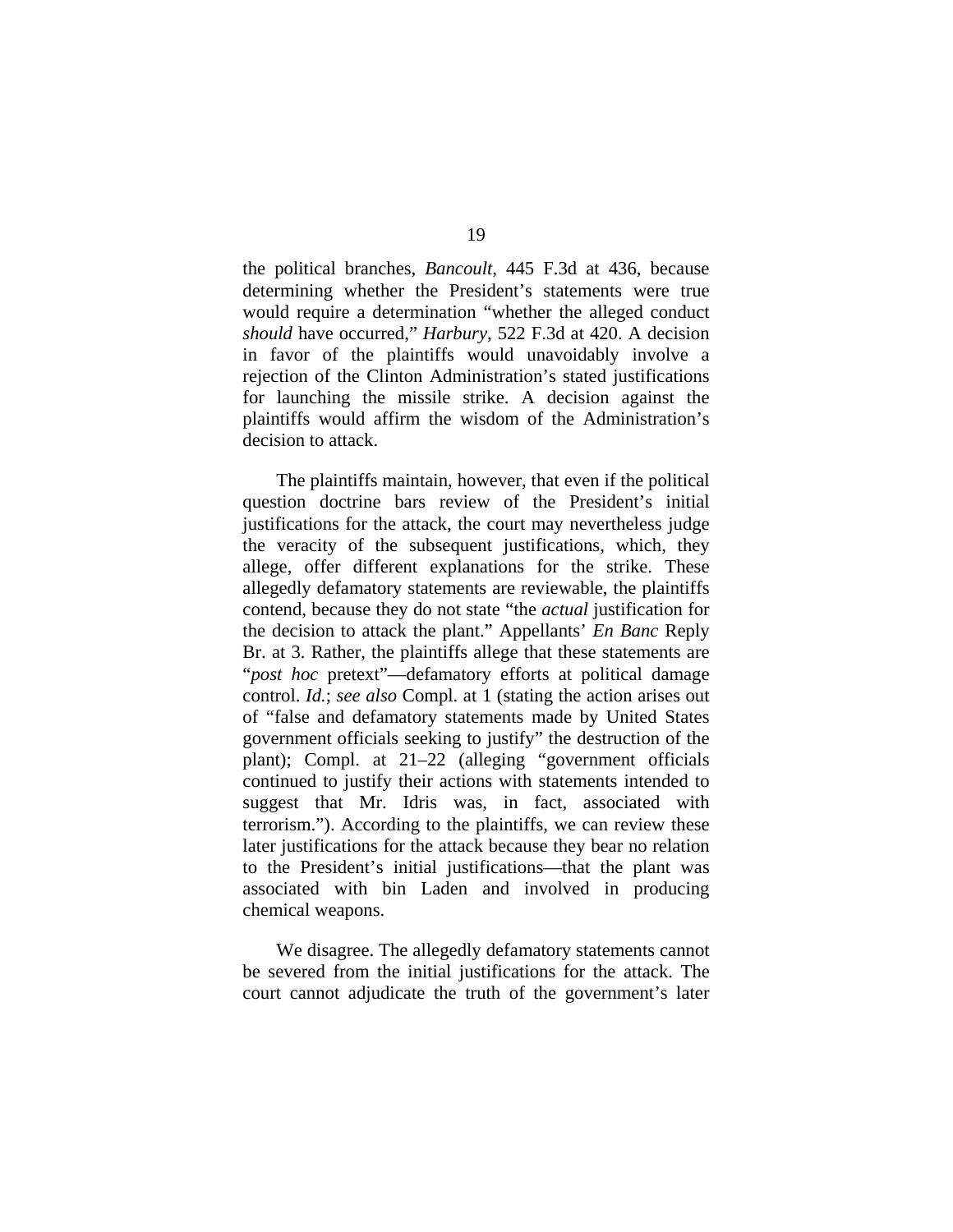justifications because, despite the plaintiffs' arguments to the contrary, they are fundamentally the same as the initial justifications. In reaching this conclusion, we need look no further than the plaintiffs' complaint. Taking all of its allegations as true, we find no material difference between the allegedly defamatory statements and the President's contemporaneous explanation of his decision to take military action. On the day the United States destroyed the El-Shifa plant, President Clinton told the American people that he ordered the strike in part because the plant was "associated with the bin Laden network" and was a "chemical weaponsrelated facility." Compl. at 7, 13; *see also* Address to the Nation, 2 PUB. PAPERS at 1461; President William J. Clinton, Remarks in Martha's Vineyard, Massachusetts, on Military Action Against Terrorist Sites in Afghanistan and Sudan, 2 PUB. PAPERS 1460, 1460 (Aug. 20, 1998). In their prayer for relief, the plaintiffs describe the allegedly defamatory statements as "claims . . . that Mr. Idris or El-Shifa are [sic] connected to Osama bin Laden, terrorist groups or the production of chemical weapons." Compl. at 31; *see also id.* at 19 (detailing "numerous statements to news reporters falsely describing Salah Idris as an associate of Osama bin Laden and international terrorist organizations"). This characterization of the allegedly defamatory statements closely tracks the President's own description of his reasons for launching the attack.

All of the allegedly defamatory statements essentially repeat the President's initial justification for the strike. Each describes a connection between bin Laden and the plant through its owner, Salah Idris. For example, "U.S. intelligence officials" stated Idris dealt financially with members of Islamic Jihad, which had been "absorbed into [bin Laden's] terror network." *Id.* at 20. And government officials claimed "the owner and manager of the plant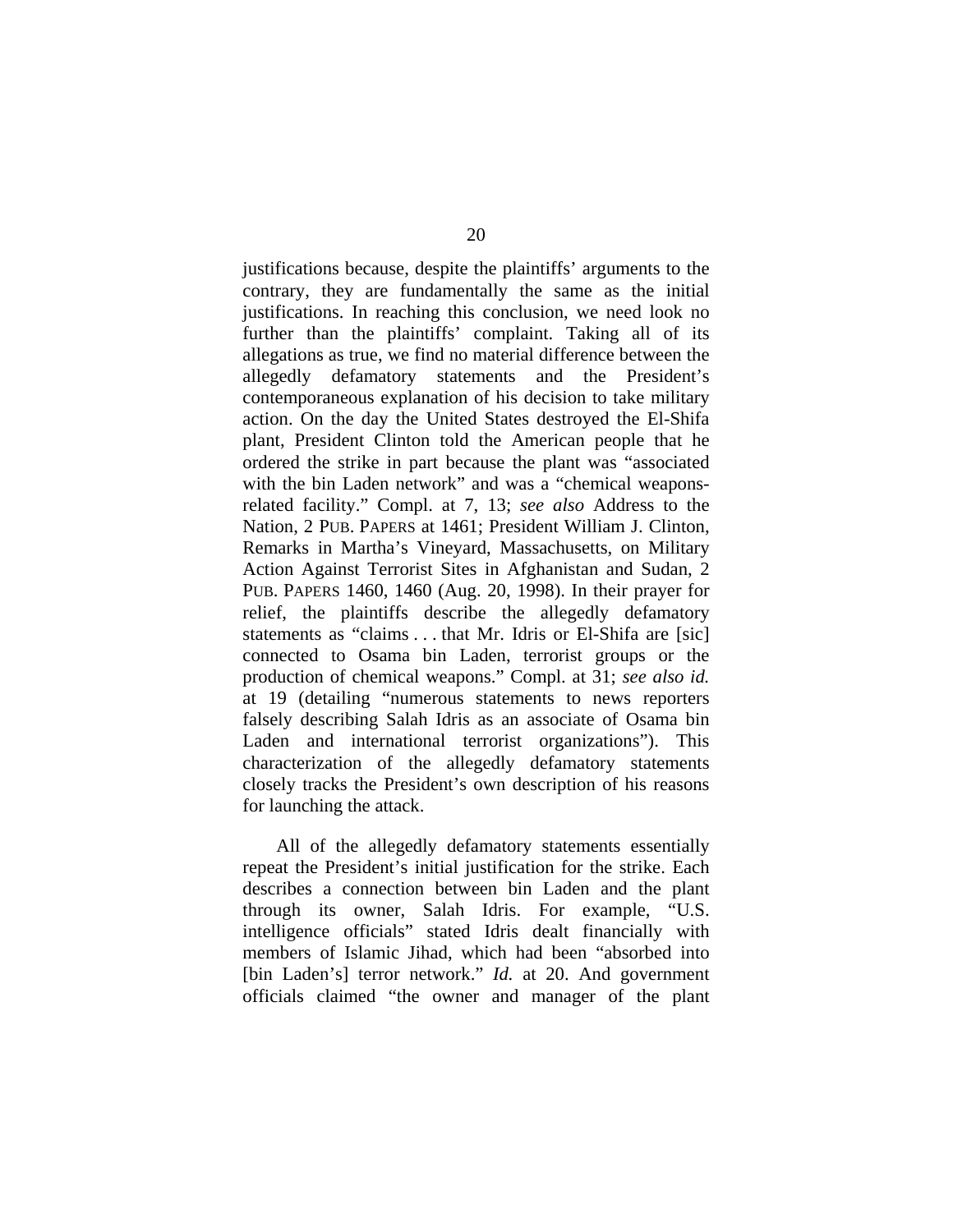were . . . front men for bin Laden." *Id.*; *see also id.* at 19 (citing a "Washington official" describing Idris as "a partner with bin Laden in other Sudanese businesses"); *id.* at 19–20 (quoting "one official" asserting that Idris "may have" purchased the El-Shifa plant "on bin Laden's behalf" and "that he's involved in money laundering, that he's involved in representing a lot of bin Laden's interests in Sudan"). Contrary to the plaintiffs' contentions, these statements do not represent a break from the President's contemporaneous explanation of his reasons for launching the strike. At most, they elaborate upon the nature of the connection between the plant and bin Laden—a connection the President offered on the day of the attack as one reason for taking military action. Declaring these later statements true or false would require us to make the same judgment about the President's initial justification for the attack.

The plaintiffs contend that Idris's alleged ties to bin Laden—the factual issue at the heart of their defamation claim—could not have played any part in the decision to bomb the plant because, at the time of the strike, the United States thought the plant was owned by the Sudanese government and not by Idris. Therefore, they argue, the court could declare the government's allegations that Idris was connected to bin Laden false without undermining the government's actual justifications for the attack. *See* Appellants' *En Banc* Br. at 25; Appellants' *En Banc* Reply Br. at 2–3. To be sure, at least one anonymous official had previously suggested the plant belonged to the Sudanese Military Industrial Complex. *See* Compl. at 13. But this is beside the point. As the plaintiffs conceded before the *en banc* court, "[T]he owner of the plant was immaterial to [President Clinton's] decision to attack the plant." Oral Arg. Recording at 11:48–:51. The President explained that the United States targeted the plant because it was associated with bin Laden,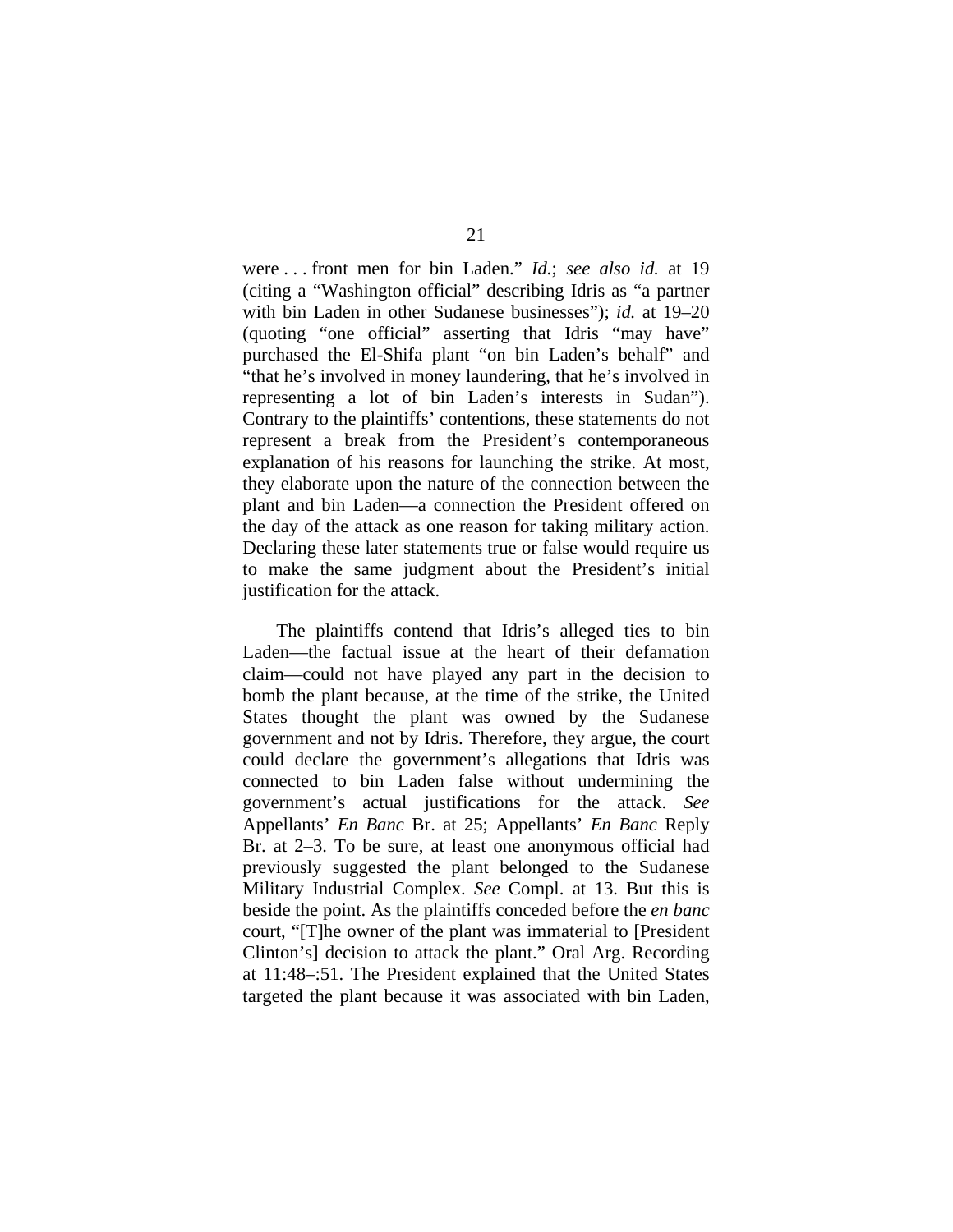and officials continued to assert that same rationale when they told reporters the plant's owner was financially linked to bin Laden's network. A court's pronouncement that the plant's owner had no financial ties to bin Laden would directly contradict the government's justification for the attack by disclaiming the asserted association between the plant and the bin Laden network.

The plaintiffs further argue that the political question doctrine does not block their defamation claim because "*by the government's own admission*, the accusations challenged as defamatory formed no part of the decision to attack the plant." Appellants' *En Banc* Br. at 24 (emphasis added). But none of the statements quoted in the complaint imply such an admission. The plaintiffs rely on one statement, which referenced "[n]ew evidence obtained since the attack." *See id.* at 24–25 (quoting Compl. at 19). The rest of the statement, however, makes clear that their reliance is misplaced: "New evidence obtained since the attack, one official said . . . , starts to make the link between the plant's current owner, Salaheldin Idris, and bin Laden 'more direct.'" Compl. at 19. The official's assertion that new evidence made the connection between bin Laden and Idris "more direct" does not give rise to an inference, as the plaintiffs suggest, that there was no prior evidence of such a nexus. Indeed, the statement of another anonymous official quoted in the complaint suggests that the newer evidence merely corroborated the evidence existing at the time of the attack. *See id.* at 20 (quoting an anonymous official's statement that intelligence collected after the strike "*increasingly* points to ties with (Osama) bin Laden" (emphasis added)). This emphasizes that the veracity of the allegedly defamatory statements is "inextricably intertwined," *Bancoult*, 445 F.3d at 436, with the merits of the actual justifications for the attack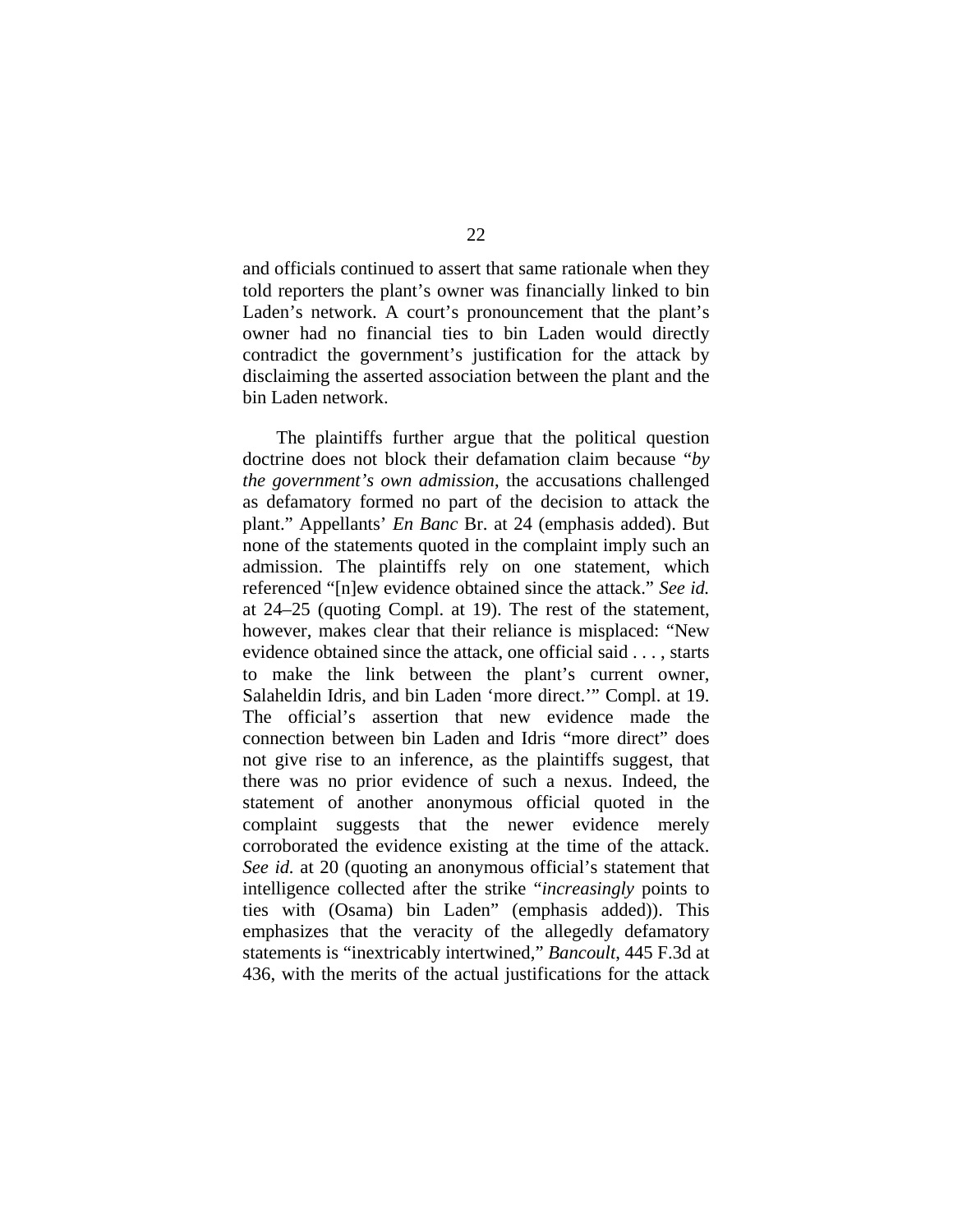and underscores the nonjusticiability of the plaintiffs' defamation claim.

**C.** 

 We conclude our political question analysis by addressing the plaintiffs' argument that they are asking nothing more than that we review the government's designation of them as supporters of the nation's enemies, something courts have done in other contexts. *See* Appellants' *En Banc* Br. at 23–30. This argument fails.

The plaintiffs point first to cases permitting judicial review of the enemy status of persons detained after being seized by the U.S. military on the battlefield. *See, e.g.*, *Boumediene v. Bush*, 128 S. Ct. 2229 (2008); *Parhat v. Gates*, 532 F.3d 834 (D.C. Cir. 2008). But the political question doctrine does not preclude judicial review of prolonged Executive detention predicated on an enemy combatant determination because the Constitution specifically contemplates a judicial role in this area. *See Boumediene*, 128 S. Ct. at 2247 ("The [Suspension] Clause protects the rights of the detained by affirming *the duty and authority of the Judiciary* to call the jailer to account." (emphasis added)); *Hamdi v. Rumsfeld*, 542 U.S. 507, 535 (2004) (discussing the courts' "time-honored and constitutionally mandated roles of reviewing and resolving claims" of citizens challenging their military detention). The plaintiffs can point to no comparable constitutional commitment to the courts for review of a military decision to launch a missile at a foreign target. *Cf. Bancoult*, 445 F.3d at 437 ("[W]hile the presence of constitutionally-protected liberties could require us to address limits on the foreign policy and national security powers assigned to the political branches, no such constitutional claims are at issue in this case.").

23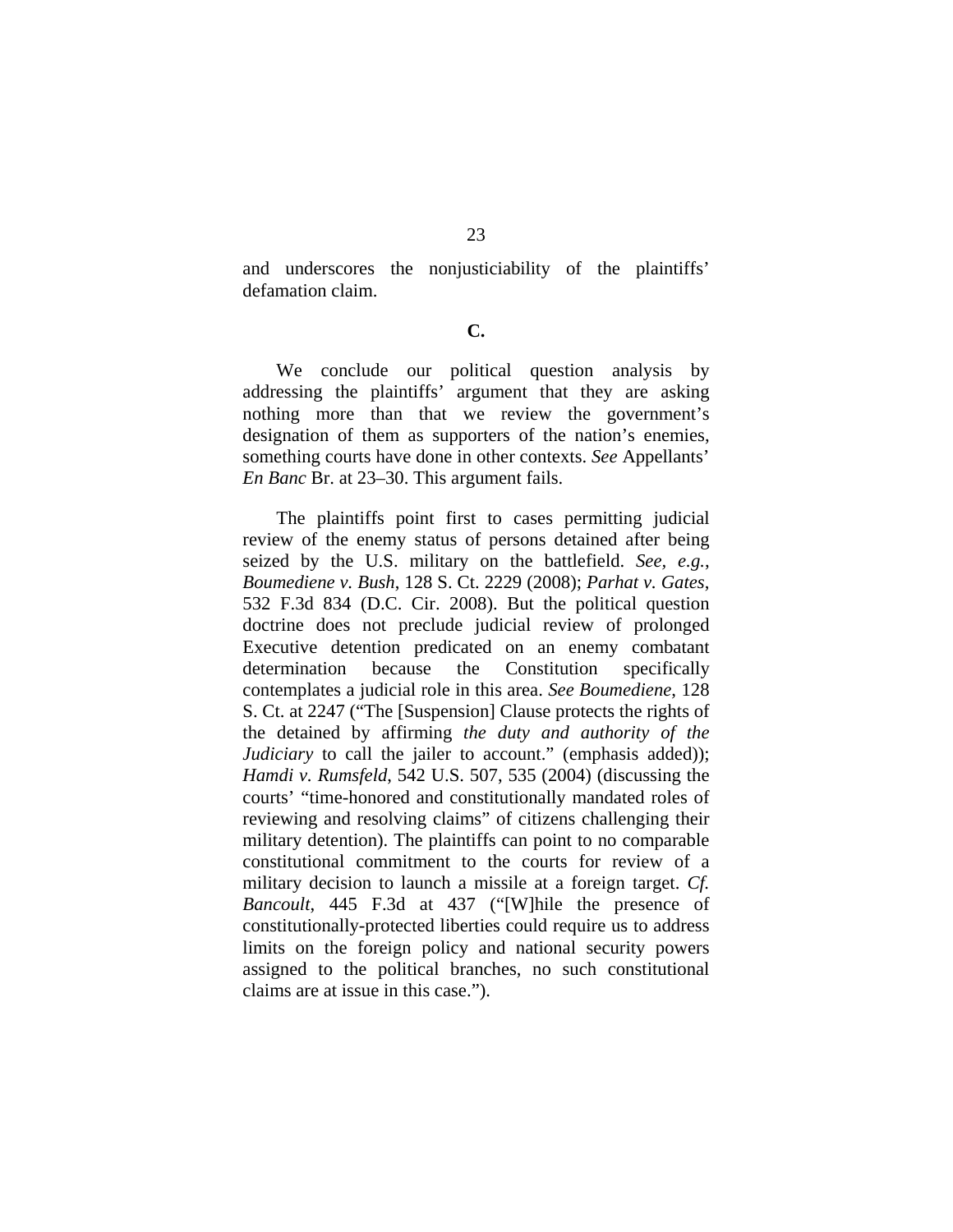The plaintiffs also point to another line of cases in which courts have reviewed Executive Branch determinations that a certain asset is "enemy property" or belongs to a terrorist organization and therefore is eligible for seizure pursuant to statute. *See, e.g.*, *Chai v. Dep't of State*, 466 F.3d 125 (D.C. Cir. 2006); *Holy Land Found. for Relief & Dev. v. Ashcroft*, 333 F.3d 156 (D.C. Cir. 2003); *Von Zedtwitz v. Sutherland*, 26 F.2d 525 (D.C. Cir. 1928); *Bond v. United States*, 2 Ct. Cl. 529 (1866). These cases are not helpful to the plaintiffs for the same reasons the detainee cases are not. None required the courts to scrutinize a decision constitutionally committed wholly to the political branches. Indeed, the Supreme Court has suggested that judicial review of enemy-property designations made to effect statutorily authorized asset seizures is constitutionally mandated. *See Societe Internationale pour Participations Industrielles et Commerciales, S. A. v. Rogers*, 357 U.S. 197, 210–11 (1958) ("[The] summary power to seize property which is believed to be enemy-owned is rescued from constitutional invalidity under the Due Process and Just Compensation Clauses of the Fifth Amendment only by those provisions of the Act which afford a non-enemy claimant a later judicial hearing as to the propriety of the seizure."); *cf. Bancoult*, 445 F.3d at 435 ("[C]laims based on the most fundamental liberty and property rights of this country's citizenry, such as the Takings and Due Process Clauses of the Fifth Amendment, are justiciable, even if they implicate foreign policy decisions." (internal quotation marks and citations omitted)). No comparable constitutional commitment to the judiciary exists in this case. *See Paul v. Davis*, 424 U.S. 693, 701 (1976) (holding that defamation by the government, when it harms "reputation alone," does not constitute a deprivation of liberty or property under the Due Process Clause). The plaintiffs do not ask whether the government's conduct was prohibited by the Constitution. Instead, they seek declarations that the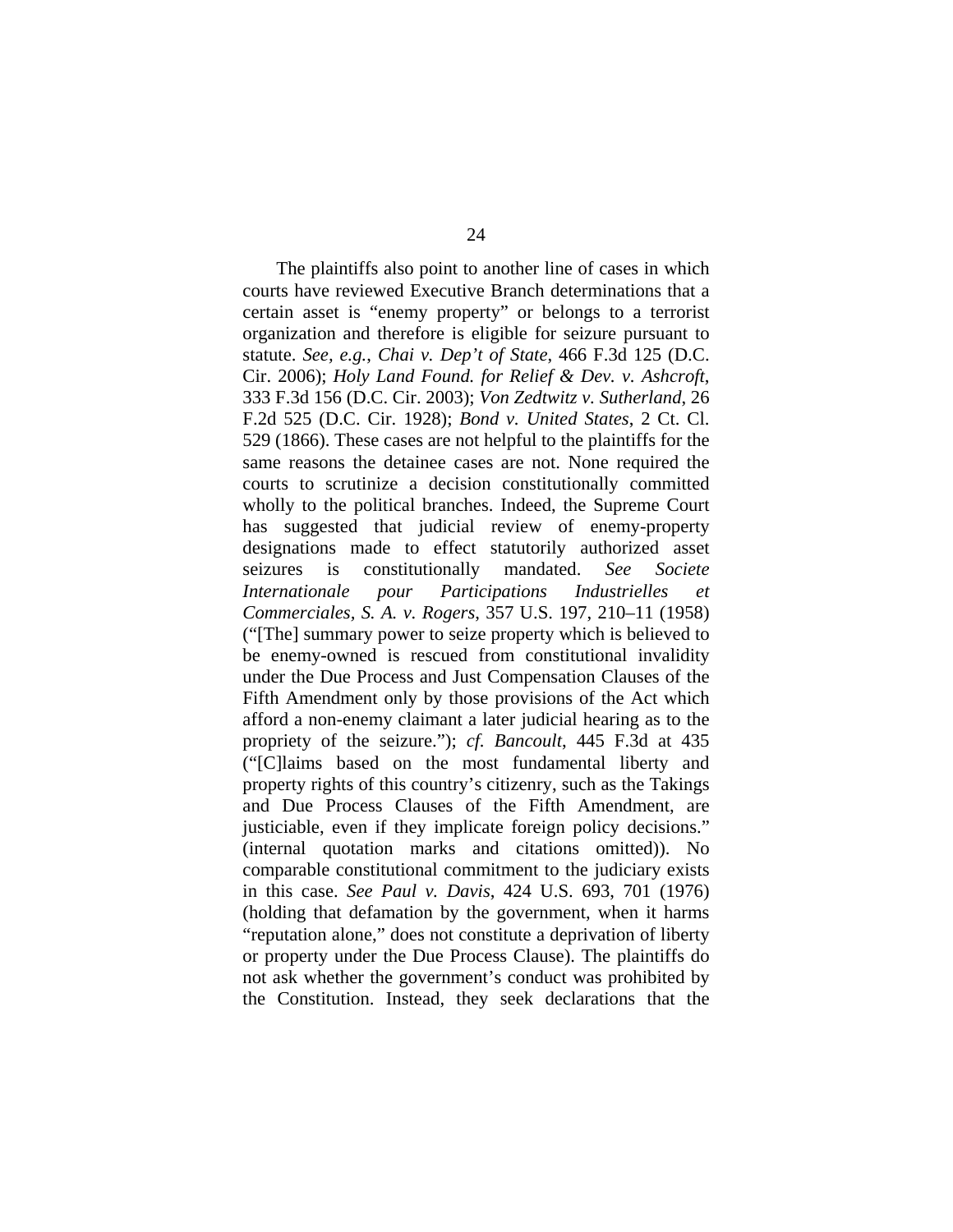President should not have launched a military strike that the plaintiffs deem unwise and ill founded, and an injunction requiring the government to retract its justifications for the attack. The Constitution denies the courts the ability to grant such extraordinary relief.

### **III.**

Our colleagues agree that the district court lacked jurisdiction but would affirm on a different ground. Their proposed alternative relies on the rule that federal courts lack jurisdiction to hear legally "insubstantial" claims. The Supreme Court and this court have applied this rule narrowly, setting a high bar for dismissal that plaintiffs' claims do not meet.

"Dismissal for lack of subject-matter jurisdiction because of the inadequacy of [a] federal claim is proper only when the claim is so insubstantial, implausible, foreclosed by prior decisions of [the Supreme] Court, or otherwise completely devoid of merit as not to involve a federal controversy." *Steel Co. v. Citizens for a Better Env't*, 523 U.S. 83, 89 (1998) (internal quotation marks omitted). *But see, e.g.*, *Rosado v. Wyman*, 397 U.S. 397, 404 (1970) (characterizing this doctrine as "more ancient than analytically sound"). This ground for jurisdictional dismissal "is, as a general matter, reserved for complaints resting on truly fanciful *factual* allegations," *Best v. Kelly*, 39 F.3d 328, 331 n.5 (D.C. Cir. 1994), but also has some limited application to claims resting on insubstantial legal theories.

> [L]egal claims may be so insubstantial as to deprive federal courts of jurisdiction if "prior decisions inescapably render the claims frivolous." *Hagans* [*v. Lavine*, 415 U.S. 528, 538 (1974)]. That said, "previous decisions that merely render claims of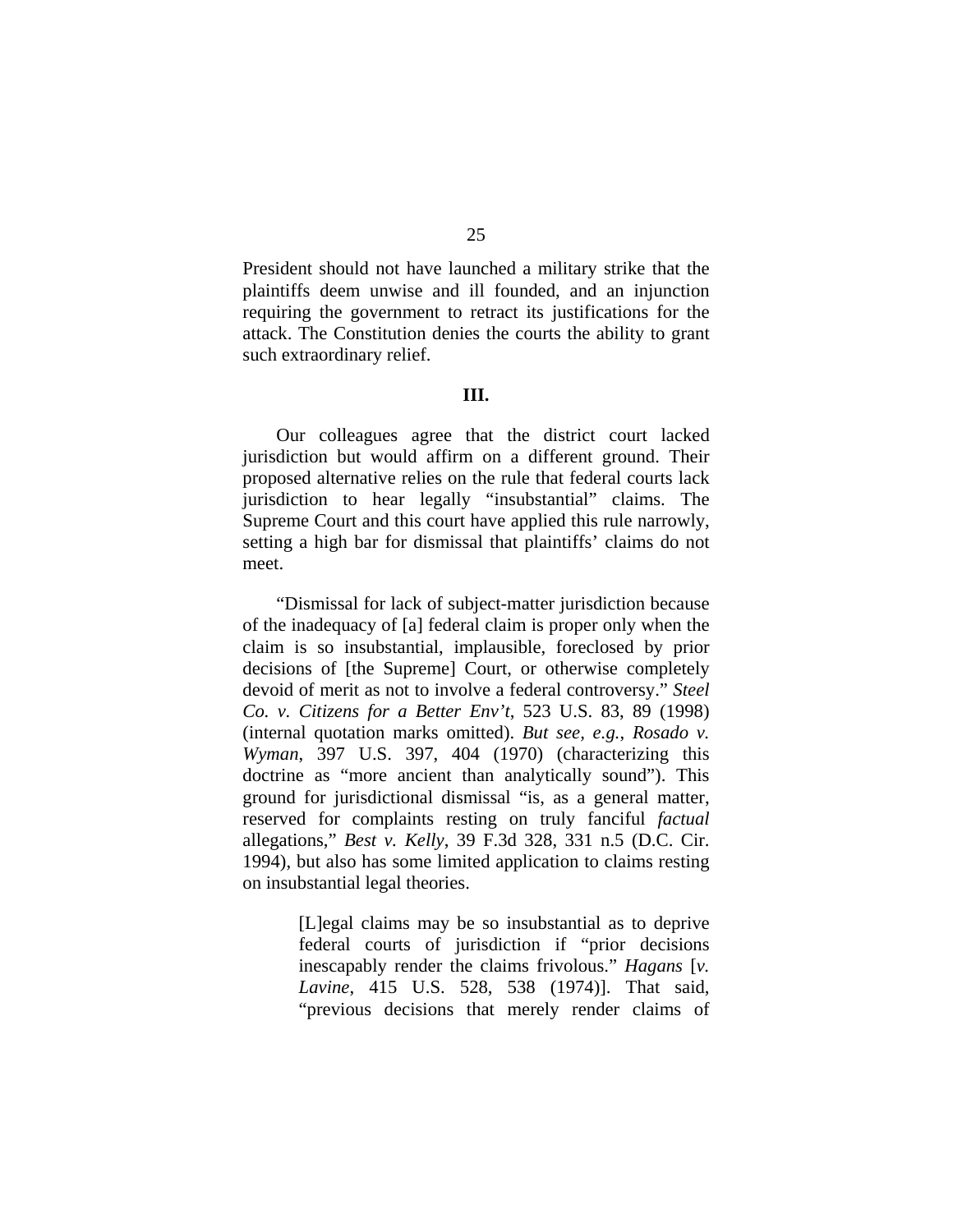doubtful or questionable merit do not render them insubstantial." *Id.* Thus, to qualify as insubstantial, a claim's "unsoundness [must] so clearly result[] from the previous decisions of [the Supreme Court] as to foreclose the subject and leave no room for the inference that the question sought to be raised can be the subject of controversy." *Ex parte Poresky*, 290 U.S. 30, 32 (1933) (internal quotation marks omitted).

# *Ord v. District of Columbia*, 587 F.3d 1136, 1144 (D.C. Cir. 2009) (some alterations in original).

Plaintiffs' claims are not so unsound as to warrant dismissal on this jurisdictional ground. There is "room for the inference that the question[s] sought to be raised can be the subject of controversy." *Poresky*, 290 U.S. at 32; *see, e.g.*, *El-Shifa*, 559 F.3d at 591–92 (Ginsburg, J., dissenting) ("Some of our cases do imply a plaintiff may obtain a retraction from the United States for defamation by one of its officers. . . . Federal rather than D.C. common law likely governs Idris's claim . . . ."). Perhaps the district court would have dismissed plaintiffs' claims for failure to state a claim under Rule 12(b)(6) had the case proceeded to the merits. But whether a claim is so insubstantial as to deprive the federal courts of jurisdiction is a "separate question from whether a complaint is subject to dismissal under Federal Rule of Civil Procedure 12(b)(6) for failing to state a claim on which relief may be granted." *Ord*, 587 F.3d at 1144. The cases relied upon by the concurrence might "render [plaintiffs'] claims of doubtful or questionable merit," but they do not "foreclose the subject" and therefore "do not render them insubstantial." *Id.* at 1144 (quoting *Hagans*, 415 U.S. at 538, and *Poresky*, 290 U.S. at 32). "Jurisdiction . . . is not defeated . . . by the possibility that the averments might fail to state a cause of action on which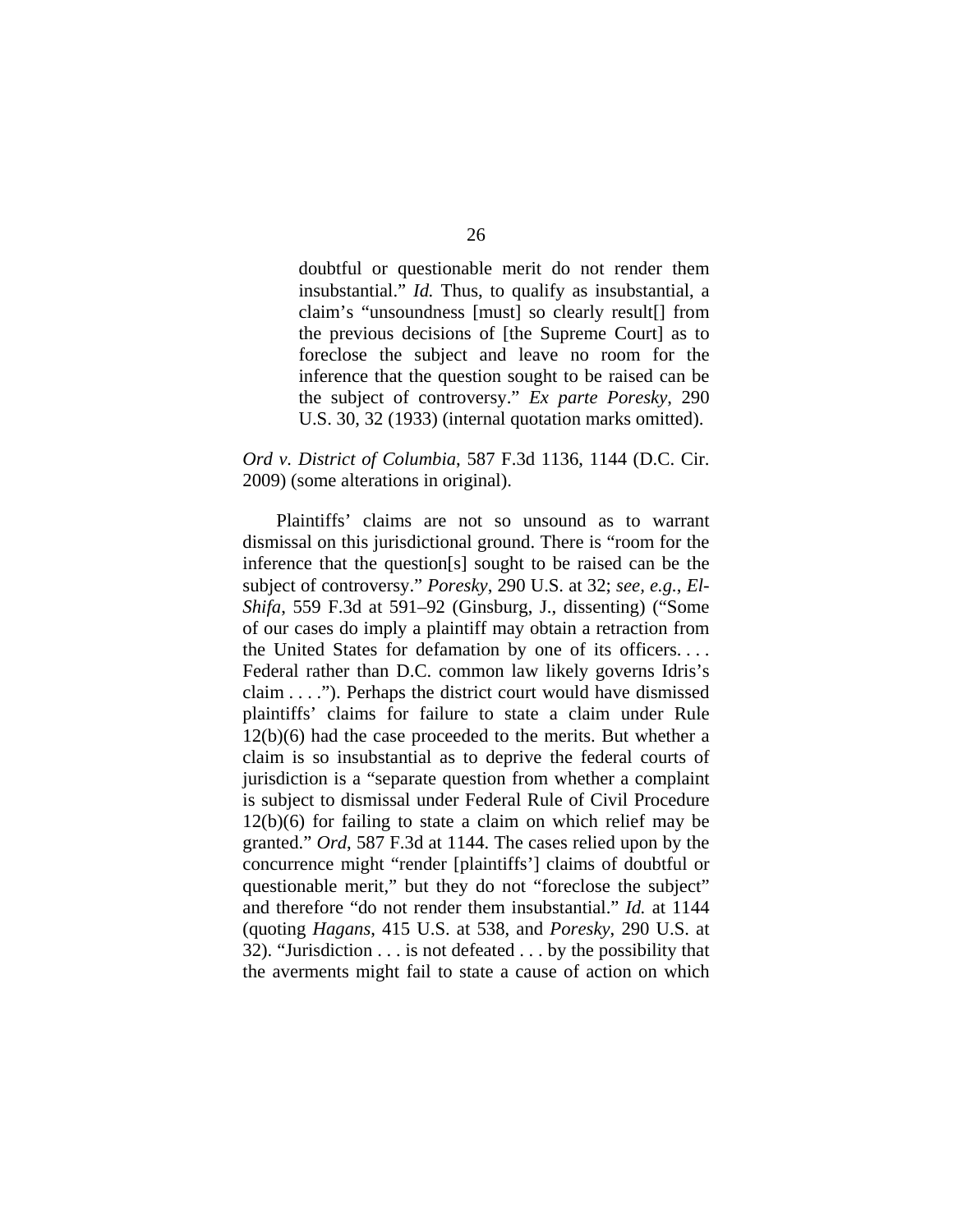petitioners could actually recover." *Bell v. Hood*, 327 U.S. 678, 682 (1946).

#### **IV.**

Our concurring colleagues charge the court with "*sub silentio* expand[ing] executive power." Concurring Op. of Judge Ginsburg at 3 (quoting Concurring Op. of Judge Kavanaugh at 11). To the contrary, it is they who would work a *sub silentio* expansion. By asserting the authority to decide questions the Constitution reserves to Congress and the Executive, some would expand judicial power at the expense of the democratically elected branches. And by stretching beyond all precedent the limited category of claims so frivolous as not to involve a federal question, all would permit courts to decide the merits of disputes under the guise of a jurisdictional holding while sidestepping obstacles that are truly jurisdictional.

Straightforward application of our precedent makes clear that the plaintiffs face such an obstacle here. Under the political question doctrine, the foreign target of a military strike cannot challenge in court the wisdom of retaliatory military action taken by the United States. Despite their efforts to characterize the case differently, that is just what the plaintiffs have asked us to do. The district court's dismissal of their claims is

*Affirmed.*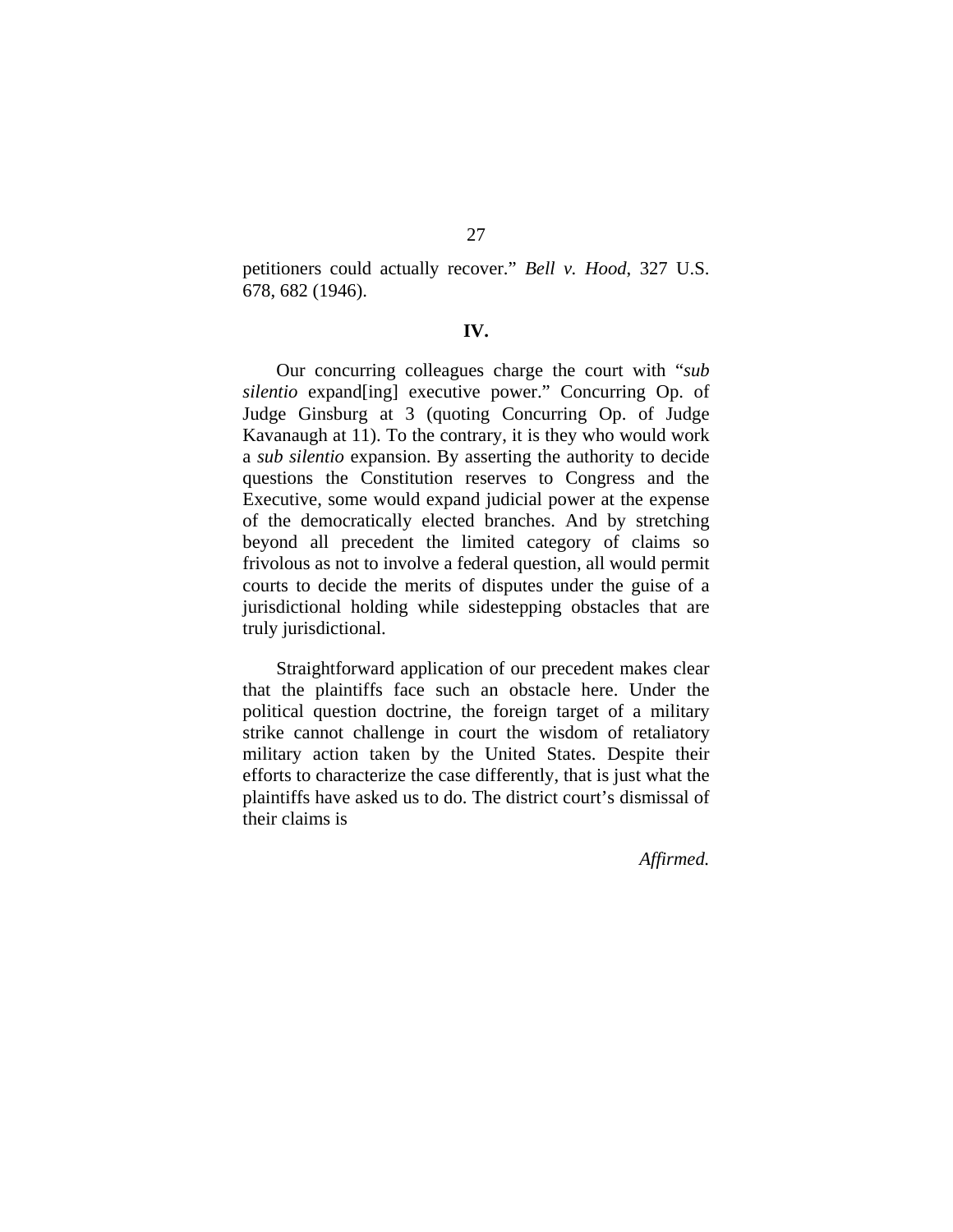GINSBURG, *Circuit Judge*, with whom *Circuit Judge*  ROGERS joins, concurring in the judgment: I join Part I of Judge Kavanaugh"s opinion concurring in the judgment because the plaintiffs have not alleged a non-frivolous cause of action; I write separately to make an additional point about the opinion for the Court. That opinion expands the political question doctrine well beyond the bounds delineated in *Baker v. Carr*, 369 U.S. 186 (1962), and the Court's need to consider whether application of the political question doctrine in a statutory case threatens the separation of powers arises only because of that unwarranted expansion.

The Court today expands the political *question* doctrine by reading into several of our recent cases something of a new political *decision* doctrine. On that approach, we are first to identify some "conduct" or "decision" (the opinion alternates) constitutionally committed to the Executive and then to ask whether the plaintiff's "claim<sup>[]</sup> ... call<sup>[s]</sup> into question," "require[s] the court to reassess," or is "inextricably intertwined with" that Executive conduct or decision. Op. at 12, 13, 18. If so, then the claim is non-justiciable, regardless whether the court would actually have to decide a political question in order to resolve it.

The Court's approach departs sharply from that prescribed in *Baker v. Carr*, which calls for a "discriminating inquiry into the precise facts and posture of the particular case" in order to detect "a political question"s presence," 369 U.S. at 217; unless there is such a question and it is "inextricable from the case at bar," *id.*, then we are to decide it, even if "our decision may have significant political overtones." *Japan Whaling Ass'n v. Am. Cetacean Soc.*, 478 U.S. 221, 230 (1986); *see also Campbell v. Clinton*, 203 F.3d 19, 40 (D.C. Cir. 2000) (Tatel, J., concurring) ("Resolving the issue in this case would require us to decide not whether the air campaign was wise ... but whether the President possessed legal authority to conduct the military operation"). The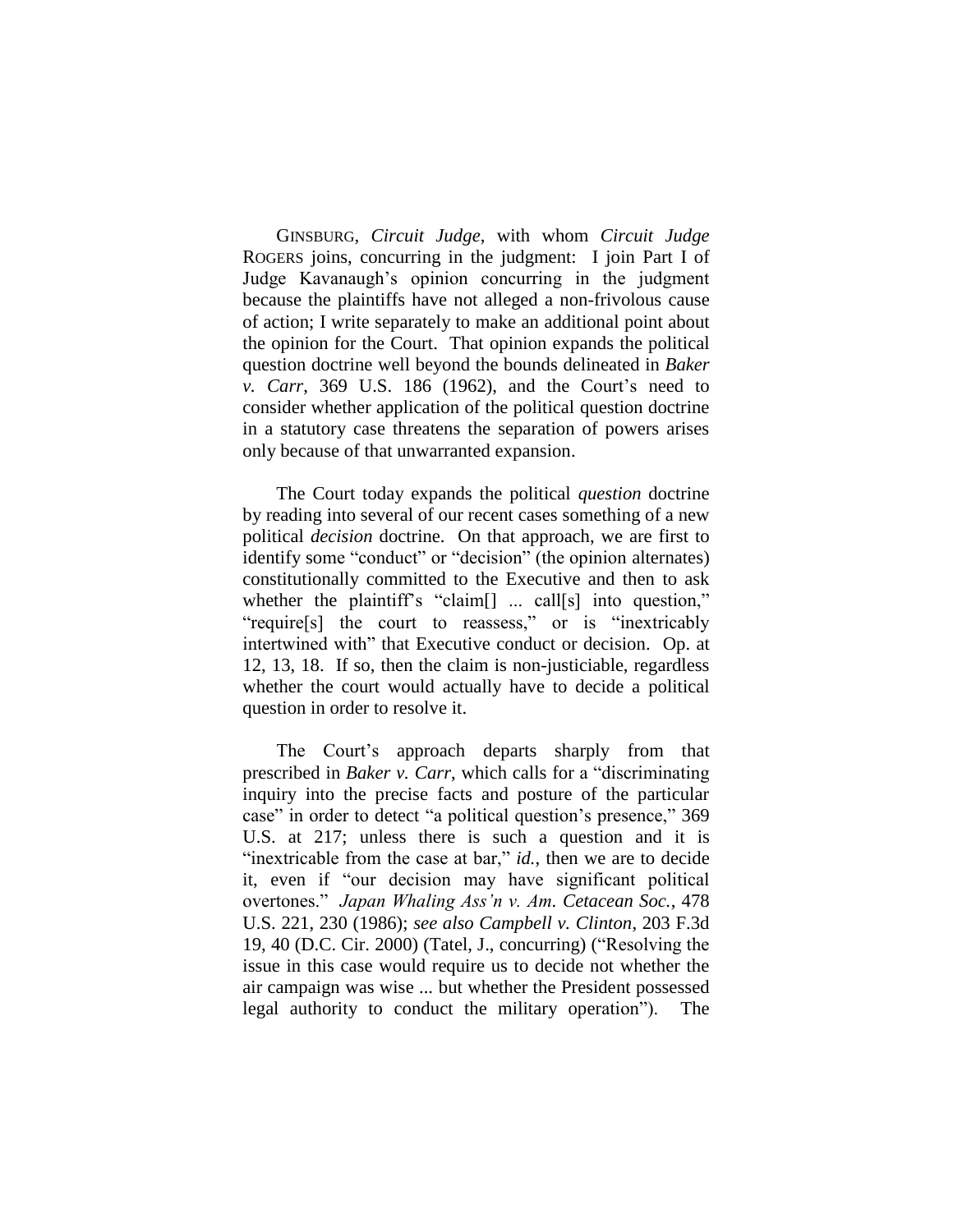innovation adopted by the Court contravenes the Supreme Court's teaching that "[t]he doctrine of which we treat is one of "political questions," not one of "political cases."" *Baker*, 369 U.S. at 217.

If the Court today followed *Baker v. Carr*, then there would be no occasion to consider whether the application of the political question doctrine in a statutory case threatens the separation of powers by, as Judge Kavanaugh says, "systematically favor[ing] the Executive Branch over the Legislative Branch," Op. at 10. Under *Baker v. Carr* a statutory case generally does not present a non-justiciable political question because "the interpretation of legislation is a "recurring and accepted task for the federal courts."" *Id.* at 9 (quoting *Japan Whaling*, 478 U.S. at 230). For rare exceptions in which a statute called for a decision constitutionally committed to the President and hence not subject to judicial review, see *Chicago & Southern Air Lines, Inc. v. Waterman Steamship Corp.*, 333 U.S. 103 (1948), and *People's Mojahedin Org. of Iran v. U.S. Dep't of State*, 182 F.3d 17, 23 (D.C. Cir. 1999) ("Of the three findings mandated by [the Statute, Secretary of State"s finding that an organization"s terrorist activity threatens national security] ... is nonjusticiable").

Under the Court's new political decision doctrine, however, even a straightforward statutory case, presenting a purely legal question, is non-justiciable if deciding it could merely reflect adversely upon a decision constitutionally committed to the President. *Compare, e.g.*, *Zivotofsky v. Sec'y of State*, 571 F.3d 1227, 1234-35 (2009) (Edwards, J., concurring) ("The Secretary's first argument  $-$  that Zivotofsky's claim is a nonjusticiable political question  $-\text{ is}$ specious. ... These questions involve commonplace issues of statutory and constitutional interpretation, and they are plainly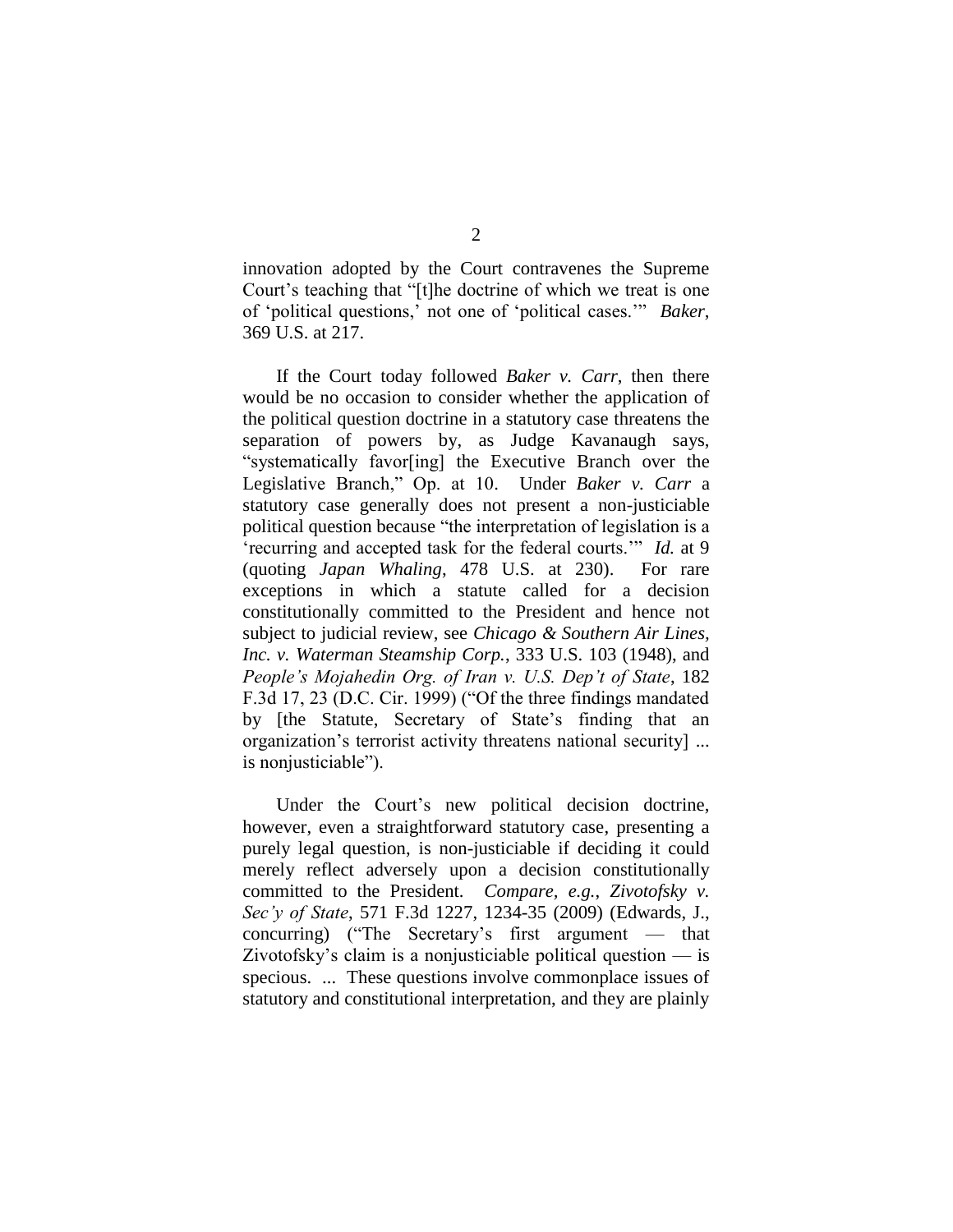matters for the court to decide.") *with id.* at 1232 (Griffith, J., for the court) (plaintiff "invites the courts to call into question the President"s exercise of the recognition power. This we cannot do. We therefore hold [his statutory] claim presents a nonjusticiable political question because it trenches upon the President's constitutionally committed recognition power."). As Judge Kavanaugh notes, such a holding "*sub silentio* expand[s] executive power [at the expense of the legislature]." Op. at 11. The result of staying the judicial hand is to upset rather than to preserve the constitutional allocation of powers between the executive and the legislature.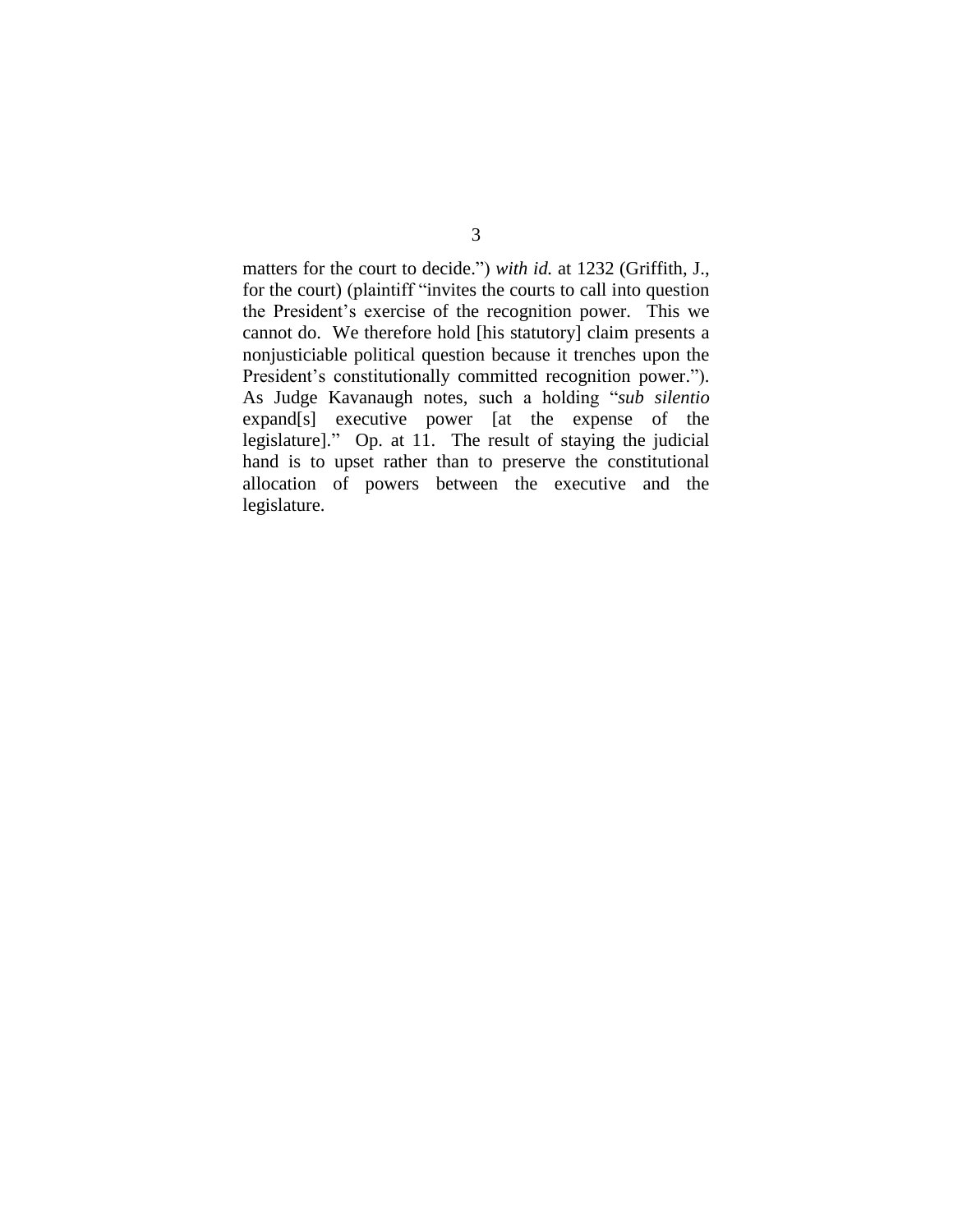KAVANAUGH, *Circuit Judge*, with whom *Chief Judge*  SENTELLE joins, and with whom *Circuit Judges* GINSBURG and ROGERS join as to Part I, concurring in the judgment:

 In August 1998, President Clinton ordered the U.S. military to bomb both the El-Shifa factory in Sudan and al Qaeda training camps in Afghanistan. The goals were to kill leaders of al Qaeda and to destroy al Qaeda infrastructure. President Clinton explained to Congress and the American people that he ordered the bombings in furtherance of the Nation's "inherent right of self-defense" in the wake of al Qaeda attacks on U.S. property and personnel in Kenya and Tanzania. As authority for the bombings, President Clinton cited his Commander-in-Chief power under Article II of the Constitution.

Plaintiffs El-Shifa Pharmaceutical Industries Company and its owner, Salah Idris, allege that their factory in Sudan was wrongly destroyed in the bombings and that they were reputationally harmed by later Executive Branch statements linking them to Osama bin Laden. As relevant here, they have brought a federal defamation claim and an Alien Tort Statute claim against the United States.

The Government correctly contends that plaintiffs have not alleged a cognizable cause of action; indeed, plaintiffs have not come close. Plaintiffs' complaint should be dismissed on that basis alone, as Part I of this opinion explains. But the majority opinion instead relies on the political question doctrine to dismiss the complaint. I disagree with the majority opinion's political question analysis, as Part II of this opinion spells out.

I

Federal courts lack subject matter jurisdiction over claims that are "so insubstantial, implausible, foreclosed by prior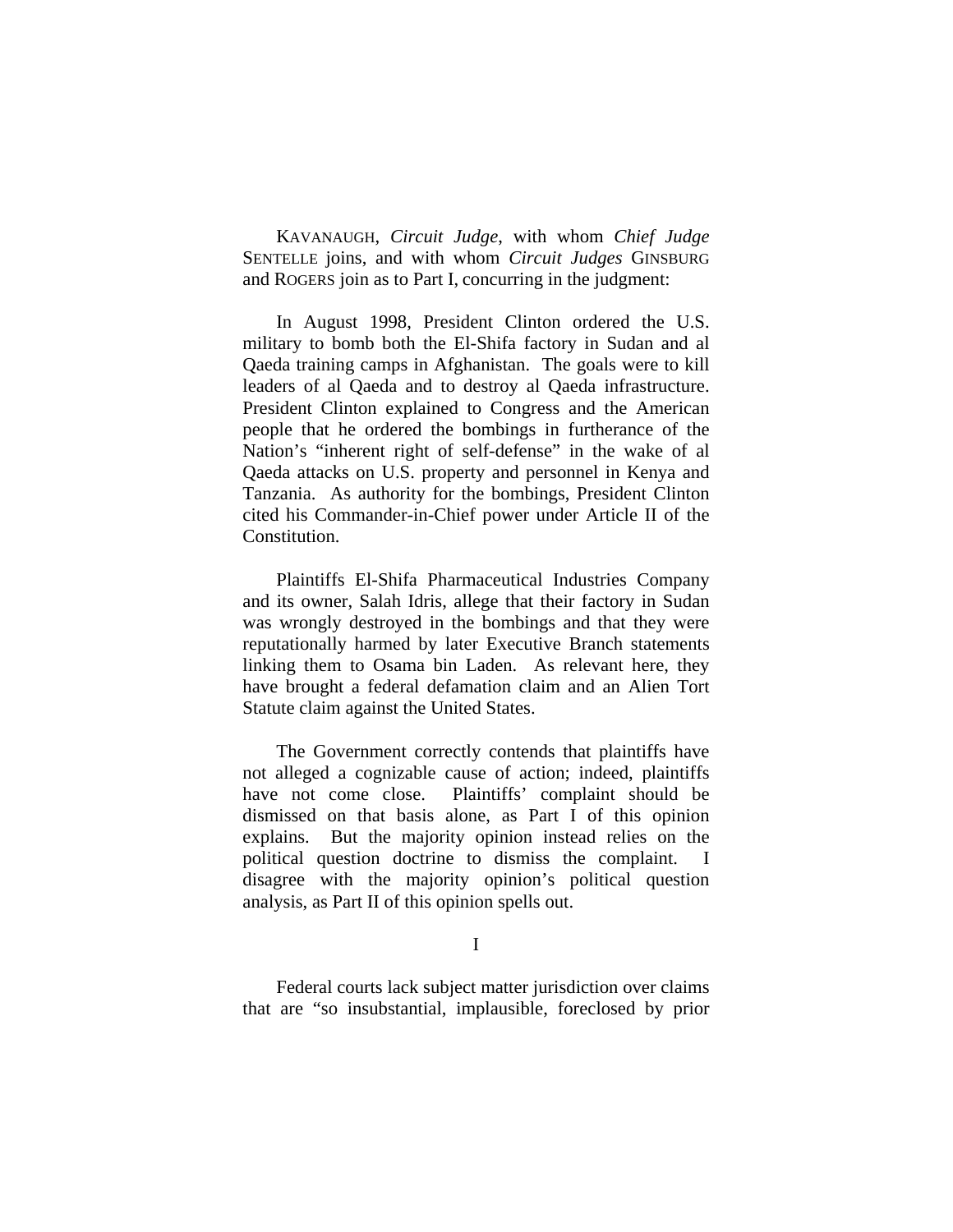decisions of this Court, or otherwise completely devoid of merit as not to involve a federal controversy." *Steel Co. v. Citizens for a Better Env't*, 523 U.S. 83, 89 (1998) (internal quotation marks omitted). Plaintiffs' two claims in this case fall into that category.

El-Shifa Pharmaceutical Industries Company operated a factory in Sudan that was bombed in August 1998 by the United States military, at the specific direction of President Clinton. In later press reports, anonymous U.S. Government officials were quoted as linking El-Shifa and its owner, Idris, to Osama bin Laden. El-Shifa and Salah Idris then sued the United States, advancing two claims of relevance here. First, to obtain relief for the allegedly false statements by Government officials that had linked plaintiffs to bin Laden, plaintiffs raised a federal defamation claim against the United States. The problem for plaintiffs is that there is no federal cause of action for defamation available against the United States. Second, plaintiffs claimed that the failure of the United States to compensate them for the allegedly mistaken bombing and destruction of their property violated a customary international law norm recognized under the Alien Tort Statute, 28 U.S.C. § 1350. But plaintiffs have cited no customary international law norm that would require compensation by the United States under the Alien Tort Statute for mistaken war-time bombings.

#### A

 First, plaintiffs assert a federal defamation claim against the United States. There is no such cause of action.

Congress has enacted a number of causes of action that can be brought against the United States or against Government officials for acts taken in their official capacities.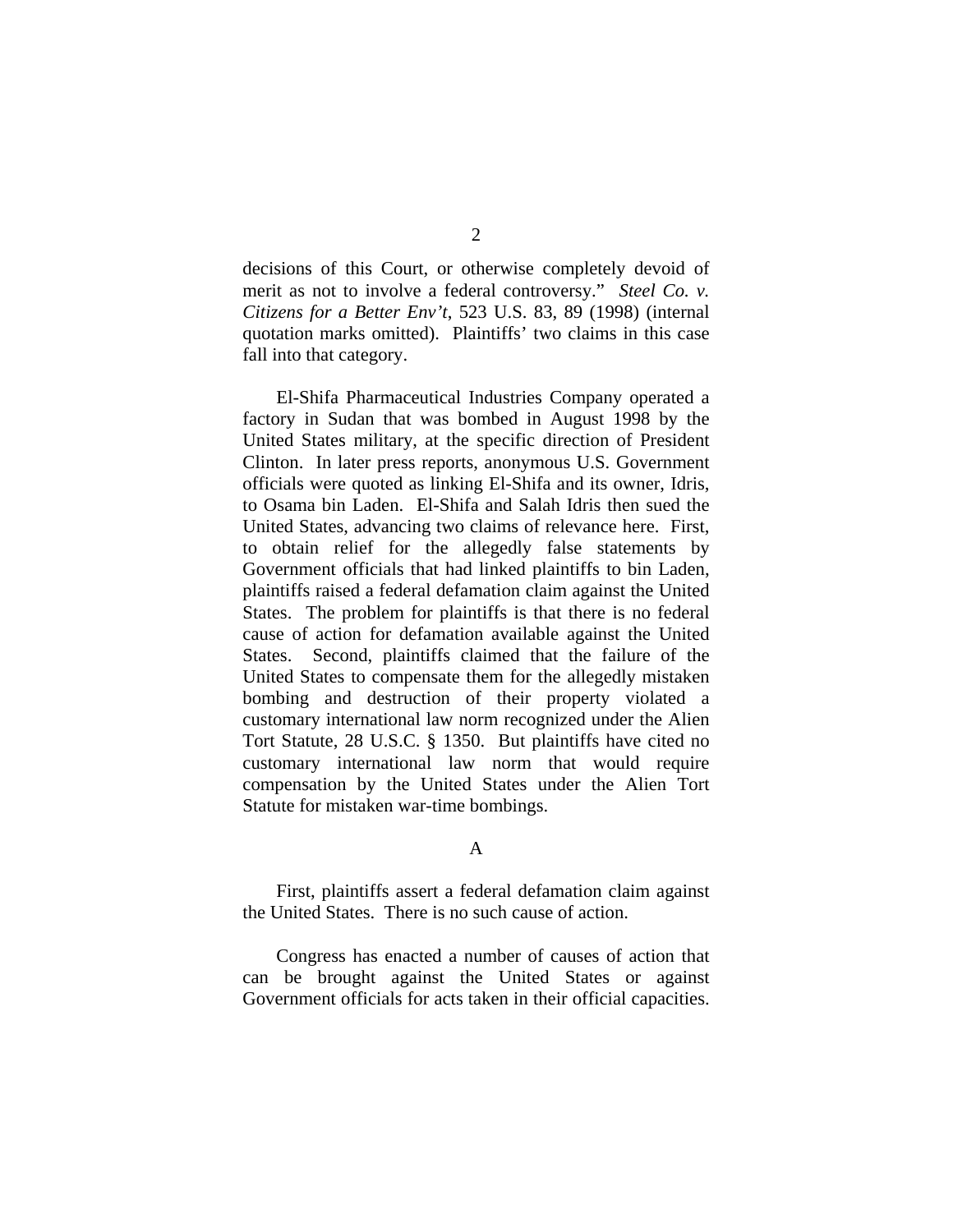*See, e.g.*, Administrative Procedure Act, 5 U.S.C. § 500 *et seq.*; Federal Tort Claims Act, 28 U.S.C. § 1346; Westfall Act, 28 U.S.C. § 2679; Tucker Act, 28 U.S.C § 1491, 28 U.S.C. § 1346(a)(2). But Congress has not created a defamation cause of action against the United States.

Moreover, the Supreme Court has never recognized a federal common-law defamation cause of action against the United States. Indeed, the Court has not endorsed any federal common-law causes of action against the Government during the post-*Erie* period. And the Court several times has expressly declined to do so, noting that creation of new causes of action is a function typically best left to Congress. *See, e.g.*, *U.S. Postal Serv. v. Flamingo Indus.*, 540 U.S. 736, 744- 45 (2004); *Alexander v. Sandoval*, 532 U.S. 275, 287 (2001); *O'Melveny & Myers v. FDIC*, 512 U.S. 79, 88 (1994); *FDIC v. Meyer*, 510 U.S. 471, 483-86 (1994); *United States v. California*, 507 U.S. 746, 759-60 (1993); *United States v. Standard Oil Co.*, 332 U.S. 301, 313-16 (1947).

Plaintiffs cite three cases from this Court to support their argument that there is a federal common-law cause of action for defamation available against the United States. *See U.S. Info. Agency v. Krc*, 989 F.2d 1211, 1216 (D.C. Cir. 1993); *Cmty. for Creative Non-Violence v. Pierce*, 814 F.2d 663, 672 (D.C. Cir. 1987); *Expeditions Unlimited Aquatic Enters. v. Smithsonian Inst.*, 566 F.2d 289, 294 n.16 (D.C. Cir. 1977) (en banc). But none of those decisions holds that there is such a federal common-law cause of action.

 In this Court, plaintiffs also attempt to argue that the Administrative Procedure Act supplies a cause of action for defamation. But that, too, is wrong; the APA contains no cause of action for defamation. Moreover, plaintiffs cannot use the APA – which, as relevant here, prohibits executive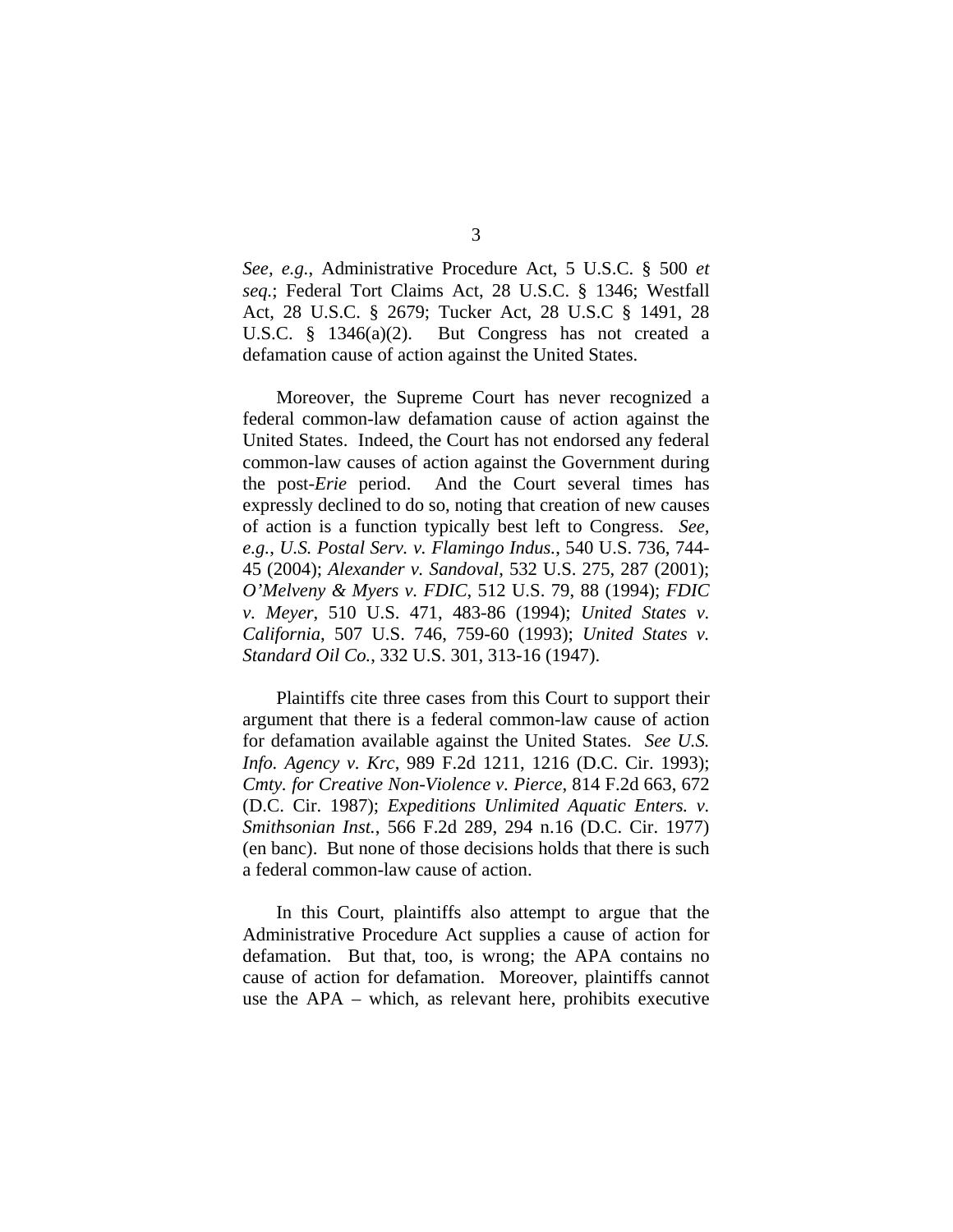action that is "not in accordance with law" – to vindicate a purported federal common-law right that does not exist. 5 U.S.C. § 706(2)(a); *see also Sea-Land Serv., Inc. v. Alaska R.R.*, 659 F.2d 243, 245 (D.C. Cir. 1981).

 In addition to a *federal* common-law cause of action, plaintiffs might also be alleging a purported *state* commonlaw cause of action against the United States, although their complaint never quite says as much. Even so, any such statelaw cause of action may not be brought against the United States absent congressional authorization to that effect. *Cf. Tarble's Case*, 80 U.S. 397, 406 (1871); *Barr v. Matteo*, 360 U.S. 564, 569-71 (1959) (federal officers acting in their official capacities have immunity from suit, including against state-law defamation suits). In our constitutional system, the states do not regulate the Federal Government, either directly or through state tort law, at least absent congressional consent. U.S. CONST. art. VI, cl. 2. The FTCA and Westfall Act do expressly borrow (or permit) state tort causes of action against the United States in certain carefully defined circumstances. But those statutes do not apply here, as plaintiffs concede. And contrary to plaintiffs' inventive arguments, the APA does not borrow state law or permit state law to be used as a basis for seeking injunctive or declaratory relief against the United States. As counsel for the Government succinctly and correctly stated at oral argument: "State tort law doesn't run against the United States, so it's not a federal law that can be pointed to as a substantive law which is being transgressed for an APA cause of action." Tr. of Oral Arg. at 52; *see In re Supreme Beef Processors, Inc.*, 468 F.3d 248, 255 (5th Cir. 2006).<sup>1</sup>

 $\frac{1}{1}$ <sup>1</sup> Plaintiffs have not contended that the relevant agency actions were arbitrary and capricious under the APA. Even if they had, they would face a variety of hurdles – including 5 U.S.C.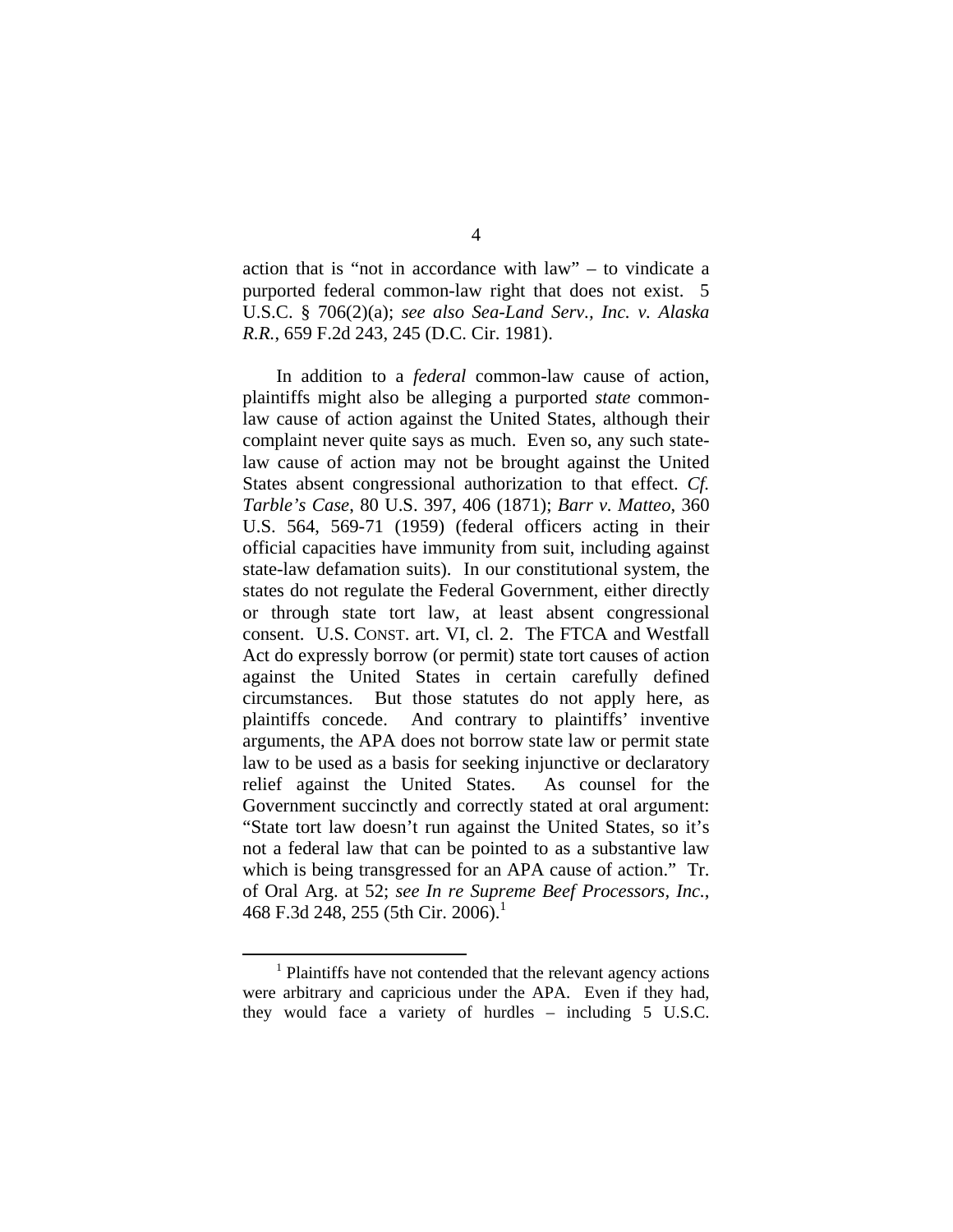Plaintiffs also seek a declaration that the United States violated customary international law, as cognizable under the Alien Tort Statute, 28 U.S.C. § 1350, because the United States failed to compensate plaintiffs for the allegedly mistaken destruction of their property.

The Alien Tort Statute, or ATS, authorizes suits brought "by an alien for a tort only, committed in violation of the law of nations or a treaty of the United States." 28 U.S.C. § 1350. The ATS covers "a relatively modest set of actions alleging violations of the law of nations" – including certain norms established as of 1789, which the Court identified as "violation of safe conducts, infringement of the rights of ambassadors, and piracy." *Sosa v. Alvarez-Machain*, 542 U.S. 692, 720, 724 (2004). The ATS may encompass other established customary international law norms so long as they do not have "less definite content and acceptance among civilized nations than the historical paradigms familiar when § 1350 was enacted" in 1789. *Id*. at 732.

 Plaintiffs allege that the actions of the United States violated an established customary international law norm – namely, "the obligation of a government to compensate citizens of other nations for the mistaken destruction of their innocent property." El-Shifa Br. at 49 n.6. But plaintiffs cite no authority suggesting that the mistaken destruction of property during extraterritorial war-related activities – or

 $\overline{a}$ 

5

B

 $§ 701(a)(2)$ , which exempts from APA review agency action that is committed to agency discretion by law. Furthermore, any such APA claim would rest on the proposition that the statements of anonymous officials constitute final agency action. *See* 5 U.S.C. § 704. There is no support in our precedents for that conclusion.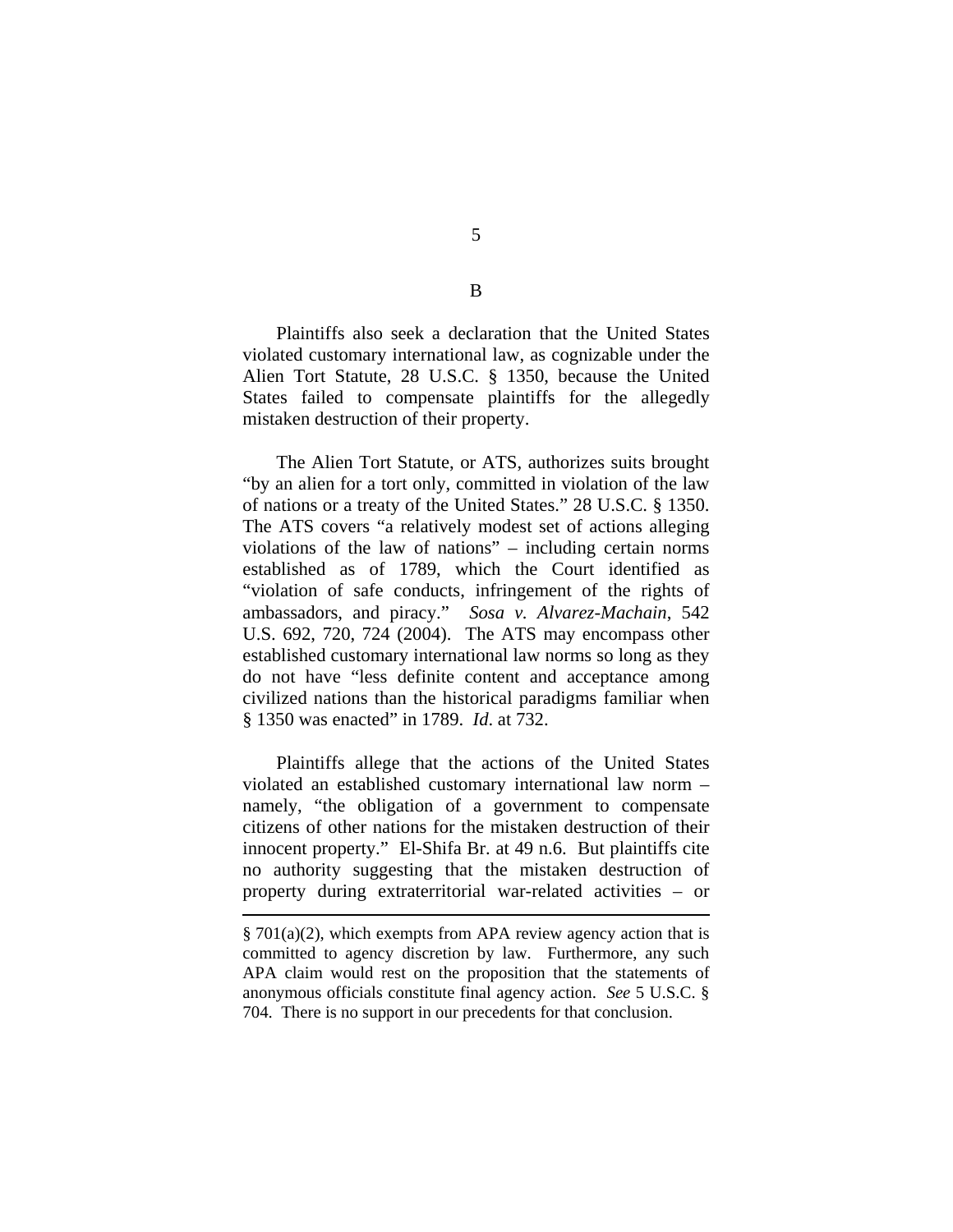denial of an administrative claim seeking compensation for the same – violates an established norm of customary international law. Furthermore, "the determination whether a norm is sufficiently definite to support a cause of action should (and, indeed, inevitably must) involve an element of judgment about the practical consequences of making that cause available to litigants in the federal courts." *Sosa*, 542 U.S. at 732-33. If the plaintiffs were correct, the federal courts presumably would be flooded with ATS claims – at a minimum, claims seeking declaratory relief for alleged violations of customary international law norms – against the United States for allegedly mistaken property damage in every war, including the ongoing wars in Iraq and Afghanistan. Plaintiffs provide no persuasive reason for the federal judiciary to embark on such a novel and far-reaching endeavor in the absence of congressional direction.

In short, plaintiffs' attorneys have worked hard to find some basis in law for plaintiffs' complaint. But they have located no such basis: Plaintiffs' two claims are "so insubstantial, implausible, foreclosed by prior decisions of this Court, or otherwise completely devoid of merit as not to involve a federal controversy." *Steel Co.*, 523 U.S. at 89. The District Court's judgment dismissing plaintiffs' complaint should be affirmed for that reason alone.

 <sup>2</sup> If a majority of the Court had been willing to dismiss plaintiffs' claims on this basis for lack of subject-matter jurisdiction, the Court could have avoided the need to confront the significant constitutional question whether plaintiffs' claims raise a nonjusticiable political question. *Cf. Nw. Austin Mun. Util. Dist. No. One v. Holder*, 129 S. Ct. 2504, 2513 (2009).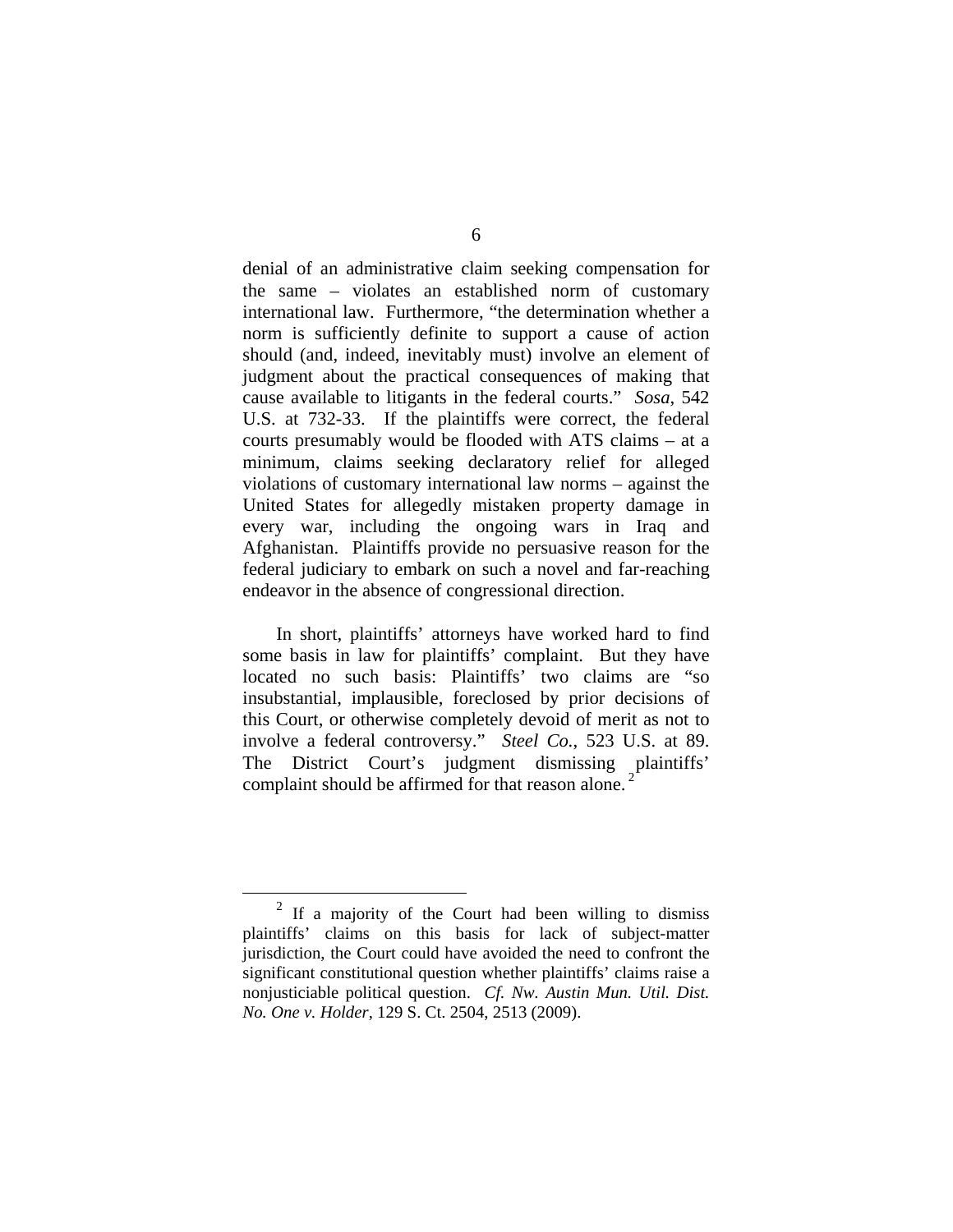The straightforward approach outlined in Part I of this opinion would readily resolve this case. But the majority opinion instead relies on the notoriously "murky and unsettled" political question doctrine to dismiss the complaint. *Tel-Oren v. Libyan Arab Republic*, 726 F.2d 774, 803 n.8 (1984) (Bork, J., concurring). Because of the importance of the political question doctrine to the law of this Circuit, I believe it important to respond to the majority opinion and to explain my disagreement with its political question theory.

The key point for purposes of my political question analysis is this: Plaintiffs do not allege that the Executive Branch violated the Constitution. Rather, plaintiffs allege that the Executive Branch violated congressionally enacted statutes that purportedly constrain the Executive. The Supreme Court has never applied the political question doctrine in cases involving statutory claims of this kind. As Judge Edwards has correctly explained, the proper separation of powers question in this sort of statutory case is whether the statute as applied infringes on the President's exclusive, preclusive authority under Article II of the Constitution. *See Zivotofsky v. Sec'y of State*, 571 F.3d 1227, 1240-45 (D.C. Cir. 2009) (Edwards, J., concurring). That is a weighty question – and one that must be confronted directly through careful analysis of Article II, not resolved *sub silentio* in favor of the Executive through use of the political question doctrine.

# A

The political question doctrine has occupied a more limited place in the Supreme Court's jurisprudence than is

7 II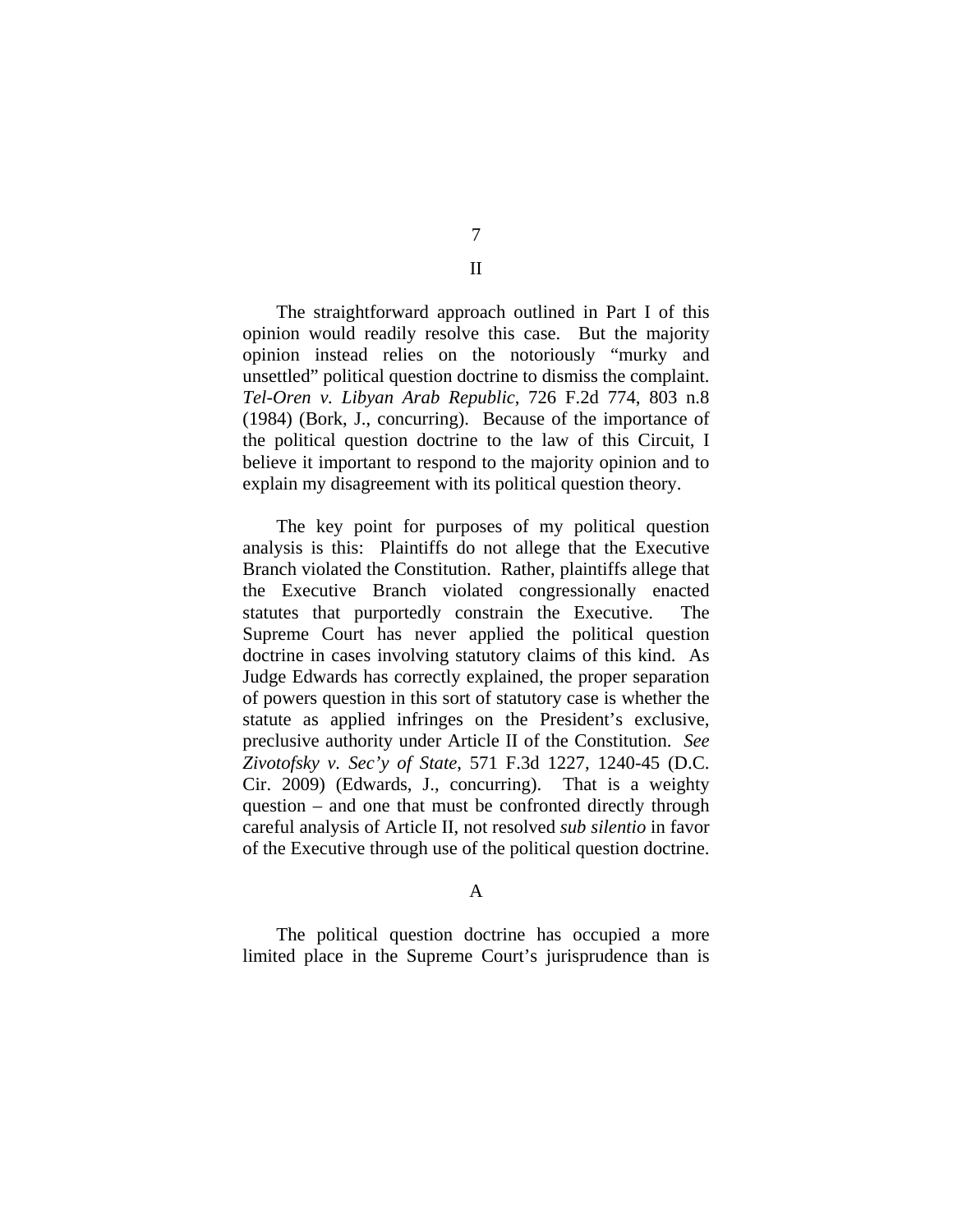sometimes assumed.<sup>3</sup> The Court has relied on the doctrine only twice in the last 50 years. *See Walter Nixon v. United States*, 506 U.S. 224 (1993); *Gilligan v. Morgan*, 413 U.S. 1 (1973). The Court has invoked the doctrine in cases in which (i) the Constitution textually and exclusively commits interpretation of the relevant constitutional provision to one or both of the political branches or (ii) the constitutional provision at issue supplies no judicially manageable or discoverable standards for resolving the case. *See Walter Nixon*, 506 U.S. at 228.

 $\frac{1}{3}$  $3$  The Supreme Court does not decline to resolve a case on political question grounds simply because the dispute involves or would affect national security or foreign relations. Indeed, from the time of John Marshall to the present, the Court has decided many sensitive and controversial cases that had enormous national security or foreign policy ramifications. *See, e.g.*, *Boumediene* v. *Bush*, 128 S. Ct. 2229 (2008); *Medellín v. Texas*, 552 U.S. 491 (2008); *Hamdan v. Rumsfeld*, 548 U.S. 557 (2006); *Sosa v. Alvarez-Machain*, 542 U.S. 692 (2004); *American Ins. Ass'n v. Garamendi*, 539 U.S. 396 (2003); *Dames & Moore v. Regan*, 453 U.S. 654 (1981); *Kent v. Dulles*, 357 U.S. 116 (1958); *Youngstown Sheet & Tube Co. v. Sawyer*, 343 U.S. 579 (1952); *Johnson v. Eisentrager*, 339 U.S. 763 (1950); *Korematsu v. United States*, 323 U.S. 214 (1944); *United States v. Curtiss-Wright Export Corp.*, 299 U.S. 304 (1936); *Ex parte Milligan*, 71 U.S. 2 (1866); *Prize Cases*, 67 U.S. 635 (1863); *Little v. Barreme*, 6 U.S. 170 (1804); *see also* David J. Barron & Martin S. Lederman, *The Commander in Chief at the Lowest Ebb – Framing the Problem, Doctrine, and Original Understanding*, 121 HARV. L. REV. 689, 723 (2008) ("the Supreme Court's jurisprudence, stretching from early in our history through *Youngstown* to numerous contemporary war powers cases, is rife with instances of the Court's resolving questions of the Executive's war powers, just as it has adjudicated other separation of powers disputes between the political departments").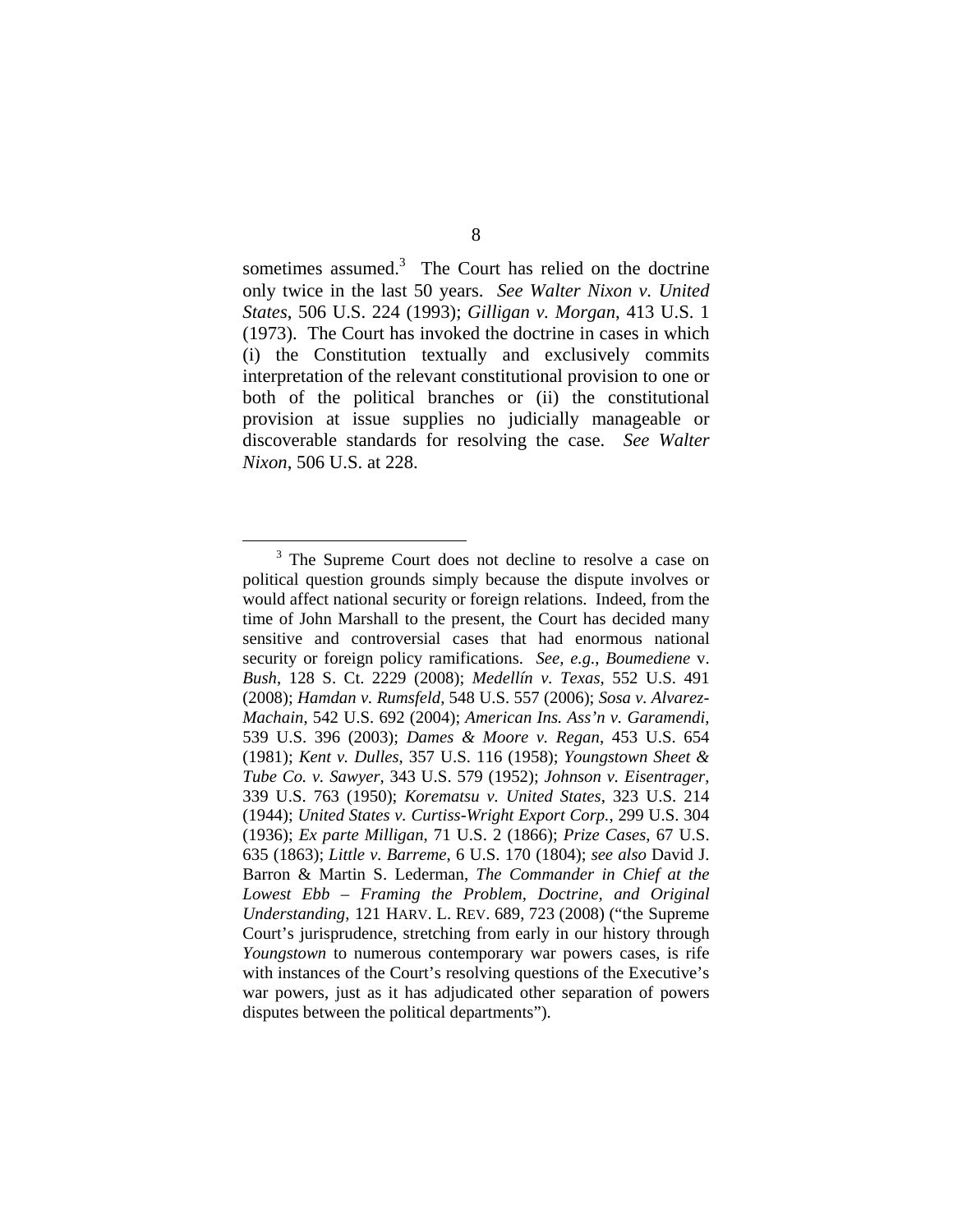Importantly, the Supreme Court has invoked the political question doctrine only in cases alleging violations of the Constitution. This is a statutory case. The Supreme Court has never applied the political question doctrine in a case involving alleged *statutory* violations. Never.

As the Supreme Court has explained, the interpretation of legislation is a "recurring and accepted task for the federal courts." *Japan Whaling Ass'n v. American Cetacean Soc'y*, 478 U.S. 221, 230 (1986). Under Article III of the Constitution, "one of the Judiciary's characteristic roles is to interpret statutes, and we cannot shirk this responsibility merely because our decision may have significant political overtones." *Id.*; *see also* 13C CHARLES ALAN WRIGHT, ARTHUR R. MILLER & EDWARD H. COOPER, FEDERAL PRACTICE AND PROCEDURE § 3534.2, at 752 (3d ed. 2008) ("[I]nterpretation of statutes affecting foreign affairs is not likely to be barred by [the] political-question doctrine."); ERWIN CHEMERINSKY, FEDERAL JURISDICTION § 1.3, at 15 (5th ed. 2007) ("Under current law, the political question doctrine consigns certain allegations of *constitutional violations* to the other branches of government for adjudication and decision, even if all other jurisdictional and justiciability requirements are met.") (emphasis added). $4$ 

There is good reason the political question doctrine does not apply in cases alleging statutory violations. If a court refused to give effect to a statute that regulated Executive conduct, it necessarily would be holding that Congress is

 $\overline{4}$ <sup>4</sup> If a statute regulating private conduct provides no discernible standards and therefore insufficient notice of what actions are prohibited, the statute might be void for vagueness under the Due Process Clause. *See Bouie v. City of Columbia*, 378 U.S. 347, 351 (1964). But that is not a political question doctrine determination.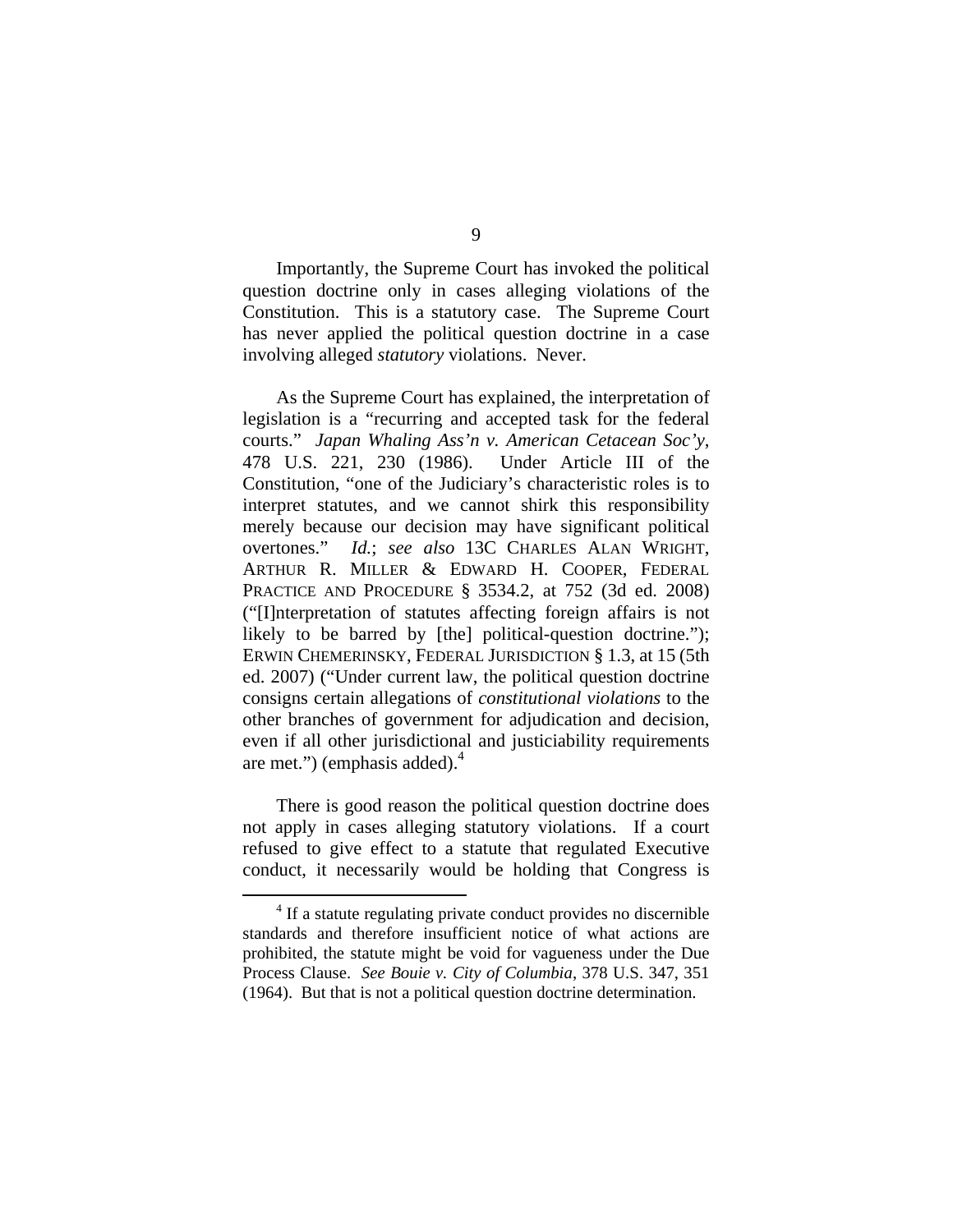unable to constrain Executive conduct in the challenged sphere of action. As a result, the court would be ruling (at least implicitly) that the statute intrudes impermissibly on the Executive's prerogatives under Article II of the Constitution. In other words, the court would be establishing that the asserted Executive power is exclusive and preclusive, meaning that Congress cannot regulate or limit that power by creating a cause of action or otherwise.

Applying the political question doctrine in statutory cases thus would not reflect benign deference to the political branches. Rather, that approach would systematically favor the Executive Branch over the Legislative Branch – without the courts' acknowledging as much or grappling with the critical separation of powers and Article II issues. The fact that use of the political question doctrine in statutory cases loads the dice against the Legislative Branch presumably explains why there is no Supreme Court precedent applying the doctrine in statutory cases – and why the Executive Branch (sometimes wary, for a variety of reasons, of advancing a straight Article II argument) may want the courts to invoke the doctrine in statutory cases of this sort. *Cf.*  David J. Barron & Martin S. Lederman, *The Commander in Chief at the Lowest Ebb – Framing the Problem, Doctrine, and Original Understanding*, 121 HARV. L. REV. 689, 723-24 (2008) ("One need only consider the cases that could arise in the contemporary setting to see that leaving the question of the President's constitutional authority to defy a statutory restriction on his war powers to the give-and-take of the political branches would be quite radical in its implications. . . . [T]he insistence that allocation of war powers should be 'left to politics' would hardly be a neutral solution to the problem: it would inevitably tilt the constitutional structure decidedly in favor of executive supremacy.").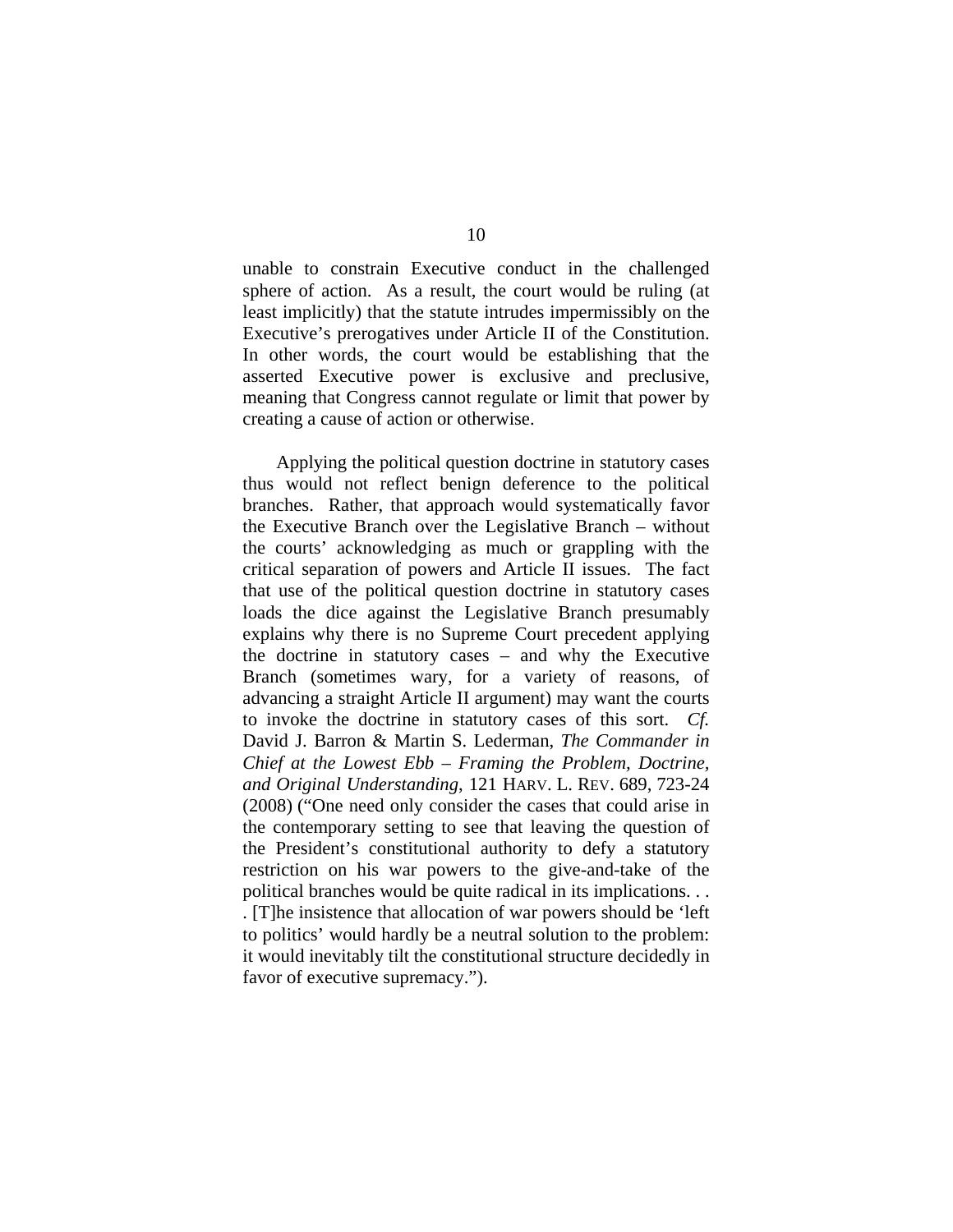In short, the question whether a statute intrudes on the Executive's exclusive, preclusive Article II authority must be confronted directly through careful analysis of Article II – not answered by backdoor use of the political question doctrine, which may *sub silentio* expand executive power in an indirect, haphazard, and unprincipled manner. It is particularly important to confront the question directly because of the significance of such questions to our constitutional separation of powers. As Justice Jackson rightly explained, any claim of exclusive, preclusive Executive authority – particularly in the national security arena – "must be scrutinized with caution, for what is at stake is the equilibrium established by our constitutional system." *Youngstown Sheet & Tube Co. v. Sawyer*, 343 U.S. 579, 638 (1952) (Jackson, J., concurring).

B

The approach suggested in this opinion is consistent with the results, if not all the reasoning, of this Court's recent cases declining to entertain certain tort suits in the national security arena. In those cases, as in this case, the plaintiffs asserted no cognizable cause of action. *See Harbury v. Hayden*, 522 F.3d 413 (D.C. Cir. 2008); *Gonzalez-Vera v. Kissinger*, 449 F.3d 1260 (D.C. Cir. 2006); *Bancoult v. McNamara*, 445 F.3d 427 (D.C. Cir. 2006); *Schneider v. Kissinger*, 412 F.3d 190 (D.C. Cir. 2005). The Federal Tort Claims Act does not apply to suits for actions that occur in foreign countries or that encompass discretionary functions, among other exceptions. The Alien Tort Statute has never been held to cover suits against the United States or United States Government officials; the statute furnishes no waiver of sovereign immunity. And as we explained in *Harbury*, the Torture Victim Protection Act does not extend to suits against American officials except in the unusual case where such an official acts "under color of foreign law."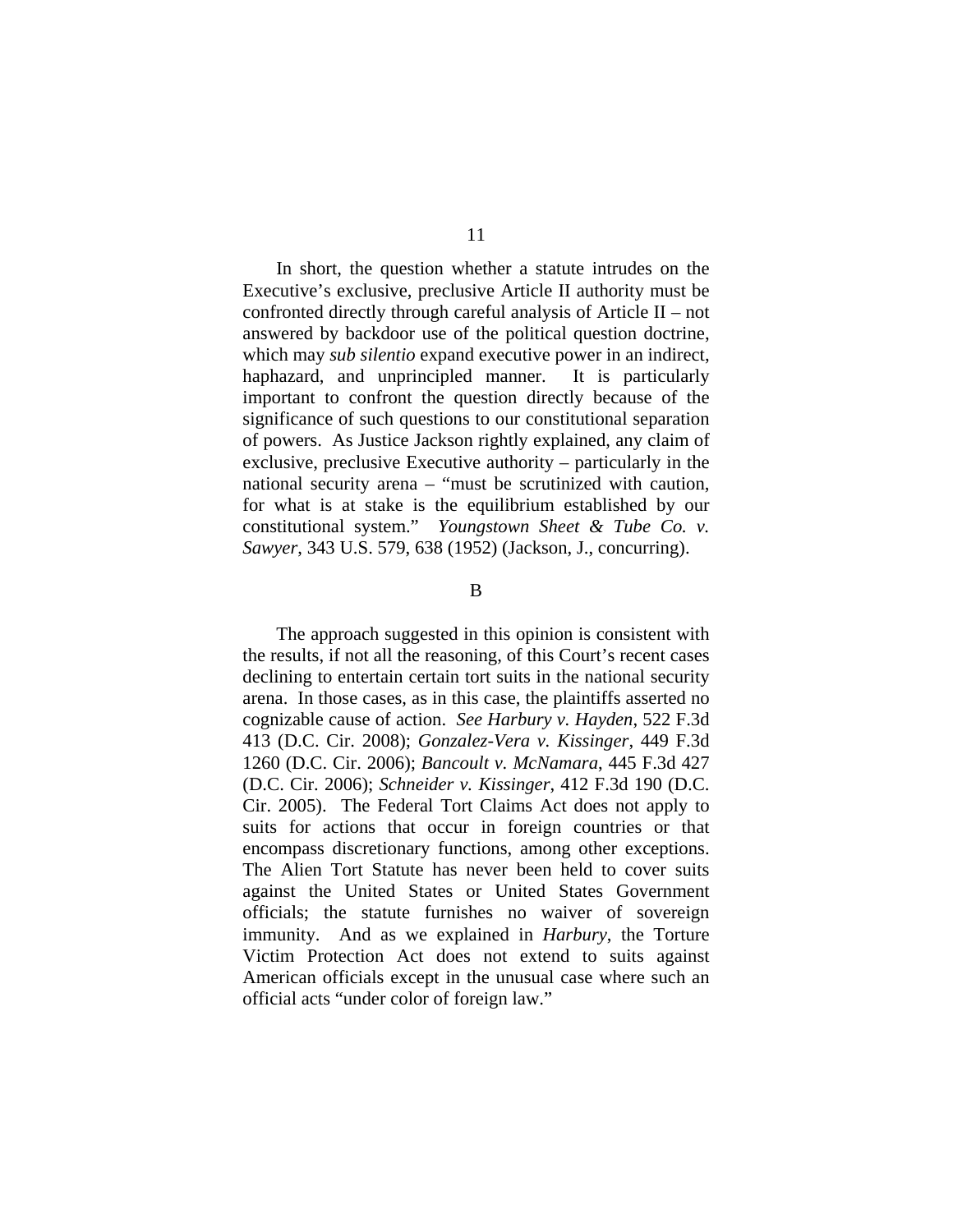The absence of a cause of action covering the national security activities at issue in *Harbury*, *Gonzalez-Vera*, *Bancoult*, *Schneider*, or this case is hardly surprising. The political branches, mindful of the need for Executive discretion and flexibility in national security and foreign affairs, are unlikely to unduly hamper the Executive's ability to protect the Nation's security and diplomatic objectives. *See United States v. Curtiss-Wright Export Corp.*, 299 U.S. 304, 320-22 (1936). Relatedly, it is well-established that courts must be cautious about interpreting an ambiguous statute to constrain or interfere with the Executive Branch's conduct of national security or foreign policy. *See Dep't of the Navy v. Egan*, 484 U.S. 518, 529-30 (1988); *United States v. Johnson*, 481 U.S. 681, 690-91 (1987); *Haig v. Agee*, 453 U.S. 280, 292 (1981); *see also Sosa v. Alvarez-Machain*, 542 U.S.  $692$ ,  $733$  n.21  $(2004)^5$  And apart from all that, if a statute were passed that clearly limited the kind of Executive national security or foreign policy activities at issue in these cases, such a statute as applied might well violate Article II. *Cf. Zivotofsky*, 571 F.3d at 1240-45 (Edwards, J., concurring).

The main point here is that those issues should be confronted directly and carefully, not resolved *sub silentio* in favor of the Executive through invocation of the political question doctrine in a situation where the Supreme Court has never seen fit to employ it.

 $rac{1}{5}$  $\frac{5}{10}$  In cases reviewing the Executive's designation of foreign terrorist organizations, we held that the statute left to the Executive Branch the determination whether a group threatened the security of the United States. *See People's Mojahedin v. Dep't of State*, 182 F.3d 17, 23-25 (D.C. Cir. 1999). This seems a straightforward application of *Dep't of the Navy v. Egan*'s principle of statutory interpretation, not any broad holding about the political question doctrine.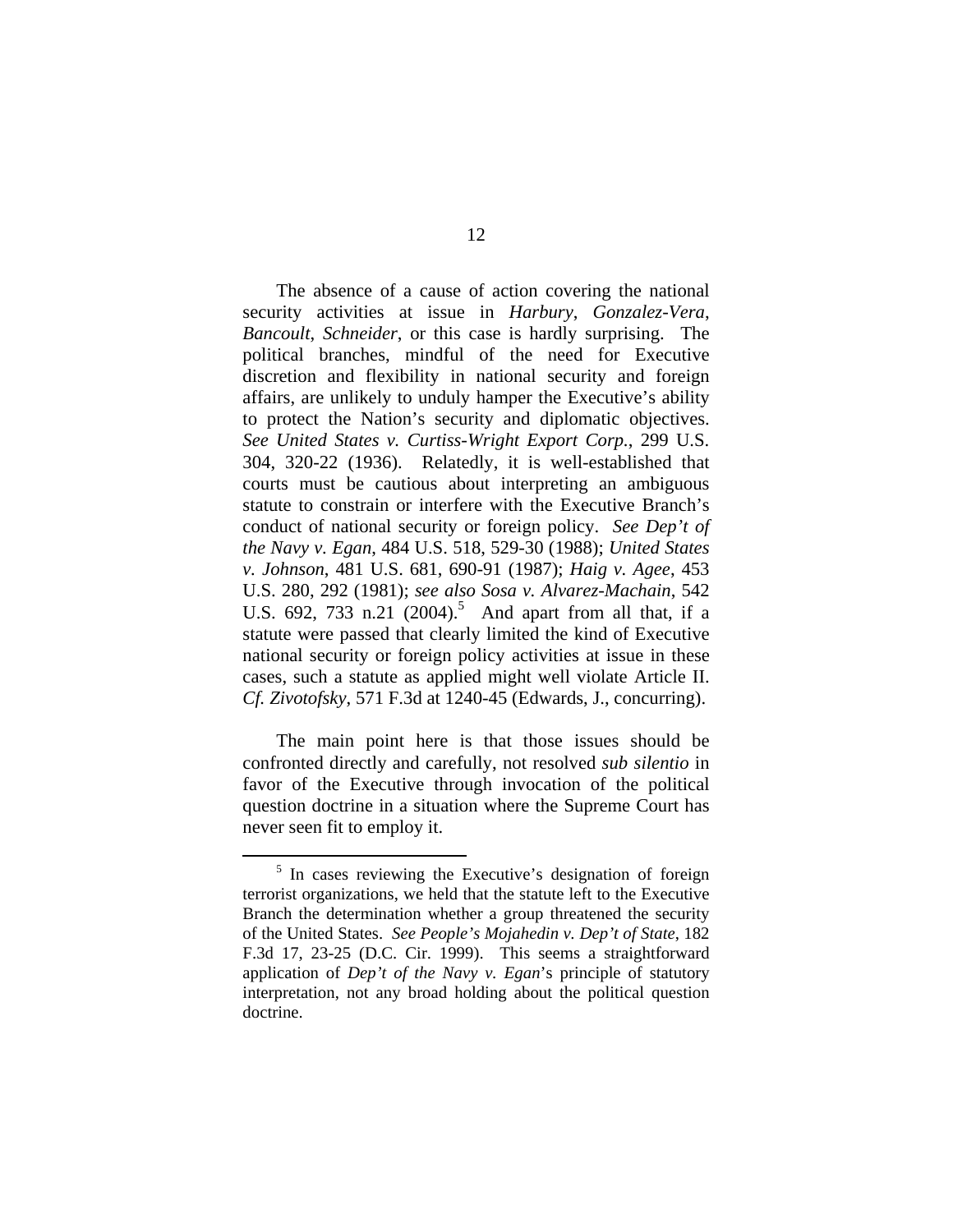To say that the courts must directly confront the critical separation of powers and Article II issues posed by this kind of statutory case is not to say that the Executive lacks any exclusive, preclusive Article II authority. The Executive plainly possesses a significant degree of exclusive, preclusive Article II power in both the domestic and national security arenas. *See, e.g.*, *Ex parte Garland*, 71 U.S. 333, 380 (1867) (pardon power "of the President is not subject to legislative control.").

In the national security realm, although the topic is of course hotly debated, most acknowledge at least some areas of exclusive, preclusive Presidential power – where Congress cannot regulate and the Executive "wins" even in Justice Jackson's *Youngstown* Category Three. For example, courts have generally accepted that the President possesses exclusive, preclusive power under the Commander-in-Chief Clause of Article II to command troop movements during a congressionally authorized war. *See Hamdan v. Rumsfeld*, 548 U.S. 557, 591-92 (2006) ("neither can the President, in war more than in peace, intrude upon the proper authority of Congress, nor Congress upon the proper authority of the President. . . . Congress cannot direct the conduct of campaigns") (quoting *Ex parte Milligan*, 71 U.S. 2, 139 (1866) (separate opinion of Chase, C.J.)).

This case involves President Clinton's unilateral decision to bomb suspected al Qaeda targets. In the wake of the August 1998 al Qaeda attacks on U.S. personnel and property in Tanzania and Kenya, President Clinton ordered these attacks "in exercise" of the United States' "inherent right of self-defense." Letter to Congressional Leaders Reporting on Military Action Against Terrorist Sites in Afghanistan and

13

C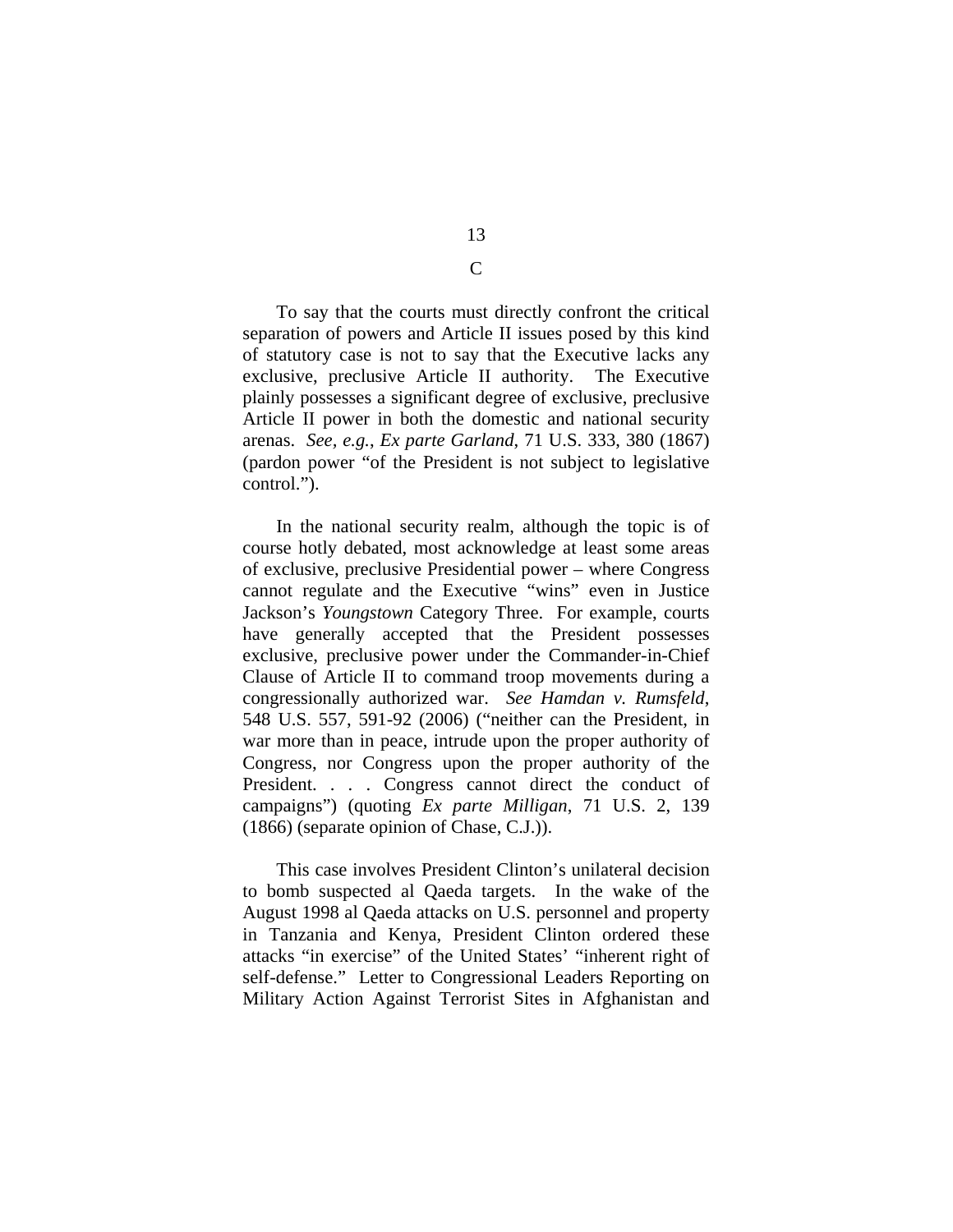Sudan, 2 PUB. PAPERS 1464 (Aug. 21, 1998). As authority for the bombings, President Clinton cited his Commander-in-Chief power under Article II.

A statute regulating or creating a cause of action to challenge the President's short-term bombing of foreign targets in the Nation's self-defense (or contesting the Executive Branch's subsequent statements about it as defamatory) might well unconstitutionally encroach on the President's exclusive, preclusive Article II authority as Commander in Chief. *Cf. Prize Cases*, 67 U.S. 635, 668 (1863) ("If a war be made by invasion of a foreign nation, the President is not only authorized but bound to resist force by force. He does not initiate the war, but is bound to accept the challenge without waiting for any special legislative authority."); 4A Op. Off. Legal Counsel 185 (1980).

But we need not definitively answer the sensitive and weighty Article II question in this case. As explained in Part I of this opinion, Congress has not created any cognizable cause of action that would apply to President Clinton's decision to bomb El-Shifa or later Executive Branch statements about the bombing. Indeed, the only remotely relevant statute in this case is the War Powers Resolution, which seems to support the President's authority to conduct unilateral military operations for at least 62 days without specific congressional approval. *See* 50 U.S.C. § 1544(b).

Given that no cause of action exists here, the political question and Article II issues in this case have an abstract and hypothetical air to them. In these circumstances, we would be wise to heed Justice Jackson's cautionary words. We should decline the opportunity to expound on the scope of the President's exclusive, preclusive Commander-in-Chief authority under Article II. I respectfully disagree with the